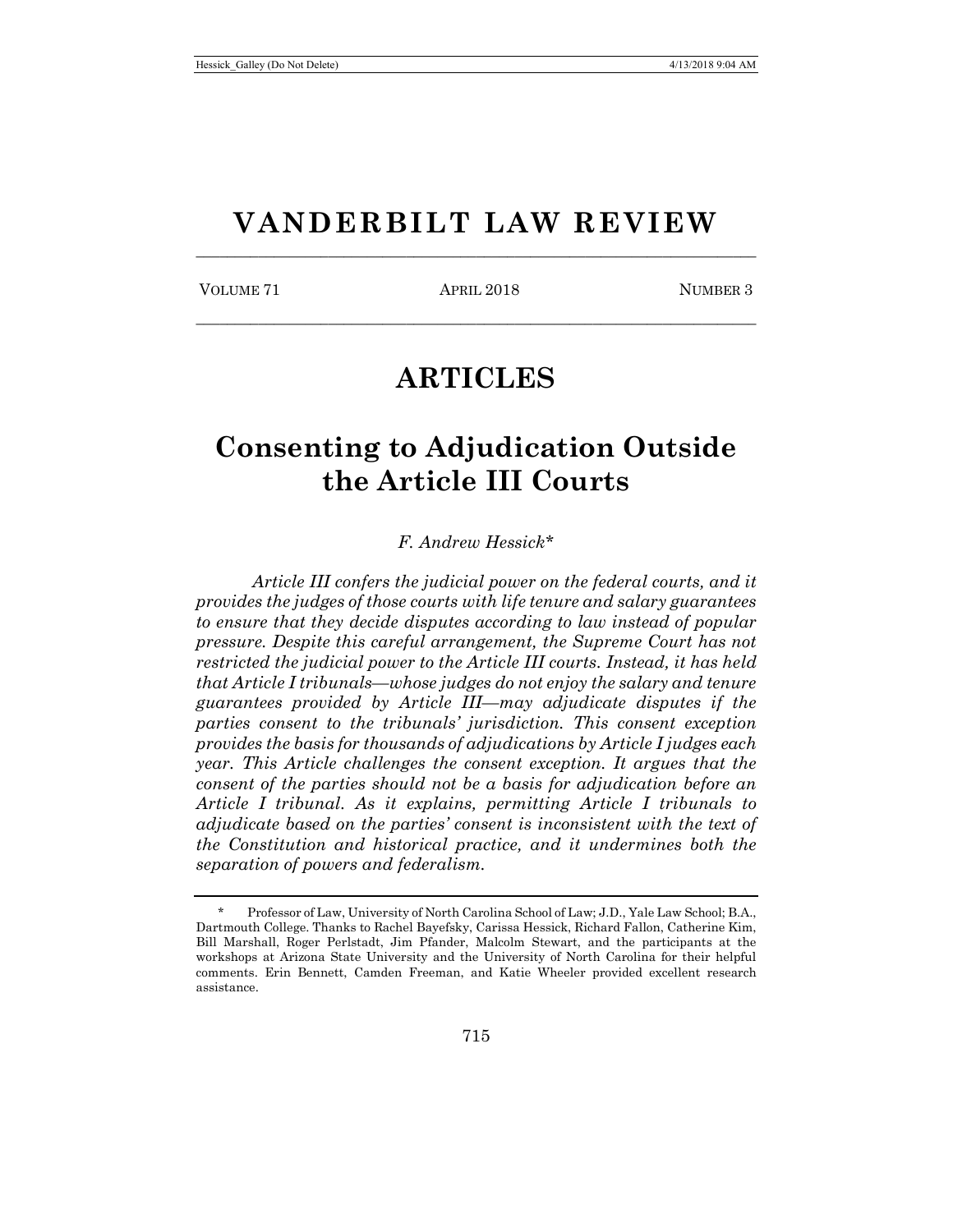| $\mathbf{I}$ . |                                                     |                                                       |  |
|----------------|-----------------------------------------------------|-------------------------------------------------------|--|
|                | A.                                                  |                                                       |  |
|                | $B_{\cdot}$                                         |                                                       |  |
| II.            |                                                     |                                                       |  |
|                | $\bm{A}$ .                                          | The Development of the Consent Exception 726          |  |
|                | В.                                                  |                                                       |  |
| TH.            |                                                     |                                                       |  |
|                | $\mathcal{A}_{\cdot}$                               | $Text \dots 731$                                      |  |
|                | <i>B</i> .                                          |                                                       |  |
|                | $C_{\cdot}$                                         |                                                       |  |
|                | D.                                                  |                                                       |  |
| IV.            | OTHER JUSTIFICATIONS FOR THE CONSENT EXCEPTION  747 |                                                       |  |
|                | $\bm{A}$ .                                          |                                                       |  |
|                | $B_{-}$                                             | $Freedom of Contract \dots 751$                       |  |
|                | C.                                                  |                                                       |  |
| V.             | CONSISTENCY WITH THE OTHER EXCEPTIONS TO            |                                                       |  |
|                |                                                     |                                                       |  |
|                | $A_{-}$                                             |                                                       |  |
|                | B.                                                  | Reconciling the Other Exceptions with Article III 760 |  |
|                |                                                     |                                                       |  |
|                |                                                     |                                                       |  |

#### **INTRODUCTION**

Federal judges are supposed to be independent. Their independence allows them to decide disputes according to the rule of law instead of based on popular pressure.[1](#page-1-0) Article III of the Constitution protects judicial independence by entitling judges to compensation that cannot be reduced and to hold their offices so long as they maintain good behavior.[2](#page-1-1)

But most federal adjudication occurs outside the Article III courts. Despite Article III's clear directive "vest[ing]" the "judicial power" in the federal courts, the Supreme Court has concluded that

<span id="page-1-0"></span><sup>1.</sup> *See* John A. Ferejohn & Larry D. Kramer, *Independent Judges, Dependent Judiciary: Institutionalizing Judicial Restraint*, 77 N.Y.U. L. REV. 962, 972 (2002) (stating that the "purpose of making judges independent is to increase the likelihood that cases are decided" according to "permissible legal arguments").

<span id="page-1-1"></span><sup>2.</sup> U.S. CONST. art. III, § 1 ("The Judges, both of the supreme and inferior Courts, shall hold their Offices during good Behaviour, and shall, at stated Times, receive for their Services, a Compensation, which shall not be diminished during their Continuance in Office.").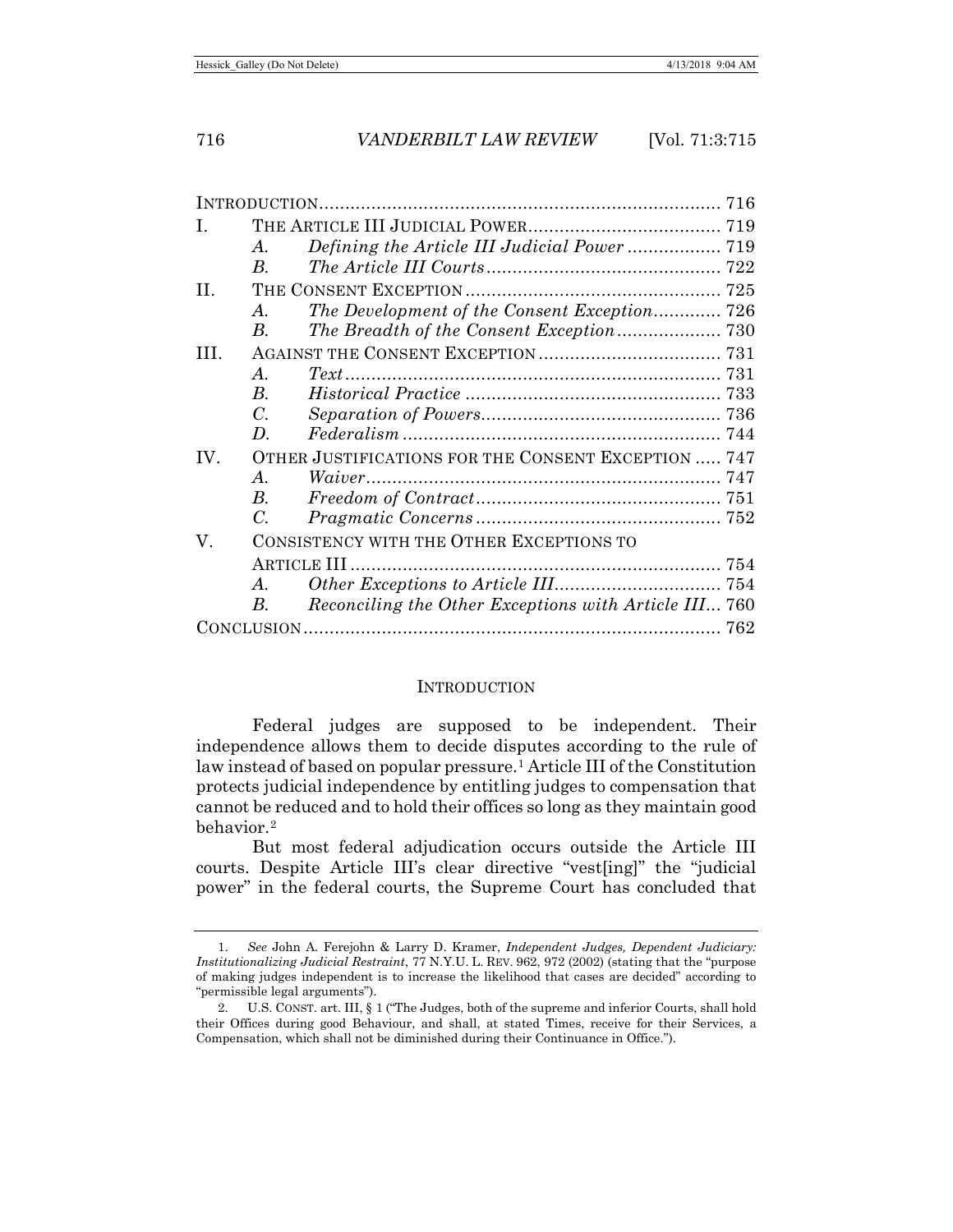<span id="page-2-0"></span>Article III courts are not the only ones that can exercise the judicial power.[3](#page-2-1) To the contrary, the Court has recognized several exceptions to Article III's exclusive grant of the judicial power to the federal courts.<sup>[4](#page-2-2)</sup> concluding that Congress may create other tribunals, commonly referred to as "Article I tribunals," that can adjudicate claims outside Article III.[5](#page-2-3) For example, Congress may create Article I tribunals to adjudicate claims in the territories, to serve as military tribunals, and to resolve disputes involving so-called "public rights."[6](#page-2-4) These Article I judges do not enjoy the same salary and tenure guarantees given to Article III judges. They accordingly do not have the same independence as Article III judges.

<span id="page-2-7"></span>One of the exceptions to Article III depends on the parties' consent.[7](#page-2-5) Under this exception, an Article I tribunal can adjudicate a claim that otherwise would be heard by an Article III court if the parties consent to the Article I tribunal's jurisdiction. Two recent decisions have developed this exception. In the first, *Commodity Futures Trading Commission v. Schor*,<sup>[8](#page-2-6)</sup> the Court upheld the ability of the Commodity Futures Trading Commission ("CFTC") to make findings of fact and law based in part on the consent of the parties. In the second, *Wellness International Network, Ltd. v. Sharif*, the Court expanded the role of

8. 478 U.S. 833, 848–50 (1986).

<span id="page-2-1"></span><sup>3.</sup> *See, e.g.*, N. Pipeline Constr. Co. v. Marathon Pipe Line Co., 458 U.S. 50, 64–70 (1982) (plurality opinion) (describing various exceptions permitting adjudication in non-Article III courts).

<span id="page-2-2"></span><sup>4.</sup> These exceptions have generated substantial scholarship. *See, e.g.*, Paul M. Bator, *The Constitution as Architecture: Legislative and Administrative Courts Under Article III*, 65 IND. L.J. 233 (1990) (offering various theories to justify non-Article III tribunals); Steven G. Calabresi & Kevin H. Rhodes, *The Structural Constitution: Unitary Executive, Plural Judiciary*, 105 HARV. L. REV. 1153, 1186–90 (1992) (suggesting that Article III allows no exceptions); Richard H. Fallon, Jr., *Of Legislative Courts, Administrative Agencies, and Article III*, 101 HARV. L. REV. 915, 917–18 (1988) (developing a theory of appellate review to accommodate the Court's exceptions to Article III); James E. Pfander, *Article I Tribunals, Article III Courts, and the Judicial Power of the United States*, 118 HARV. L. REV. 643 (2004) (proposing a distinction between inferior courts and inferior tribunals to justify the Court's exceptions).

<span id="page-2-3"></span><sup>5.</sup> Most non-Article III tribunals are created pursuant to Congress's various powers under Article I, but some are the product of other powers. For example, Congress may create inferior tribunals in the territories under its Article IV plenary power over the territories. *See* U.S. CONST. art. IV, § 3. Because the vast majority of inferior tribunals are created under Article I and because the phrase "non-Article III tribunals" is awkward, this Article refers to all non-Article III tribunals as Article I tribunals.

<span id="page-2-4"></span><sup>6.</sup> Wellness Int'l Network, Ltd. v. Sharif, 135 S. Ct. 1932, 1951 (2015) (Roberts, C.J., dissenting) (noting the "exceptions" that "permit Congress to establish non-Article III courts to exercise general jurisdiction in the territories and the District of Columbia, to serve as military tribunals, and to adjudicate disputes over 'public rights' ").

<span id="page-2-6"></span><span id="page-2-5"></span><sup>7.</sup> Comparatively little scholarship has been devoted to whether consent can authorize Article I adjudications. For example, see Pfander, *supra* not[e 4,](#page-2-0) at 773, which suggests that consent can justify Article I adjudication. *Accord* Fallon, *supra* note [4,](#page-2-0) at 991–92; Daniel J. Meltzer, *Legislative Courts, Legislative Power, and the Constitution*, 65 IND. L.J. 291, 301 (1990).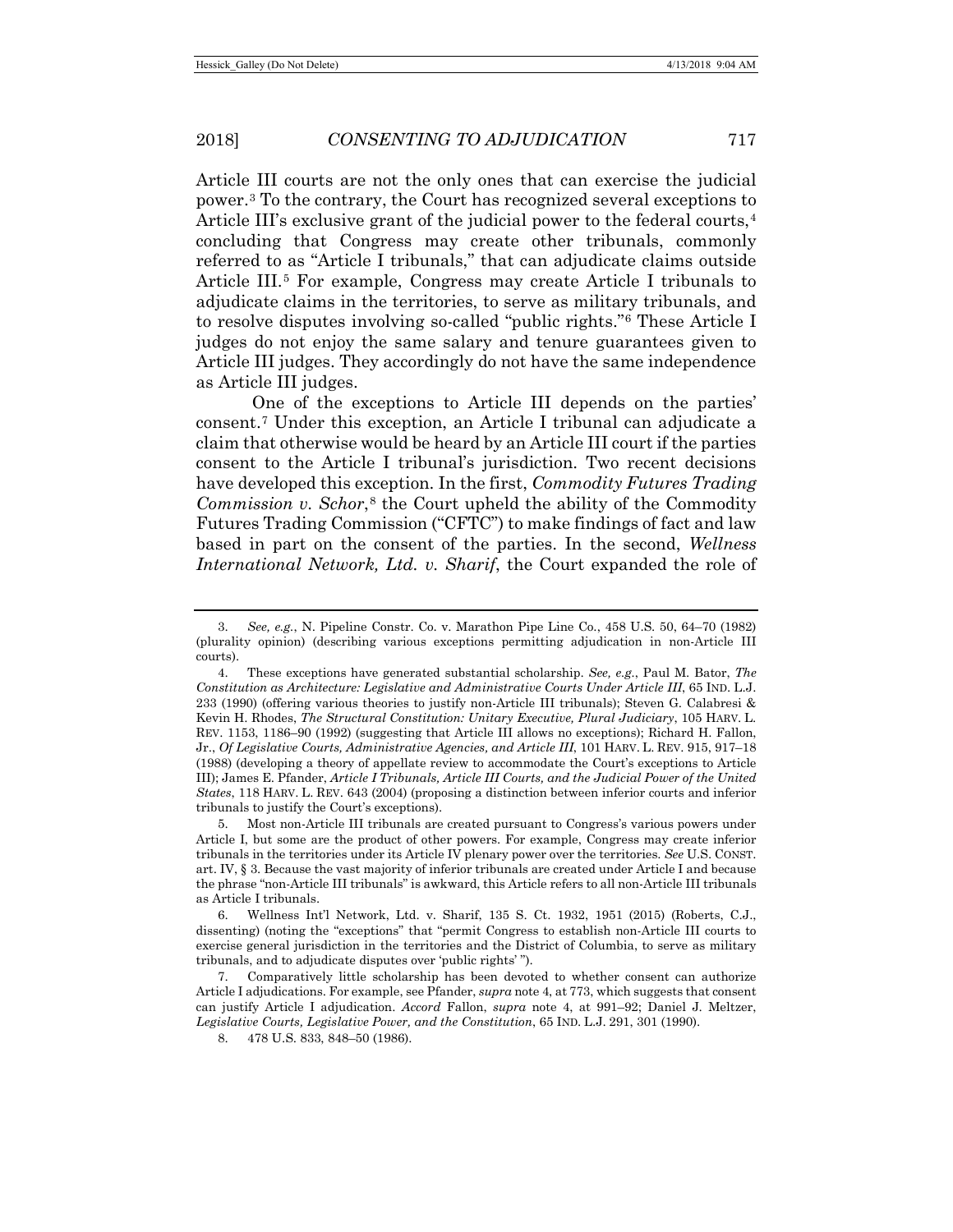consent by concluding that the parties' consent authorizes an Article I tribunal not only to make factual and legal findings but also to enter an enforceable judgment,<sup>[9](#page-3-0)</sup> the core of the "judicial power."<sup>[10](#page-3-1)</sup>

<span id="page-3-4"></span>Today, the consent exception confers vast power on Article I tribunals. It provides the basis for tens of thousands of civil and criminal adjudications conducted every year by bankruptcy judges and federal magistrate judges.[11](#page-3-2) And it authorizes an Article I tribunal to hear potentially any type of claim that arises anywhere in the United States.

This Article argues that the Supreme Court made a wrong turn in recognizing the consent exception. Article III assigns the judicial power to the federal courts, and nothing in the Constitution allows the parties to reallocate that power. The exception is also historically unwarranted. Early American courts followed the rule that the consent of the parties could not confer the judicial power on a tribunal; only the law could confer the judicial power. That rule has ancient roots tracing back through at least the seventeenth century.<sup>[12](#page-3-3)</sup>

<span id="page-3-5"></span>Moreover, the consent of the parties does not eliminate separation-of-powers concerns. Although protecting the parties' interests in an impartial adjudicator is one reason for the Article III judiciary, it is not the only reason. An independent judiciary also promotes larger interests held by the public. These interests include not only protecting individuals who are indirectly affected by judicial rulings but also society's broader interests in living under a government that adjudicates based on the rule of law instead of political considerations, maintaining a system of adjudication that provides

<span id="page-3-0"></span><sup>9.</sup> *Wellness*, 135 S. Ct. at 1940. In each case in which the Court has considered whether party consent authorizes Article I jurisdiction, the Article III courts had some degree of supervision over the Article I tribunal, and the Court has said that the consent together with this supervision avoids violating Article III. *Id.* at 1944–46. But the Court has strongly suggested that this supervision is unnecessary. *See infra* notes [78](#page-14-0)[–82](#page-14-1) and accompanying text.

<span id="page-3-1"></span><sup>10.</sup> Plaut v. Spendthrift Farm, Inc., 514 U.S. 211, 219 (1995) (quoting Frank H. Easterbrook, *Presidential Review*, 40 CASE W. RES. L. REV. 905, 926 (1990)) (" '[J]udicial Power' is one to render dispositive judgments."). These judgments not only dispositively resolve disputes but also can be enforced without any further order. *See, e.g.*, *In re* Omine, 485 F.3d 1305, 1321 (11th Cir. 2007) (noting authority of bankruptcy courts to enforce their judgments), *withdrawn pursuant to settlement*, No. 06-11655-II, 2007 WL 6813797 (11th Cir. June 26, 2007).

<span id="page-3-2"></span><sup>11.</sup> *See, e.g.*, *Matters Disposed of by U.S. Magistrate Judges During the 12-Month Periods Ending September 30, 2007 Through 2016*, U.S. CTS., http://www.uscourts.gov/sites/default/files/data\_tables/jb\_s17\_0930.2016.pdf (last visited Feb. 5, 2018) [https://perma.cc/R237-THTF] (recounting that for the year beginning September 30, 2016, magistrate judges adjudicated 16,656 civil cases and 86,786 misdemeanors and petty offenses on consent of the parties).

<span id="page-3-3"></span><sup>12.</sup> *See* EDWARD COKE, THE FOURTH PART OF THE INSTITUTES OF THE LAWES OF ENGLAND (1644), *reprinted in* 2 THE SELECTED WRITINGS AND SPEECHES OF SIR EDWARD COKE 1169 (Steve Sheppard ed., Liberty Fund 2003).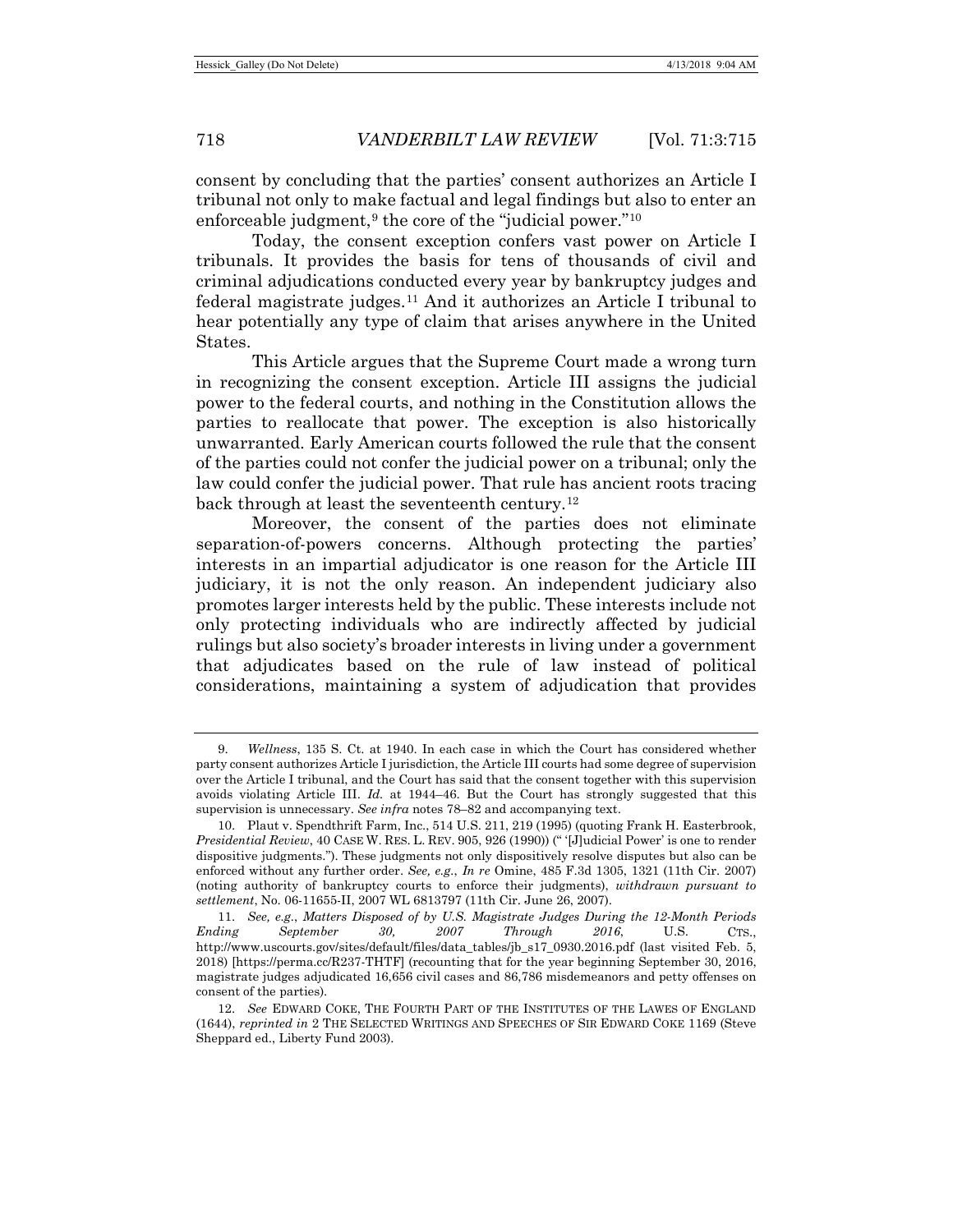adequate remedies for violations of rights, and preventing imprudent government actions by requiring various government institutions with different interests to evaluate those actions. Allowing the parties to choose to litigate before Article I tribunals that need not have similar guarantees of independence undermines these public values.

This Article contends that the parties' consent should not be a basis for adjudication before Article I tribunals. The greatest impact of this conclusion is on federal magistrate judges and bankruptcy judges, who regularly decide many cases based on the parties' consent. But it also affects other Article I tribunals that rely on consent for jurisdiction.[13](#page-4-0) These tribunals should be able to hear disputes and issue advisory rulings, but Article III courts should not be bound by those determinations.

The Article proceeds in five parts. Part I describes the judicial power and demonstrates that Article III allocates the judicial power solely to the federal judiciary. Part II describes the development of the consent exception. It explains that over the years, the Court has increasingly looked to consent as a reason to allow Article I adjudication of suits that otherwise must be adjudicated before Article III courts. Part III makes the case against the consent exception. It demonstrates that nothing in the Constitution authorizes Article I tribunals to adjudicate based on the consent of the parties. It also explains that historically the parties' consent could not authorize exercising the judicial power. It then turns to more theoretical arguments, explaining that the consent exception runs afoul of both separation of powers and federalism. Part IV addresses other potential bases for the consent exception and concludes that none justifies the exception. And finally, Part V considers whether the elimination of the consent exception as inconsistent with Article III likewise requires the abolition of the other exceptions to Article III.

# I. THE ARTICLE III JUDICIAL POWER

# *A. Defining the Article III Judicial Power*

<span id="page-4-2"></span>Article III provides that the "judicial Power . . . shall be vested in one supreme Court, and in such inferior Courts" that Congress creates.[14](#page-4-1) Neither Article III nor any other portion of the Constitution defines the "judicial Power." Moreover, as Justice Samuel Miller noted in his 1891 lectures, although there was a general understanding of the

<span id="page-4-0"></span><sup>13.</sup> *See, e.g.*, *Schor*, 478 U.S. at 849 (citing consent to permit CFTC to hear dispute).

<span id="page-4-1"></span><sup>14.</sup> U.S. CONST. art. III, § 1.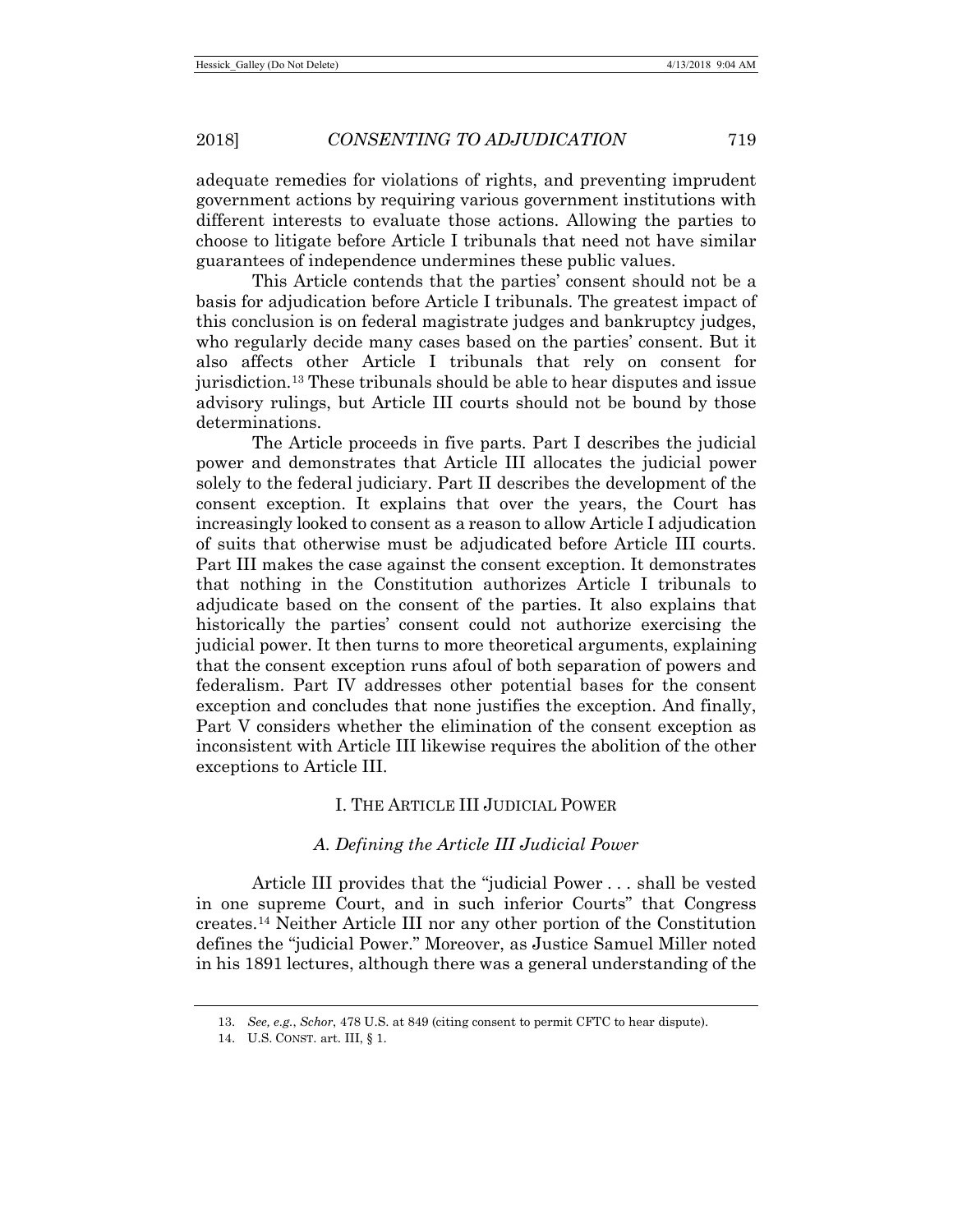<span id="page-5-11"></span>rough outlines of the judicial power, "any exact definition" cannot be found in "the old treatises, or any of the old English authorities."[15](#page-5-2)

<span id="page-5-1"></span>Still, some aspects of what constitutes the judicial power are clear. To start, the role of the courts is to provide remedies for legal wrongs. As Alexander Hamilton said in Federalist 78, one function of courts is "to guard the Constitution and the rights of individuals."[16](#page-5-3) The same sentiment underlay Chief Justice Marshall's statement in *Marbury v. Madison* that "where there is a legal right, there is also a legal remedy by suit or action at law, whenever that right is invaded."[17](#page-5-4) Blackstone expressed a similar view. He stated that the "judicial power" includes the power, "if any injury appears to have been done, to ascertain and . . . to apply the remedy,"[18](#page-5-5) and that individuals had a *right* to apply to the courts for redress of violations of their rights, because rights would be "in vain" if the "constitution had provided no other method to secure their actual enjoyment."[19](#page-5-6) This role of vindicating rights is not limited to individual rights. Courts also provide remedies for legal wrongs to the community, such as violations of the criminal law.[20](#page-5-7)

<span id="page-5-0"></span>Second, the judicial power includes the ability "to render dispositive judgments."[21](#page-5-8) That understanding also traces to the founding.[22](#page-5-9) For example, John Jay stated in Federalist 64 that courts had the power to issue "judgments . . . [that] are as valid and as binding on all persons whom they concern, as the laws passed by our legislature."[23](#page-5-10) The Supreme Court expressed a similar view in its 1792

<span id="page-5-8"></span>21. Plaut v. Spendthrift Farm, Inc., 514 U.S. 211, 219 (1995) (quoting Frank H. Easterbrook, *Presidential Review*, 40 CASE W. RES. L. REV. 905, 926 (1990)) (" '[J]udicial Power' is one to render dispositive judgments.").

<span id="page-5-9"></span>22. *See* William Baude, *The Judgment Power*, 96 GEO. L.J. 1807, 1815 (2008) ("[T]he judicial power has traditionally been the power to issue binding judgments . . . .").

<span id="page-5-10"></span>23. THE FEDERALIST NO. 64, *supra* note [16,](#page-5-1) at 318 (John Jay); *see* THE FEDERALIST NO. 81, *supra* note [16,](#page-5-1) at 396 (Alexander Hamilton) ("A legislature . . . cannot reverse a determination once made, in a particular case . . . ."). Other writers from the eighteenth and early nineteenth centuries similarly described the judicial power as the power to issue binding judgments. *See* ST. GEORGE TUCKER, VIEW OF THE CONSTITUTION OF THE UNITED STATES 290 (Clyde N. Wilson ed., Liberty Fund 1999) (1803) (describing the power of courts under Article III as rendering "judgment[s] of the court" that did not merely "advise the executive" but were binding themselves); JAMES WILSON, OF GOVERNMENT (1790), *reprinted in* 1 THE WORKS OF JAMES WILSON 363 (James

<span id="page-5-12"></span><span id="page-5-4"></span><span id="page-5-3"></span><span id="page-5-2"></span><sup>15.</sup> SAMUEL FREEMAN MILLER, LECTURES ON THE CONSTITUTION OF THE UNITED STATES 313 (New York and Albany, Banks & Bros. 1891).

<sup>16.</sup> THE FEDERALIST NO. 78, at 383 (Alexander Hamilton) (Lawrence Goldman ed., 2008).

<sup>17.</sup> 5 U.S. (1 Cranch) 137, 163 (1803).

<sup>18.</sup> 3 WILLIAM BLACKSTONE, COMMENTARIES \*25.

<sup>19.</sup> 1 BLACKSTONE, *supra* note [18,](#page-5-0) at \*136–37.

<span id="page-5-7"></span><span id="page-5-6"></span><span id="page-5-5"></span><sup>20.</sup> *See* F. Andrew Hessick, *The Separation-of-Powers Theory of Standing*, 95 N.C. L. REV. 673, 687 (2017) (describing the judicial remedies for violations of public rights held by the community).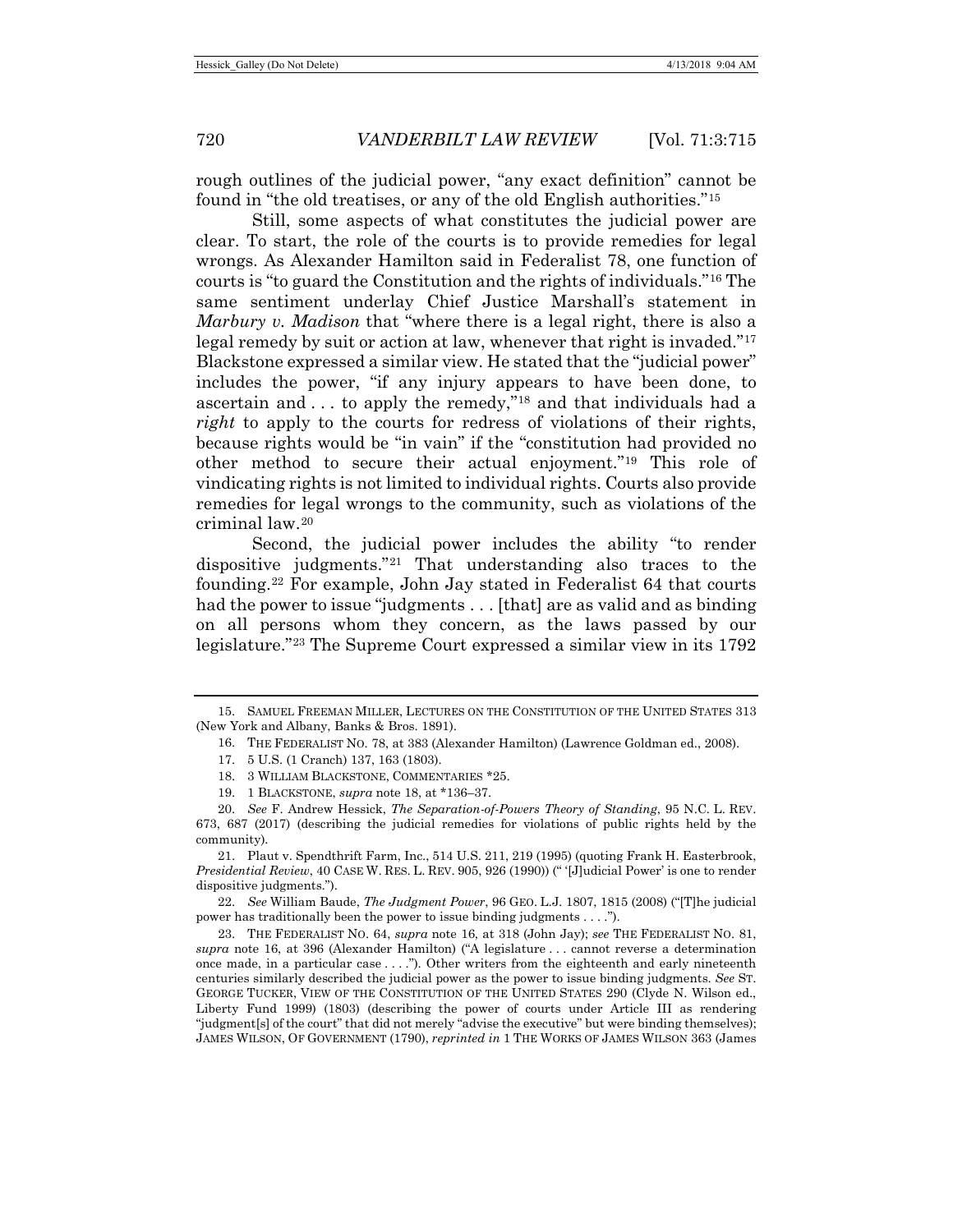decision in *Hayburn's Case*[.24](#page-6-0) That case involved a statutory pension scheme for disabled Revolutionary War veterans. Under the statute, federal courts were to determine whether veterans were entitled to benefits, but instead of ordering benefits itself, the courts were to transmit their conclusions to the Secretary of War, who made the final decision whether to award benefits. Sitting on circuit, Chief Justice Jay and Justices Iredell, Cushing, Wilson, and Blair concluded that the scheme was unconstitutional. They explained that Article III authorizes the courts to exercise only the judicial power, but because the Secretary could overturn the courts' decisions, those decisions did not constitute judgments that were the product of the judicial power.<sup>[25](#page-6-1)</sup> Subsequent decisions over the next century relied on similar understandings of the judicial power, prompting Justice Miller to state in his 1891 lectures that federal courts have consistently defined the "judicial power" to be "the power of a court to decide and pronounce a judgment and carry it into effect between persons and parties who bring a case before it for decision."[26](#page-6-2)

<span id="page-6-4"></span>A third aspect of the judicial power is the ability to make factual and legal findings.[27](#page-6-3) Courts can enter judgment only to the extent

*see also id.* (Jay and Cushing, Justices; Duane, District Judge) ("[N]either the secretary at war, nor any other executive officer, nor even the legislature, are authorized to sit as a court of errors on the judicial acts or opinions of this court."); *id.* (Iredell, Justice; Sitgreaves, District Judge) (concluding the scheme was not of a "judicial nature"). A year later, the Justices relied on a similar definition of the judicial power when they refused to answer President Washington's questions about France's rights under various treaties. They explained to the President that to offer their opinion outside the context of adjudicating a case would be to act "extra-judicially." Letter from Chief Justice Jay and Associate Justices to President Washington (Aug. 8, 1793), *reprinted in* 3 CORRESPONDENCE AND PUBLIC PAPERS OF JOHN JAY 1782–1793, at 488 (New York, G.P. Putnam's Sons 1891).

<span id="page-6-2"></span>26. MILLER, *supra* not[e 15,](#page-5-11) at 314; *accord* Muskrat v. United States, 219 U.S. 346, 356 (1911). By the same token, one reason given for why determinations by nonjudicial bodies did not involve the judicial power was that those determinations did not result in binding judgments. Barker v. Jackson, 2 F. Cas. 811, 813 (C.C.D.N.Y. 1826) (No. 989):

Nor does the act . . . vest in the commissioners, the usual and ordinary powers of a judicial tribunal.... The decision of the commissioners is called an award, or determination; and not a judgment or decree. No power is given to the commissioners to enforce their award or determination, by execution or otherwise.

<span id="page-6-3"></span>27*. See* Robert J. Pushaw, Jr., *A Neo-Federalist Analysis of Federal Question Jurisdiction*, 95 CALIF. L. REV. 1515, 1542 (2007) ("By 1787, 'judicial power' had acquired a core meaning that has

<span id="page-6-1"></span><span id="page-6-0"></span>DeWitt Andrews ed., 1896) ("When the decisions of courts of justice are made, they must, it is true, be executed . . . .").

<sup>24.</sup> 2 U.S. (2 Dall.) 409, 410 (1792).

<sup>25</sup>*. See id.* at 410 n.\* (Wilson and Blair, Justices; Peters, District Judge):

It forms no part of the power vested by the constitution in the courts of the United States; the circuit court must, consequently, have proceeded without constitutional authority. 2d. Because, if, upon that business, the court had proceeded, its judgments (for its opinions are its judgments) might, under the same act, have been revised and controlled by the legislature . . . ;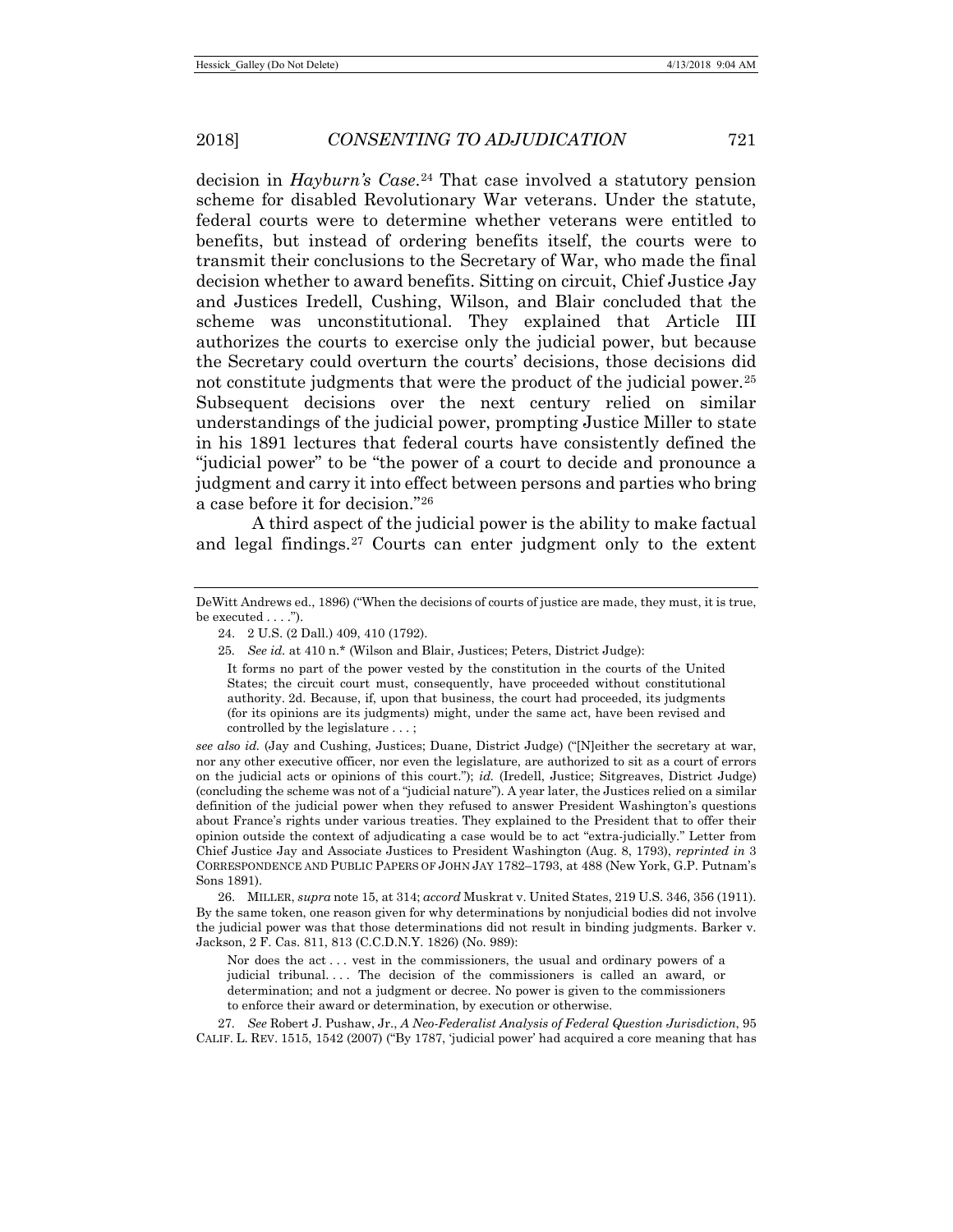<span id="page-7-9"></span><span id="page-7-7"></span>authorized by an application of the law to fact.[28](#page-7-0) For this reason, Blackstone said that the "judicial power" included the power "to examine the truth of the fact [and] to determine the law arising upon that fact."[29](#page-7-1) Similarly, the debates at the Constitutional Convention described courts as making determinations of "law and fact in rendering judgment."[30](#page-7-2) Chief Justice Marshall later espoused a similar view in *Marbury*, explaining that the role of the courts was to "apply" the law to the facts of the "particular cases," and in doing so "expound and interpret that" law.[31](#page-7-3)

# <span id="page-7-10"></span><span id="page-7-8"></span><span id="page-7-6"></span>*B. The Article III Courts*

A literal reading of Article III establishes that only Article III courts may exercise the federal judicial power.[32](#page-7-4) Article III vests "the" judicial power in those courts.<sup>33</sup> The use of the definite article signifies that Article III vests all, as opposed to part, of the federal government's

lasted to this day: rendering a binding judgment after impartially interpreting and applying the law in light of the facts presented in litigation.").

<span id="page-7-0"></span><sup>28</sup>*. See, e.g.*, M.J.C. VILE, CONSTITUTIONALISM AND THE SEPARATION OF POWERS 350 (2d ed. 1998) (defining "judging" as "applying the law to a particular instance"); John Harrison, *Legislative Power and Judicial Power*, 31 CONST. COMMENT. 295, 298 (2016) ("[Courts] conclusively resolve disputed questions of law and fact."). The Constitution implicitly recognizes the power of the courts to make factual and legal findings by authorizing the Supreme Court to review lower court findings of "law and fact." U.S. CONST. art. III, § 2.

<span id="page-7-1"></span><sup>29.</sup> 3 BLACKSTONE, *supra* note [18,](#page-5-0) at \*25; *see also* 1 MATHEW BACON, A NEW ABRIDGMENT OF THE LAW 555 (London, J. Worrall & Co. 3d ed. 1768) ("The judges are bound by oath to determine according to the known [l]aws . . . and not their own arbitrary [w]ill or [p]leasure, or that of their Prince's.").

<span id="page-7-2"></span><sup>30.</sup> 1 THE RECORDS OF THE FEDERAL CONVENTION OF 1787, at 243 (Max Farrand ed., 1911) [hereinafter FARRAND] (Madison's Notes); *see also* THE FEDERALIST NO. 81, *supra* note 16, at 400– 01 (Alexander Hamilton) (noting the judiciary's power to make findings of "fact and law"); WILSON, *supra* note 23, at 363 ("The judicial authority consists in applying . . . the constitution and laws to facts and transactions in cases . . . .").

<span id="page-7-3"></span><sup>31.</sup> Marbury v. Madison, 5 U.S. (1 Cranch) 137, 177 (1803). Some sources suggest that courts were expected to resolve legal questions without deference to others. *See* 5 BACON, *supra* note 29, at 221 ("It is the Provinces of the Justices to determine, what the Meaning of a Word or Sentence in an Act of Parliament is."); THE FEDERALIST NO. 78, *supra* note [16,](#page-5-1) at 381 (Alexander Hamilton) ("The interpretation of the laws is the proper and peculiar province of the courts."); 1 FARRAND, *supra* note 30, at 98 (statement of Rufus King) ("Judges ought to be able to expound the law as it should come before them . . . ."); *see also* PHILIP HAMBURGER, LAW AND JUDICIAL DUTY 507, 508 (2008) (arguing that courts historically exercised independent judgment in interpretation).

<span id="page-7-5"></span><span id="page-7-4"></span><sup>32.</sup> Pfander, *supra* note [4,](#page-2-0) at 668 ("Under the literal interpretation of Article III, Congress can create inferior tribunals only in accordance with the requirements of Article III.").

<sup>33.</sup> U.S. CONST. art. III, § 1, cl. 1.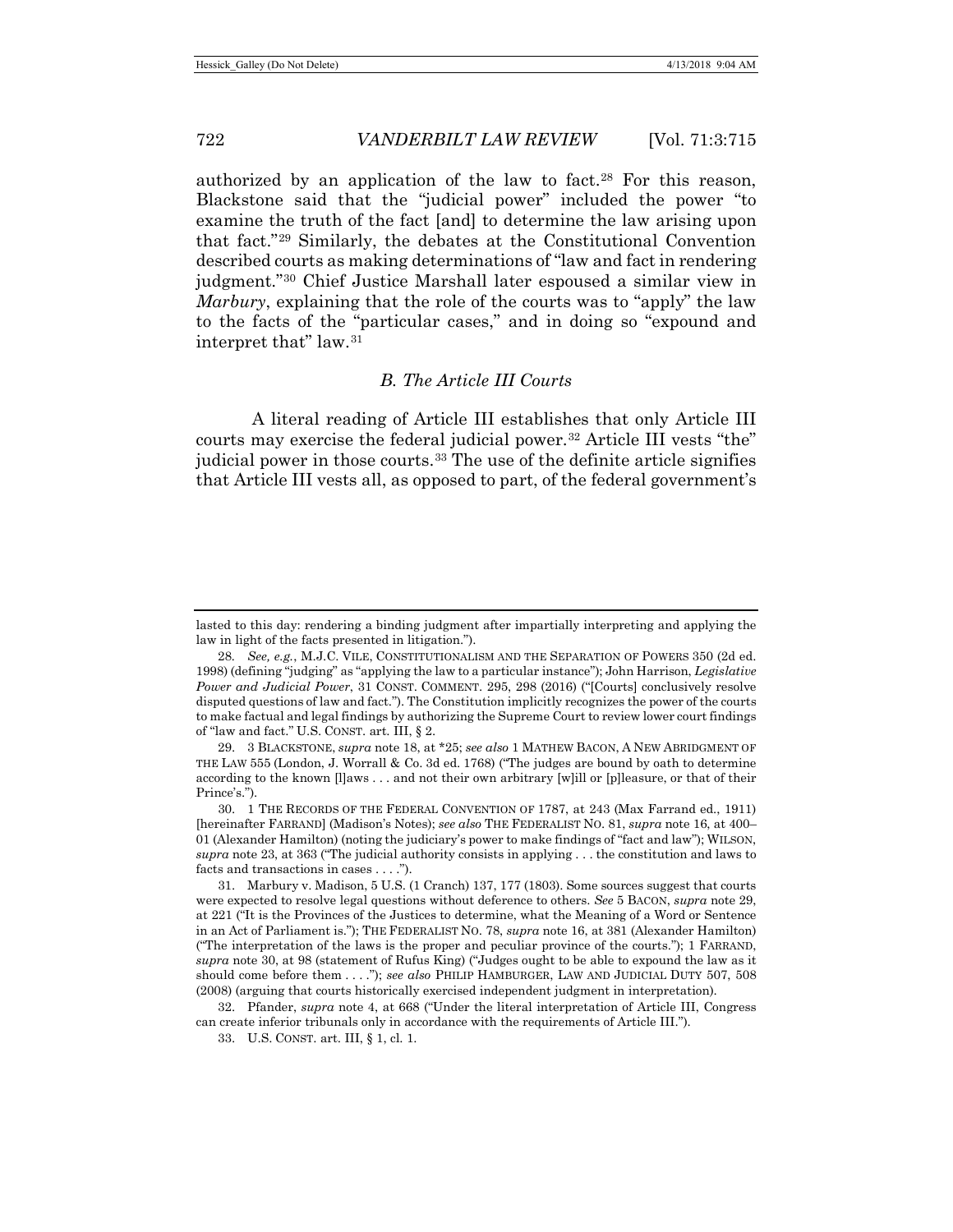judicial power in the courts.[34](#page-8-0) Accordingly, no other entity can exercise the federal judicial power.[35](#page-8-1)

Further supporting this conclusion is that the Constitution expressly creates a single exception to the assignment of the power to adjudicate to the courts. Article I assigns to the Senate the power to adjudicate cases of impeachment.[36](#page-8-2) The explicit identification of that single exception suggests that, outside of impeachments, only the Article III courts can adjudicate cases.<sup>[37](#page-8-3)</sup>

The parallel allocations of powers to Congress and the president also indicate that only the judiciary can exercise the judicial power. Article I "vest[s]" "all" legislative power in Congress,[38](#page-8-4) and Article II "vest[s]" "[t]he" executive power in the president.[39](#page-8-5) The specific allocation of these powers to the various branches suggests that only those branches may exercise those powers.<sup>[40](#page-8-6)</sup>

The institutional design in the Constitution of the judicial branches further suggests that only the Article III judiciary can exercise the judicial power. Under the Constitution, the two branches that have the power to make and execute policies—Congress and the president are accountable to the public through periodic elections to make it more likely that their decisions reflect the will of the people.<sup>[41](#page-8-7)</sup> By contrast, the Constitution insulates the judiciary from popular opinion through life tenure and salary guarantees.<sup>[42](#page-8-8)</sup> These protections make the courts ill suited to enact policy, but they allow the courts to interpret and

<span id="page-8-0"></span><sup>34</sup>*. See* Freytag v. Comm'r, 501 U.S. 868, 908 (1991) (Scalia, J., concurring in part and concurring in the judgment) (noting that "Article III" confers " '[*t*]*he* judicial Power of the United States'—not '[*s*]*ome of* the judicial Power of the United States' ").

<span id="page-8-1"></span><sup>35.</sup> Article III does not prohibit state-court adjudication. State courts exercise state, as opposed to federal, judicial power. *See* Plaquemines Tropical Fruit Co. v. Henderson, 170 U.S. 511, 521 (1898) (holding that Article III does not bear on state judicial power).

<span id="page-8-2"></span><sup>36.</sup> U.S. CONST. art. I, § 3, cl. 6 ("The Senate shall have the sole Power to try all impeachments."). Impeachments are a type of criminal proceeding to "inflict pain and penalties[] beyond or contrary to the common law . . . ." 4 BLACKSTONE, *supra* note 18, at \*256.

<span id="page-8-4"></span><span id="page-8-3"></span><sup>37</sup>*. See* TUCKER, *supra* note 23, at 290 (noting that the Constitution assigns to the courts the adjudication of all cases aside from impeachment).

<sup>38.</sup> U.S. CONST. art. I, § 1, cl. 1.

<sup>39.</sup> *Id.* art. II, § 1, cl. 2.

<span id="page-8-6"></span><span id="page-8-5"></span><sup>40</sup>*. See* TUCKER, *supra* note 23, at 149 (pointing to the parallel language to argue that the policy of the Constitution is to keep those powers "separate and distinct"); *accord* Martin v. Hunter's Lessee, 14 U.S. (1 Wheat.) 304, 329–30 (1816).

<span id="page-8-7"></span><sup>41</sup>*. See* U.S. CONST. art. I, §§ 2–3 (requiring elections every two years for representatives and every six years for senators); *Id.* art. II, § 1 (requiring elections every four years for president).

<span id="page-8-8"></span><sup>42.</sup> *Id.* art. III, § 1 ("The Judges, both of the supreme and inferior Courts, shall hold their Offices during good Behaviour, and shall, at stated Times, receive for their Services, a Compensation, which shall not be diminished during their Continuance in Office.").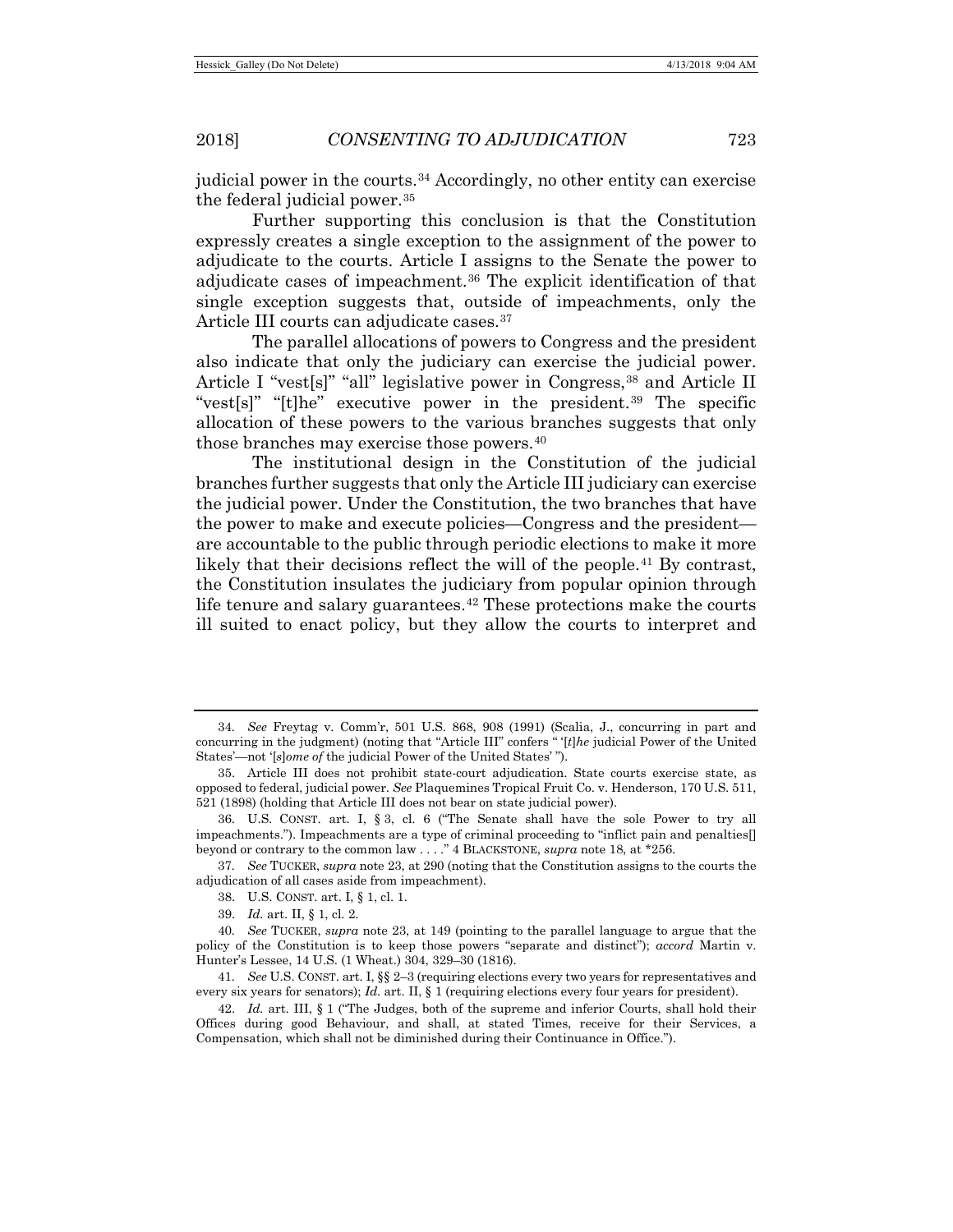implement the laws in particular cases without fear of popular reprisal.[43](#page-9-0)

Early commentary on Article III confirms that only the Article III courts may exercise the judicial power.[44](#page-9-1) It relates that Article III's assignment of the judicial power to an independent judiciary was to prevent both the executive and the legislative branch from exercising the judicial power. James Madison wrote that Article III conferred the judicial power on the courts to avoid the tyranny that would result if "the sole executive magistrate, had possessed . . . the supreme administration of justice"[45](#page-9-2) or if the legislature "decided rights which should have been left to judiciary controversy."[46](#page-9-3) St. George Tucker expressed a similar view in his commentaries on the Constitution. He wrote that, unlike in other countries in which the executive may exercise the judicial power, "in the United States of America, the judicial power is a distinct, separate, independent, and *co-ordinate* branch of the government."[47](#page-9-4)

<span id="page-9-1"></span>44. For an overview of the history, see A. Benjamin Spencer, *The Judicial Power and the Inferior Federal Courts: Exploring the Constitutional Vesting Thesis*, 46 GA. L. REV. 1, 6–24 (2011).

45. THE FEDERALIST NO. 47, *supra* not[e 16,](#page-5-1) at 241 (James Madison).

<span id="page-9-3"></span><span id="page-9-2"></span>46. THE FEDERALIST NO. 48, *supra* not[e 16,](#page-5-1) at 248 (James Madison) (emphasis omitted); *see also* Stephen B. Burbank, *The Architecture of Judicial Independence*, 72 S. CAL. L. REV. 315, 320 (1999) ("[F]or Madison and Hamilton at least, judicial independence was an essential aspect of the separation of powers . . . .").

<span id="page-9-4"></span>47. TUCKER, *supra* note [23,](#page-5-12) at 290; *see also* JACK N. RAKOVE, ORIGINAL MEANINGS: POLITICS AND IDEAS IN THE MAKING OF THE CONSTITUTION 299 (1996) (noting that the Framers had "a substantive conception of the judiciary as the third branch of government"). This is not to say that only *judges* may exercise the judicial power under Article III; Article III confers the judicial power on the "judiciary," and jurors are also members of the judiciary. JAMES WILSON, OF JURIES (1790), *reprinted in* 2 THE WORKS OF JAMES WILSON, *supra* note [23,](#page-5-12) at 162 ("Juries form . . . another constituent part of the courts . . ."); *see also* U.S. CONST. art. III, § 2, cl. 3 ("The trial of all crimes . . . shall be by jury  $\dots$ . . . ."). Although juries today make only factual findings, they also had the power at the founding to resolve questions of law. *See* CLAY S. CONRAD, JURY NULLIFICATION 65 (1998) (noting that juries had the right to decide legal questions until United States v. Battiste, 24 F. Cas. 1042 (C.C.D. Mass. 1835) (No. 14,545), which was "the first major American court opinion limiting the role of juries"). At no point could juries enter judgments; instead, their power has always been limited to entering verdicts upon which judgment is based. Hills v. Ross, 3 U.S. (3 Dall.) 184, 186–87 (1796) (distinguishing between "the trial . . . by jury" and "the judgment" of the court); 3 BLACKSTONE, *supra* note 18, at \*386–87 (explaining that judgment was to be entered following the verdict).

<span id="page-9-5"></span><span id="page-9-0"></span><sup>43.</sup> THE FEDERALIST NO. 78, *supra* not[e 16,](#page-5-1) at 379–80 (Alexander Hamilton) ("The standard of good behavior for the continuance in office of the judicial magistracy is . . . the best expedient that can be devised in any government to secure a steady, upright, and impartial administration of the laws."); *see* Rachel E. Barkow, *More Supreme Than Court? The Fall of the Political Question Doctrine and the Rise of Judicial Supremacy*, 102 COLUM. L. REV. 237, 240 (2002) ("While the Supreme Court's independence from the electorate is ideal to preserve individual rights against majority sentiment, that same detachment renders the Court a poor factfinder and policymaker as compared to Congress and the Executive.").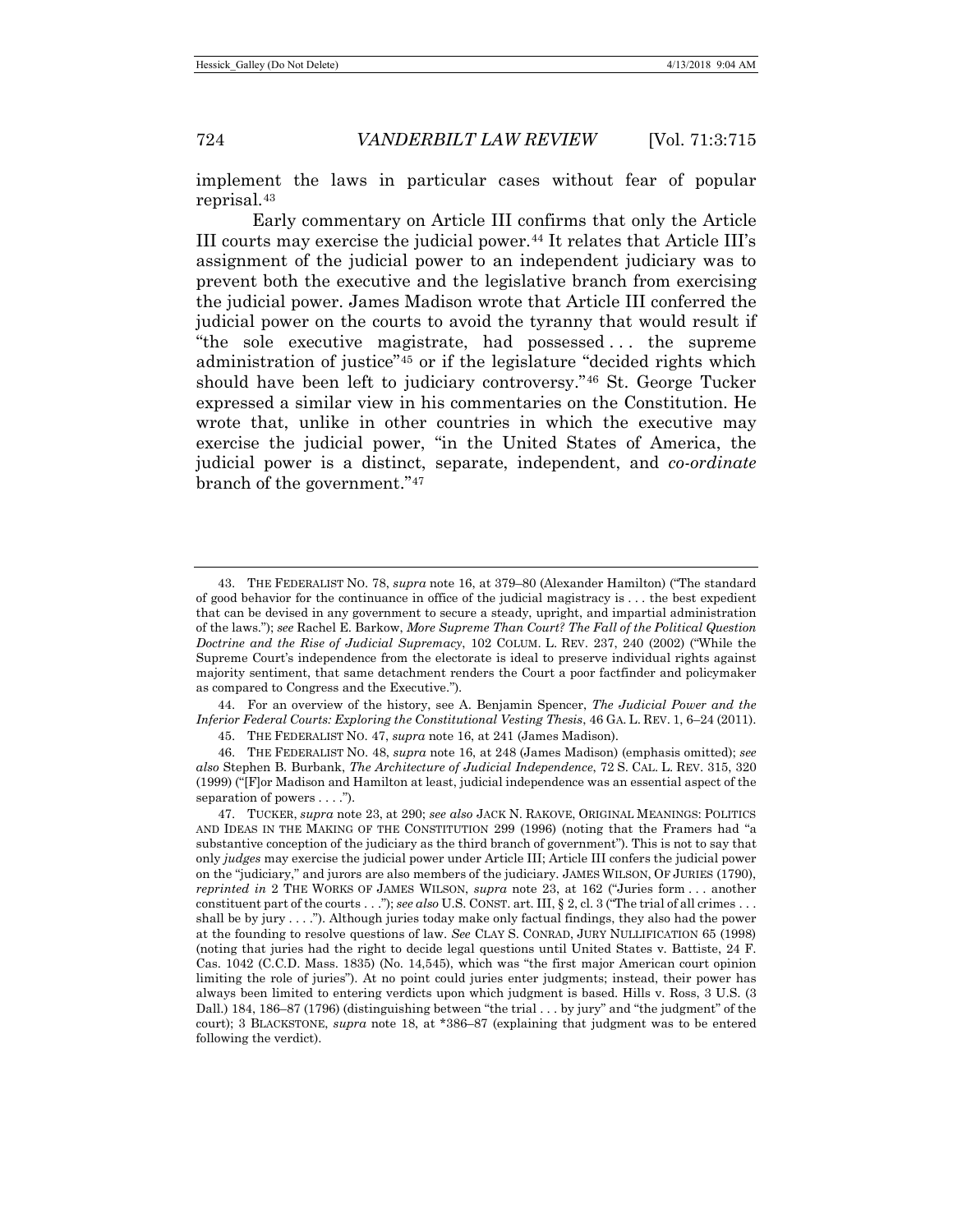# II. THE CONSENT EXCEPTION

Although the text and structure of Article III establish that only the Article III courts may exercise the judicial power,<sup>[48](#page-10-0)</sup> most federal adjudication does not occur in Article III courts. Instead, the bulk of federal litigation occurs before federal magistrate and bankruptcy judges and in various other Article I tribunals, such as the U.S. Tax Court, military tribunals, and administrative agencies. The scope of power varies from tribunal to tribunal. Some Article I tribunals have the power merely to make initial recommendations to the courts based on factual and legal findings;[49](#page-10-1) others have the power not only to make factual and legal findings but also to enter enforceable judgments based on those findings.[50](#page-10-2) But one thing all these Article I tribunals have in common is that none of their judges enjoy the salary and tenure protections guaranteed by Article III.

The Court has recognized a handful of exceptions to Article III to justify these Article I tribunals. The three traditional exceptions are that Congress may create tribunals to adjudicate disputes in the territories of the United States; to serve as military tribunals; and to resolve disputes involving so-called "public rights."[51](#page-10-3)

<span id="page-10-3"></span>51*. See* Wellness Int'l Network, Ltd. v. Sharif, 135 S. Ct. 1932, 1951 (2015) (Roberts, C.J., dissenting) (describing these exceptions). These are not the only exceptions to Article III. Another exception is that Article I bankruptcy courts can adjudicate claims that are essential to the bankruptcy. *See* N. Pipeline Constr. Co. v. Marathon Pipe Line Co., 458 U.S. 50, 71–72 (1982) (plurality opinion). In concluding in *Wellness* that the consent of the parties authorized the bankruptcy court's jurisdiction, the Court assumed that the issues in the case did not fall within this bankruptcy exception. *See* 135 S. Ct. at 1942 n.7.

Some have suggested that suits that were heard by ecclesiastical courts constitute another exception to Article III. James E. Pfander & Emily K. Damrau, *A Non-contentious Account of Article III's Domestic Relations Exception*, 92 NOTRE DAME L. REV. 117, 124 (2016). But that is not clear. Ecclesiastical courts had jurisdiction over religious matters such as heresy and excommunication, as well as over less overtly religious matters such as marriage and divorce, probate, and defamation when the defamatory remark related to the commission of a sin. *See* R.B. OUTHWAITE, THE RISE AND FALL OF THE ENGLISH ECCLESIASTICAL COURTS, 1500–1860, at 40 (2006). Many of these claims, such as defamation, plainly involve private rights. 1 BLACKSTONE, *supra* note [18,](#page-5-0) at \*130 (describing reputation as a private right). To the extent that Article III courts could not hear some claims that were heard by ecclesiastical courts, the claims involved religious matters, which the First Amendment prohibits the government from addressing. *See* Watson v. Jones, 80 U.S. (13 Wall.) 679, 728–29 (1871). The limitations on jurisdiction over probate and other nonreligious matters heard by the ecclesiastical courts derive from statute. *See*

<span id="page-10-0"></span><sup>48.</sup> 1 JOHN BOUVIER, BOUVIER'S LAW DICTIONARY 471 (William Edward Baldwin ed., 1928) (defining "vest" as conferring "an immediate fixed right").

<span id="page-10-1"></span><sup>49</sup>*. See, e.g.*, 29 U.S.C. § 160 (2012) (authorizing the NLRB to make findings but requiring it to petition a court to enforce its orders); 7 U.S.C. § 18(f) (2012) (same for CFTC).

<span id="page-10-2"></span><sup>50</sup>*. See, e.g.*, 28 U.S.C. § 636(c) (2012) (authorizing magistrate judges to "order the entry of judgment" in civil cases where the parties consent); 28 U.S.C. § 174 (authorizing the U.S. Court of Claims to enter judgment); Wibler Katz, *Federal Legislative Courts*, 43 HARV. L. REV. 894, 907–08 (1930) (describing judgment power of now-abolished courts of private land claims and of customs and patent appeals).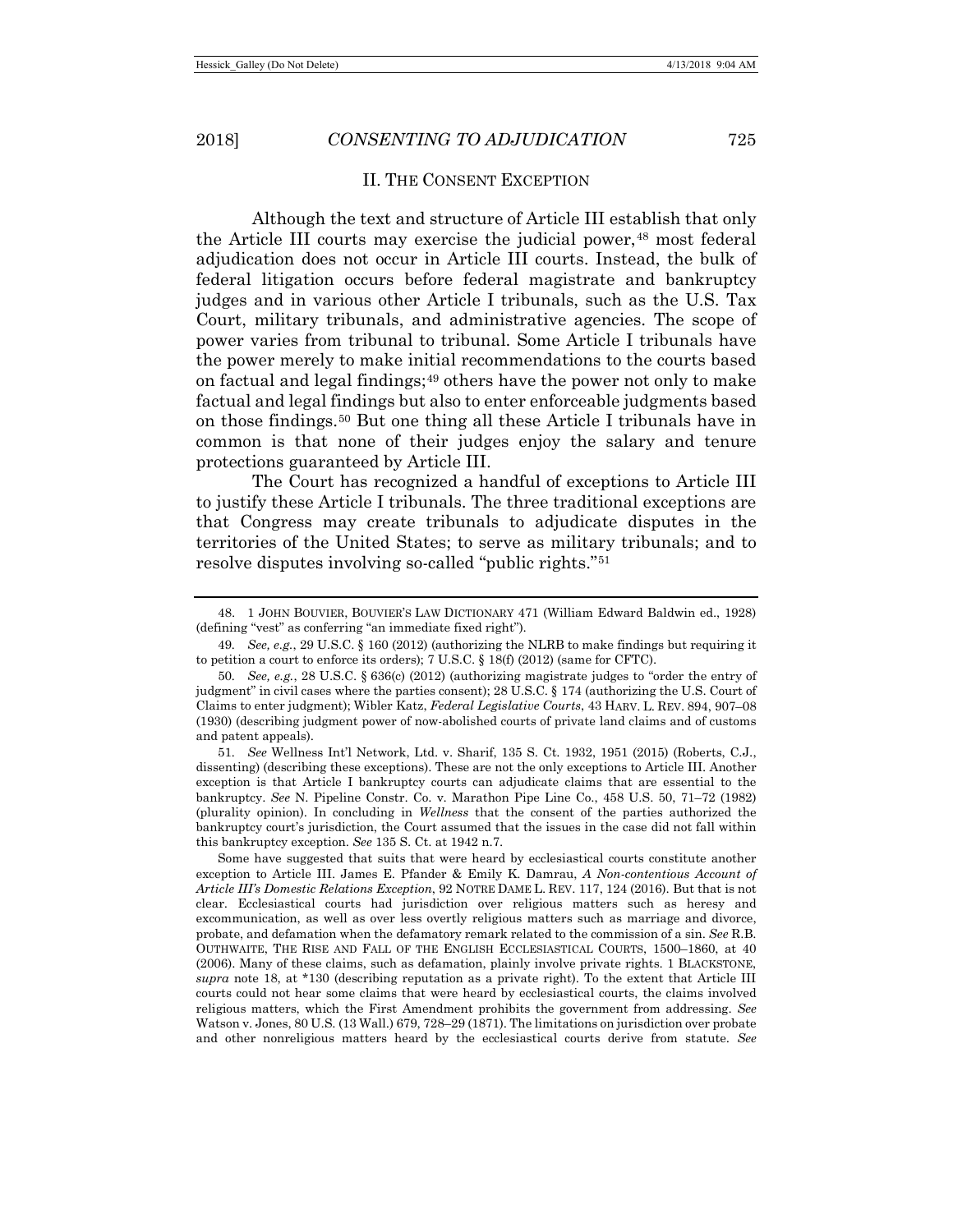A fourth exception depends on the consent of the parties. Under this exception, an Article I tribunal may adjudicate a dispute it otherwise could not if the parties consent to that adjudication.

# *A. The Development of the Consent Exception*

Two recent Supreme Court decisions have developed the consent exception. The first is *Commodity Futures Trading Commission v. Schor*.[52](#page-11-0) Federal law authorized the CFTC, a non-Article III tribunal, to hear customer complaints against commodities brokers and related state-law counterclaims brought by the brokers.[53](#page-11-1) William Schor filed a complaint with the CFTC against his broker, and the broker filed a counterclaim in the CFTC proceeding. Although acknowledging that ordinarily only an Article III court could adjudicate the counterclaim,<sup>[54](#page-11-2)</sup> the Supreme Court held that the CFTC could hear the claim.[55](#page-11-3)

One reason the Court gave was that the parties chose to invoke the Article I forum.[56](#page-11-4) The Court explained that Article III confers both an individual right to an impartial adjudicator and a structural protection of an independent judiciary in our system of government.[57](#page-11-5)

53. 7 U.S.C. § 18.

<span id="page-11-3"></span><span id="page-11-2"></span><span id="page-11-1"></span>54*. Schor*, 478 U.S. at 853 ("[The] claim [is] of the kind assumed to be at the 'core' of matters normally reserved to Article III courts.").

55*. Id.* at 858.

56*. Id.* at 848, 855.

<span id="page-11-5"></span><span id="page-11-4"></span>57*. Id.* at 850 ("Article III, § 1, not only preserves to litigants their interest in an impartial and independent federal adjudication of claims within the judicial power of the United States, but also serves as 'an inseparable element of the constitutional system of checks and balances.' ").

Ankenbrandt v. Richards, 504 U.S. 689, 696 (1992) (grounding the exception "on narrower statutory, rather than broader constitutional, grounds").

<span id="page-11-0"></span><sup>52.</sup> 478 U.S. 833 (1986). *Schor* is not the first decision to discuss the role of consent. Courts long ago recognized that parties can contract to arbitrate. Arbitration, however, was not an exercise of the judicial power, because it did not implicate the coercive power of the government; instead, it was a means for privately resolving a dispute without the judicial power. *See infra* notes 169[–172](#page-28-0) and accompanying text. Whether courts deferred to those findings depended on whether the parties agreed to be bound by those findings. *See* Tobey v. County of Bristol, 23 F. Cas. 1313, 1321 (C.C.D. Mass. 1845) (No. 14,065). In *Kimberly v. Arms*, 129 U.S. 512, 524 (1889), the Court extended that reasoning to special masters. Like arbitrators, special masters could not enter coercive judgments. *See id.* They could, however, issue reports making findings of fact and law in suits at equity, but the findings in those reports were "merely advisory." *Id.* at 523. *Kimberly* held that those findings should be treated as presumptively correct if the parties consented to the special master's authority. *Id.* at 524 ("[W]hen the parties consent to the reference of a case to a master . . . his determinations are not subject to be set aside and disregarded at the mere discretion of the court."); *see* Davis v. Schwartz, 155 U.S. 631, 637 (1895) (stating that the degree of judicial deference depends on the scope of consent).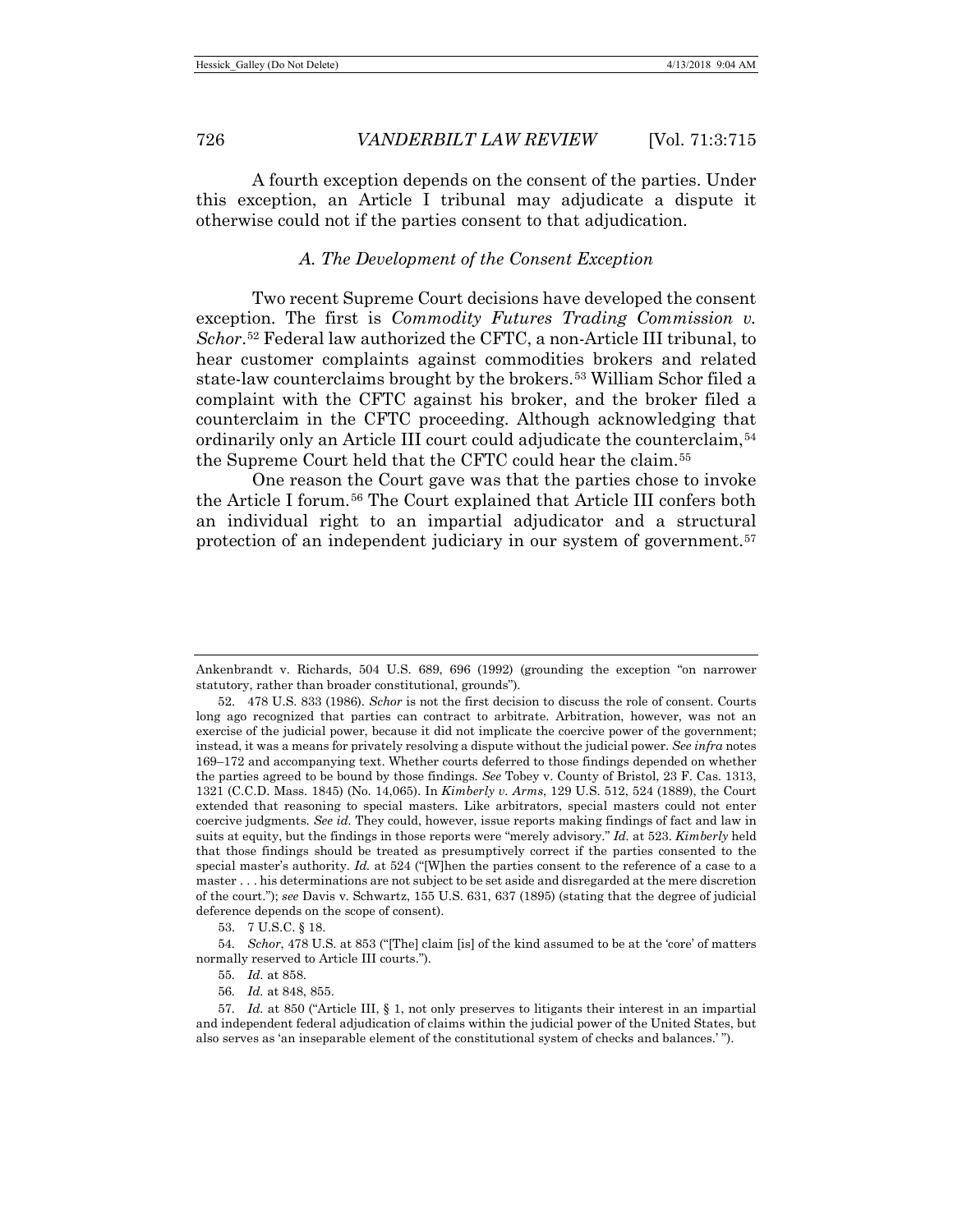According to the Court, although parties can waive the individual right,[58](#page-12-0) they cannot waive the structural interest.[59](#page-12-1)

Nevertheless, the Court said, the parties' consent was relevant to whether a structural violation had occurred. It explained that whether a violation of Article III occurred depended on a balance of the reasons that Congress had authorized the CFTC to hear the claims against the degree of intrusion on the Article III courts.[60](#page-12-2) According to the Court, that the parties chose to litigate in the CFTC "diminished" the intrusion on Article  $III<sup>61</sup>$  $III<sup>61</sup>$  $III<sup>61</sup>$ . The Court also pointed to restrictions on the CFTC's jurisdiction, the ability of the Article III courts to review the CFTC's legal determinations de novo, and the inability of the CFTC to enter judgments.<sup>[62](#page-12-4)</sup>

The second, more significant, decision on the role of consent is the Court's 2015 decision in *Wellness International Network, Ltd. v. Sharif*.[63](#page-12-5) *Wellness* expanded the role of consent in two significant ways. First, it indicated that consent is not simply a factor to be considered in a balancing test to determine lawfulness of an Article I adjudication; instead, consent *alone* may authorize Article I adjudication.[64](#page-12-6) Second, it held that consent authorizes an Article I tribunal not simply to make findings but to enter enforceable judgments as well.<sup>[65](#page-12-7)</sup>

At issue in *Wellness* was whether a bankruptcy court could adjudicate Wellness's claim seeking to include certain assets in Sharif's

- 61*. Id.* at 855.
- 62*. Id.* at 852–57.

<span id="page-12-6"></span>64*. Wellness*, 135 S. Ct. at 1943 ("The option for parties to submit their disputes to a non-Article III adjudicator was at most a '*de minimis*' infringement on the prerogative of the federal courts." (citing *Schor*, 478 U.S. at 856)).

<span id="page-12-0"></span><sup>58</sup>*. Id.* at 848 ("[A]s a personal right, Article III's guarantee of an impartial and independent federal adjudication is subject to waiver . . . .").

<span id="page-12-2"></span><span id="page-12-1"></span><sup>59</sup>*. Id.* at 850–51 ("To the extent that this structural principle is implicated in a given case, the parties cannot by consent cure the constitutional difficulty  $\dots$ .").

<sup>60</sup>*. Id.* at 851 (balancing the

extent to which the "essential attributes of judicial power" are reserved to Article III courts, and, conversely, [1] the extent to which the non-Article III forum exercises the [judicial power], [2] the origins and importance of the right to be adjudicated, and [3] the concerns that drove Congress to depart from the requirements of Article III).

<span id="page-12-5"></span><span id="page-12-4"></span><span id="page-12-3"></span><sup>63.</sup> 135 S. Ct. 1932 (2015). In the interim, the Court reiterated the importance of the parties' consent in two cases involving the power of Article I magistrate judges to preside at voir dire in felony trials. In the first, the Court held that magistrate judges could not conduct voir dire in those trials without the consent of the defendant. Gomez v. United States, 490 U.S. 858, 875–76 (1989). In the second case, the Court upheld the magistrate judges' power to conduct voir dire because the defendant had consented, stating that "the defendant's consent significantly changes the constitutional analysis." Peretz v. United States, 501 U.S. 923, 932 (1991).

<span id="page-12-7"></span><sup>65</sup>*. Id.* at 1940. In *MacDonald v. Plymouth County Trust Co.*, 286 U.S. 263 (1932), the Court held that bankruptcy trustees could adjudicate based on the consent of the parties. But *MacDonald* addressed only whether the Bankruptcy Act authorized trustee adjudication on consent. It did not address Article III.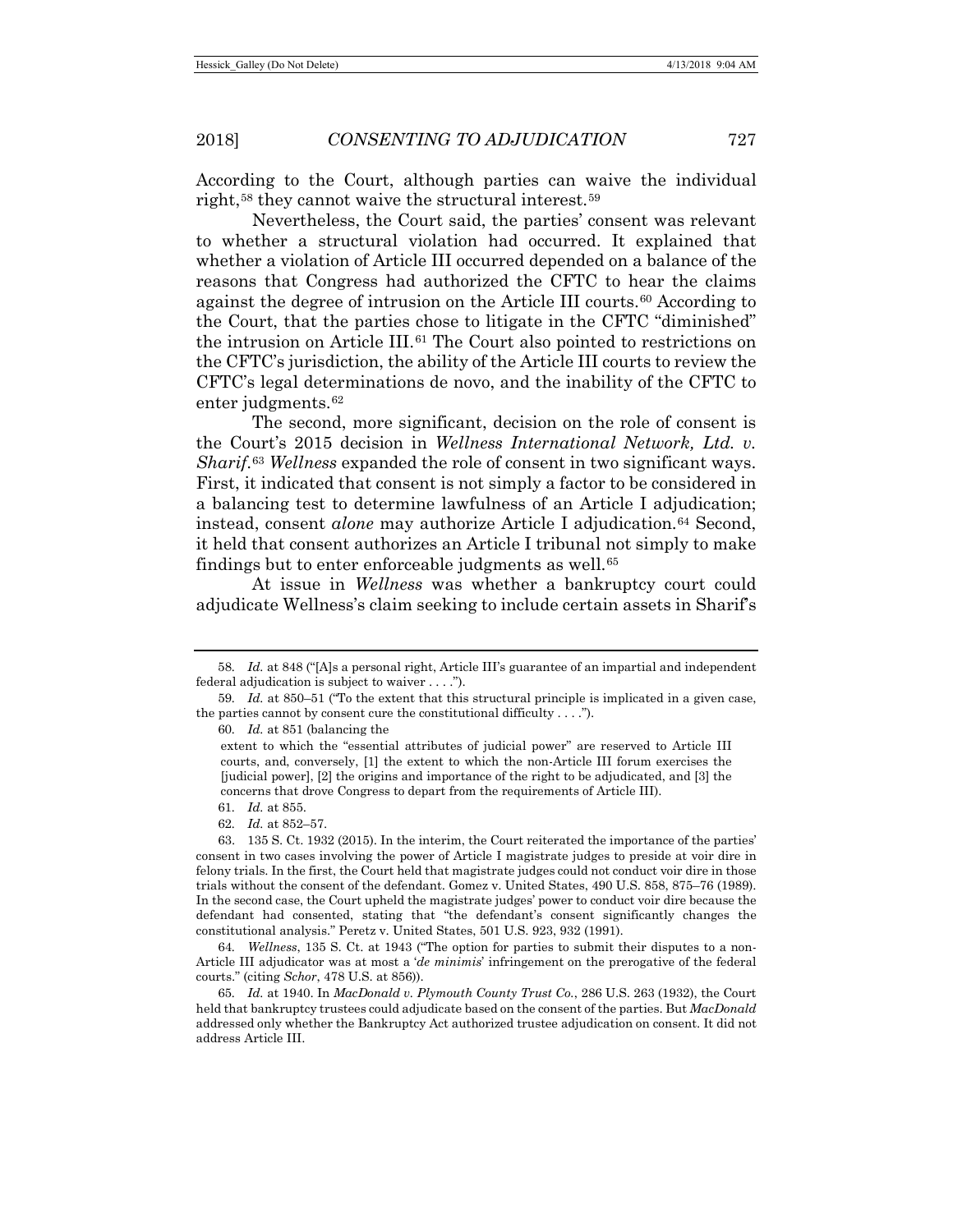bankruptcy estate.[66](#page-13-0) Bankruptcy courts are Article I tribunals; their judges do not have life tenure but are appointed by the circuit courts for fourteen-year terms and may be removed for cause.[67](#page-13-1) Under federal law, bankruptcy judges can enter orders and judgments in so-called "noncore" bankruptcy proceedings—proceedings that are not directly related to bankruptcy—with the consent of the parties.[68](#page-13-2) This consent provision authorizes bankruptcy courts to enter judgment on any kind of claim, including claims of the sort traditionally adjudicated by Article III courts.[69](#page-13-3)

The *Wellness* Court held that the bankruptcy courts could adjudicate these non-core claims based on the parties' consent. The Court reiterated its statement in *Schor* that Article III does not simply confer a waivable individual right to an impartial adjudicator, $\tau$ <sup>0</sup> but establishes a structural protection of an independent judiciary that parties presumably cannot waive.[71](#page-13-5) Nevertheless, the Court said, "litigants may validly consent to adjudication by bankruptcy courts."[72](#page-13-6)

The Court gave two reasons for that conclusion. The first was that adjudication based on consent has a long historical pedigree, extending back to "the early years of the Republic."[73](#page-13-7) The second was that the parties' consent minimized any infringement of the separation of powers because the decision to proceed to the bankruptcy court rests with the parties instead of with Congress.<sup>[74](#page-13-8)</sup>

To be sure, the Court did not go so far as to hold that the parties' consent alone authorized the bankruptcy court to adjudicate any claims. It did not need to resolve that question because, under federal laws, the

<span id="page-13-3"></span>69. Without the parties' consent, bankruptcy courts in non-core proceedings may "submit proposed findings of fact and conclusions of law," which district courts review de novo. 28 U.S.C.  $§ 157(c).$ 

<span id="page-13-4"></span>70*. Wellness*, 135 S. Ct. at 1943 ("As a personal right, Article III's guarantee of an impartial and independent federal adjudication is subject to waiver[.]" (quoting Commodity Futures Trading Comm'n v. Schor, 478 U.S. 833, 849 (1986))).

71*. Id.* at 1942–43.

72*. Id.* at 1942 ("[L]itigants may validly consent to adjudication by bankruptcy courts.").

<span id="page-13-7"></span><span id="page-13-6"></span><span id="page-13-5"></span>73*. Id.*; *see also id.* at 1947 ("Adjudication based on litigant consent has been a consistent feature of the federal court system since its inception.").

74*. Id.* at 1942–43.

<sup>66</sup>*. Wellness*, 135 S. Ct. at 1940.

<sup>67.</sup> 28 U.S.C. § 152(a)(1), (e) (2012).

<span id="page-13-2"></span><span id="page-13-1"></span><span id="page-13-0"></span><sup>68</sup>*. Id.* § 157(b). In *Stern v. Marshall*, 564 U.S. 462, 493 (2011), the Court held that this provision violates Article III insofar as it authorizes bankruptcy courts to adjudicate state-law claims unrelated to the bankruptcy. *Wellness* created an exception to *Stern* by permitting bankruptcy courts to hear those claims if the parties consent. 135 S. Ct. at 1946–47 (distinguishing *Stern* based on the parties' consent).

<span id="page-13-8"></span><sup>74</sup>*. Id.* at 1943 ("The option for parties to submit their disputes to a non-Article III adjudicator was at most a '*de minimis*' infringement on the prerogative of the federal courts." (citing *Schor*, 478 U.S. at 856)).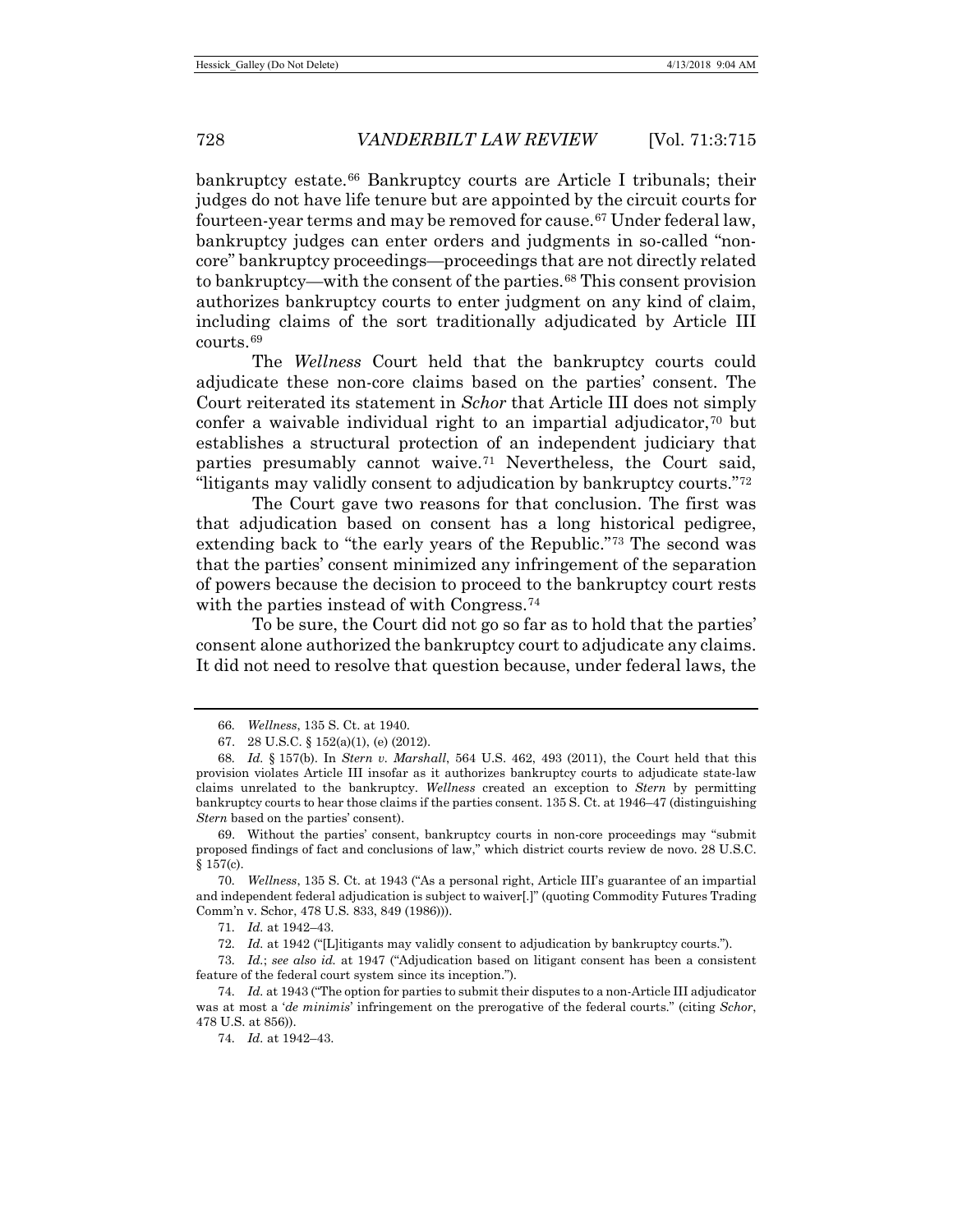<span id="page-14-10"></span>Article III courts had "supervisory authority" over the bankruptcy court.[75](#page-14-2) As the Court noted, the Article III courts have the power to appoint and remove bankruptcy judges, as well as the power to decide whether to send a case to a bankruptcy judge.<sup>[76](#page-14-3)</sup> According to the Court, the parties' consent, together with these supervisory powers, sufficed to avoid infringing Article III.[77](#page-14-4)

<span id="page-14-0"></span>But the Court strongly suggested that consent alone would suffice. It stated that consent *by itself* renders adjudication by an Article I tribunal "at most a *de minimis* infringement on the prerogative of the federal courts."[78](#page-14-5) Further, despite its earlier suggestion that parties cannot waive Article III, the Court explicitly left open the possibility that parties may waive the structural component of Article III.[79](#page-14-6) The Court was also careful not to say that Article III supervision is necessary for Article I adjudication based on the parties' consent. It did not say that Article I tribunals may adjudicate by consent "*only*" so long as Article III courts retain supervisory authority; instead, it stated that there is no separation-of-powers concern "so long as" those tribunals "are subject to control by the Article III courts."[80](#page-14-7) *Wellness* thus establishes only that supervision is sufficient, but not necessary, for Article I adjudication based on consent.<sup>[81](#page-14-8)</sup> At the very least, even if some degree of Article III supervision is required when the parties consent, *Wellness* establishes that litigants may through their consent authorize an Article I tribunal to adjudicate a claim that it otherwise could not hear based solely on the Article III court's supervision.<sup>[82](#page-14-9)</sup>

<span id="page-14-1"></span><sup>75</sup>*. Id.* at 1944–46.

<span id="page-14-3"></span><span id="page-14-2"></span><sup>76</sup>*. Id.* at 1945 (citing 28 U.S.C. §§ 152, 157 (2012)). The Court also pointed to two other factors: the narrow range of claims that bankruptcy courts will usually hear and the absence of an indication that Congress meant to infringe on the Article III judiciary's power. *Id.* The former has no bearing on degree of supervision by the Article III courts; the latter is irrelevant to whether an infringement occurred.

<sup>77</sup>*. Id.* (pointing to these factors to conclude the intrusion was "*de minimis*").

<sup>78</sup>*. Id.* at 1943.

<span id="page-14-6"></span><span id="page-14-5"></span><span id="page-14-4"></span><sup>79</sup>*. Id.* at 1944 (stating that it was "assuming," but not deciding, "that a litigant may not waive structural protections provided by Article III"); *see also id.* at 1947 (refusing to hold "that a litigant who has the right to an Article III court may not waive that right through his consent").

<sup>80</sup>*. Id.* at 1946.

<span id="page-14-8"></span><span id="page-14-7"></span><sup>81.</sup> Some lower courts have pointed solely to consent as a basis for Article I adjudication. *E.g.*, Archie v. Christian, 808 F.2d 1132, 1134 (5th Cir. 1987) (holding based solely on consent that magistrate judges can adjudicate civil claims); Sharif v. Funk, No. 1:15-CV-10795, 2017 WL 902875, at \*2 (N.D. Ill. Mar. 7, 2017) (pointing solely to consent to justify adjudication by federal magistrate judges).

<span id="page-14-9"></span><sup>82</sup>*. Wellness*, 135 S. Ct. at 1947 (distinguishing cases striking down Article I adjudication because they "involved an objecting defendant forced to litigate involuntarily before a non-Article III court"). *Wellness* also did not say how much supervision is necessary, if supervision is indeed required. It concluded only that there was adequate Article III supervision of the bankruptcy courts under the Bankruptcy Act. *Id.* at 1945–46.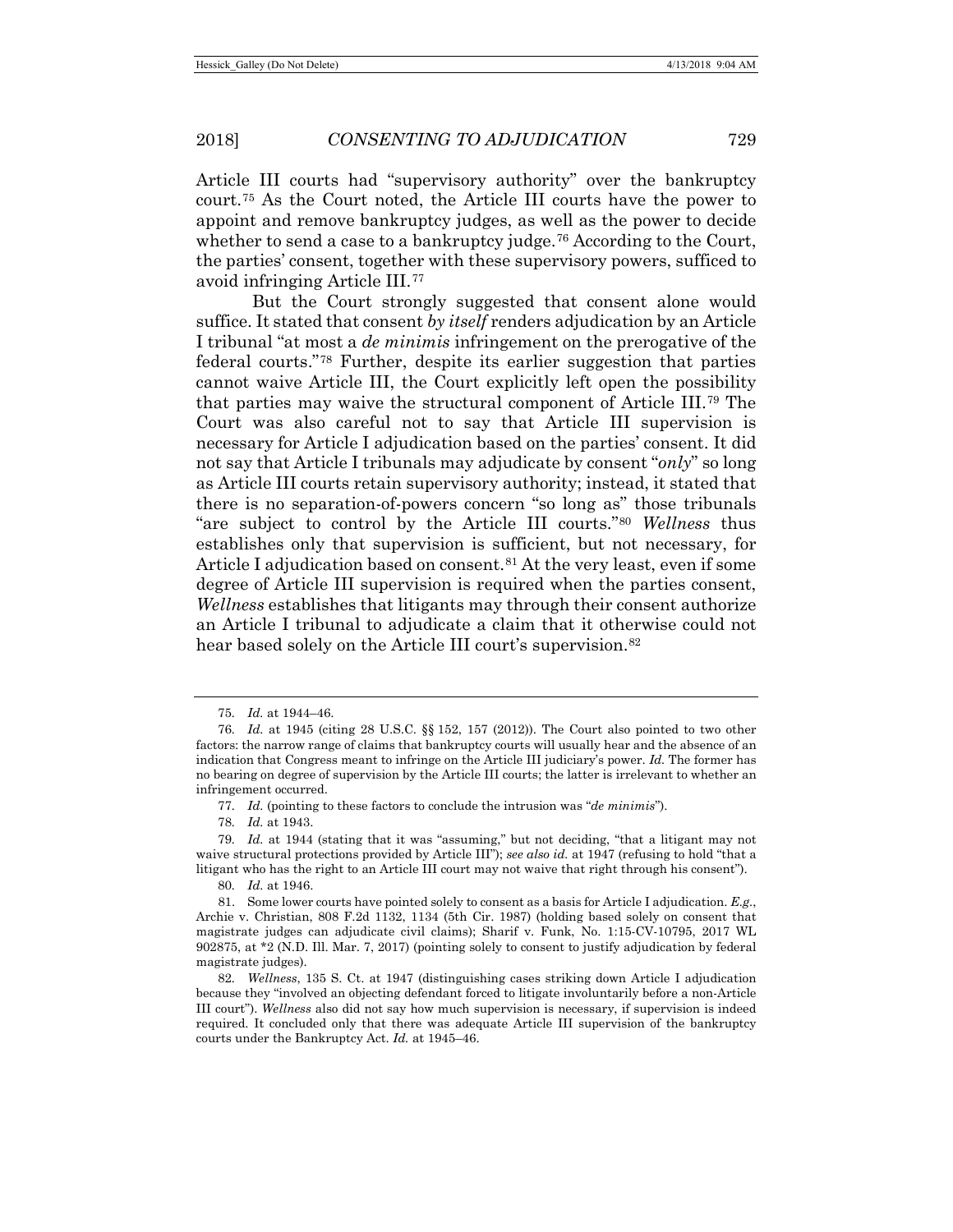#### *B. The Breadth of the Consent Exception*

The consent exception provides the basis for many Article I adjudications. One large set of cases comes from the bankruptcy courts. Bankruptcy courts adjudicate numerous non-core bankruptcy proceedings each year based on the consent of the parties.[83](#page-15-0)

Another major category of federal litigation based on consent occurs before federal magistrate judges. Magistrate judges are appointed by the Article III courts for eight-year terms<sup>[84](#page-15-1)</sup> and may be removed for cause.[85](#page-15-2) Federal law authorizes federal magistrate judges to adjudicate all civil actions<sup>[86](#page-15-3)</sup> and criminal prosecutions for misdemeanors based on the parties' consent.[87](#page-15-4) Based on *Schor* and *Wellness*, courts of appeals have upheld both these grants of authority.<sup>[88](#page-15-5)</sup> Magistrate judges adjudicate tens of thousands of cases per year based on party consent.[89](#page-15-6)

<span id="page-15-7"></span>And the exception extends much further. Party consent can potentially authorize any Article I tribunal to adjudicate claims that it otherwise could not hear—as *Schor*, which involved the CFTC, demonstrates. Moreover, there are no limits on the types of claims subject to the exception. Unlike the territorial exception, the consent exception is not restricted to particular geographic areas. And unlike

<span id="page-15-0"></span><sup>83.</sup> Research does not reveal an exact number of non-core proceedings, but practitioners say that it is in the "thousands." Stephen Lerner & Colter Paulson, In re Bellingham Insurance Agency*: To "Protect" the Article III Jurisdiction of the District Courts, the Supreme Court May Radically Alter the Bankruptcy System (and Toss out the Federal Magistrate System to Boot)*, SQUIRE PATTON BOGGS, http://www.squirepattonboggs.com/~/media/files/insights/ publications/2014/05/in-re-bellingham-insurance-agency-to-protect-the\_\_/files/

inrebellinghaminsuranceagency/fileattachment/inrebellinghaminsuranceagency.pdf (last visited Feb. 6, 2018) [https://perma.cc/8QR4-UXRW]; *see also U.S. Bankruptcy Courts—Bankruptcy Cases Commenced, Terminated, and Pending*, *Table F-8*, U.S. CTS., http://www.uscourts.gov/sites/default/files/data\_tables/jb\_na\_bank\_0930.2016.pdf (last visited Feb. 6, 2018) [https://perma.cc/K42W-BU9S] (reporting that for the year beginning September 30, 2016, bankruptcy courts resolved 33,281 adverse proceedings).

<sup>84.</sup> 28 U.S.C. § 631(a), (e) (2012).

<sup>85</sup>*. Id.* § 631(i).

<span id="page-15-3"></span><span id="page-15-2"></span><span id="page-15-1"></span><sup>86.</sup> *Id.* § 636(c)(1) ("Upon the consent of the parties, a . . . magistrate judge . . . may conduct any or all proceedings in a . . . civil matter and order the entry of judgment in the case . . . .").

<span id="page-15-4"></span><sup>87.</sup> 18 U.S.C. § 3401(b) (2012) (authorizing magistrate judges to adjudicate misdemeanors when defendant "expressly consents").

<span id="page-15-5"></span><sup>88</sup>*. See* A Constitutional Analysis of Magistrate Judge Auth., 150 F.R.D. 247, 252 n.3 (1993) (providing overview of cases upholding magistrate judges' authority in civil cases); United States v. Neville, 985 F.2d 992, 999 (9th Cir. 1993) (upholding magistrate judges' authority in misdemeanors). Courts have also held that consent authorizes magistrate judges to conduct voir dire in felony cases, Peretz v. United States, 501 U.S. 923, 931 (1991), and to accept guilty pleas in felony cases, *see, e.g.*, United States v. Benton, 523 F.3d 424, 431–32 (4th Cir. 2008).

<span id="page-15-6"></span><sup>89.</sup> For the year beginning September 30, 2016, magistrate judges fully adjudicated 16,656 civil cases and 86,786 misdemeanors on consent of the parties. *See Matters Disposed of by U.S. Magistrate Judges*, *supra* not[e 11.](#page-3-4)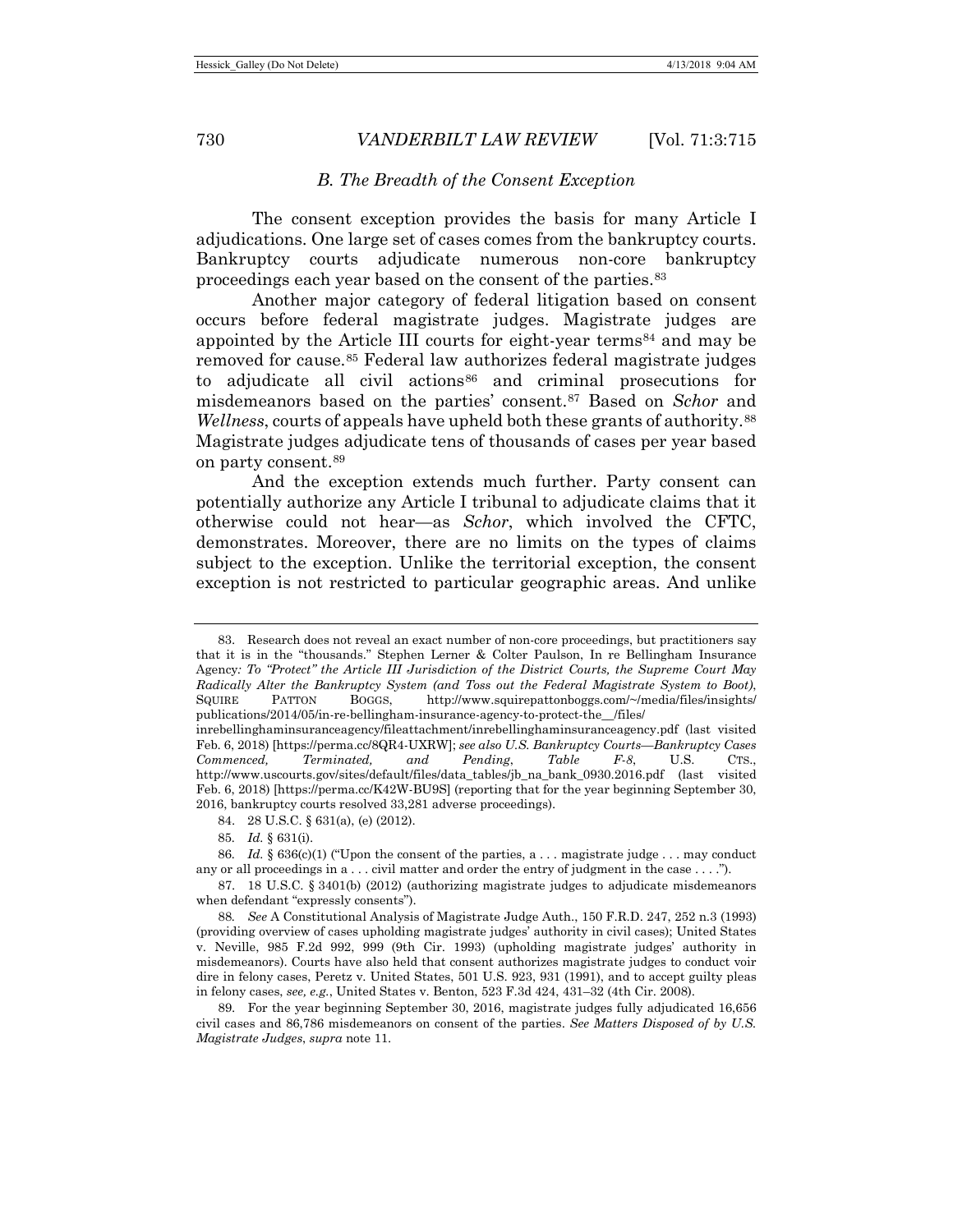the military and public rights exception, the consent exception does not face subject matter restrictions. It can authorize Article I tribunals located anywhere to hear potentially any type of claim. The only possible restriction is that it *might* be necessary for the Article III courts to have some degree of supervision over the Article I tribunal.<sup>90</sup>

#### III. AGAINST THE CONSENT EXCEPTION

The consent of the parties should not authorize Article I tribunals to adjudicate disputes that otherwise must be adjudicated by Article III courts. Permitting parties to authorize Article I adjudication through their consent has no basis in the constitutional text, historical practice, or the reasons underlying the creation of an independent judiciary.

# *A. Text*

As explained above, the text and structure of the Constitution make clear that only the Article III courts may exercise the judicial power.<sup>[91](#page-16-1)</sup> Nothing in the Constitution suggests that parties may change this allocation of power through their consent. There is no provision, for example, stating that an Article I tribunal may exercise the judicial power based on the parties' consent. The absence of such a provision implies that consent cannot authorize those tribunals to exercise the judicial power.<sup>[92](#page-16-2)</sup>

Supporting this conclusion is that there are many other provisions in the Constitution that do authorize the exercise of powers based on another's consent. For example, the president may exercise his powers under Article II to enter into treaties and to appoint officers of the United States only with the "consent" of the Senate.[93](#page-16-3) Similarly, under Article I, Section 10, the states may lay duties; keep troops or ships of war in time of peace; enter into any agreement with another state or a foreign power; or engage in war only with the "Consent of

<sup>90</sup>*. See supra* not[e 82](#page-14-1) and accompanying text.

<sup>91</sup>*. See supra* notes [32](#page-7-6)[–47](#page-9-5) and accompanying text.

<span id="page-16-2"></span><span id="page-16-1"></span><span id="page-16-0"></span><sup>92</sup>*. See* Trustees of Dartmouth Coll. v. Woodward, 17 U.S. (4 Wheat.) 518, 644 (1819) (refusing to find an extratextual exception to the contracts clause because, if it were intended, "the language would have been so varied, as to exclude it"); Marbury v. Madison, 5 U.S. (1 Cranch) 137, 175 (1803) (applying *inclusio unius exclusio alterius* to interpret Article III).

<span id="page-16-3"></span><sup>93.</sup> U.S. CONST. art. II, § 2 ("He shall have Power, by and with the Advice and Consent of the Senate, to make Treaties, provided two thirds of the Senators present concur; and he shall nominate, and by and with the Advice and Consent of the Senate, shall appoint . . . all . . . Officers of the United States.").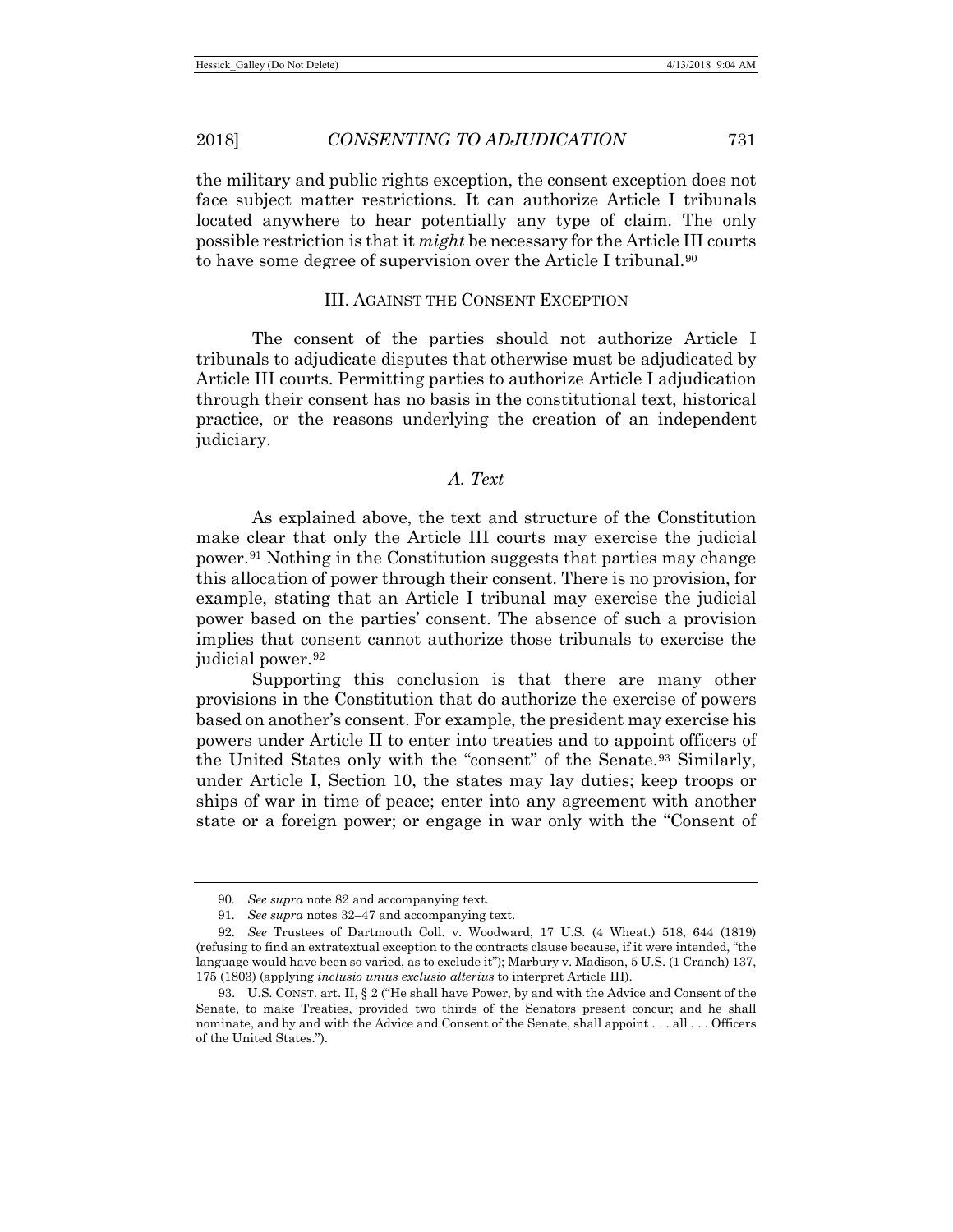Congress.["94](#page-17-0) Likewise, the states may form new states by joining together only with "the Consent" of Congress and the legislatures of the merging states.[95](#page-17-1) The Constitution also prohibits the people from amending the Constitution to reduce the number of senators from a state without that state's "Consent."[96](#page-17-2)

In addition to these powers that explicitly condition their exercise on another's "consent," the Constitution contains other provisions that assign powers that can be exercised only with the acquiescence of another. For example, Article I provides that a bill may become a law only if passed by both houses of Congress. This bicameralism requirement is tantamount to conditioning the power of one house of Congress to enact a law on the consent of the other house. Indeed, the Federalist Papers described the power in this way, explaining that bicameralism established a requirement of "concurrence"—a word used interchangeably with "consent" in the Federalist papers<sup>[97](#page-17-3)</sup>—between the two houses.<sup>[98](#page-17-4)</sup>

The records of the Constitutional Convention reveal that these consent mechanisms were the product of intense debate and reflection.[99](#page-17-5) These debates suggest that when the Constitution does not contain a provision authorizing an institution to exercise a power only with the consent of another, the absence of such a provision embodies a deliberate decision not to confer the power on that government institution.

Given that the Constitution enumerates these situations when consent can expand the power of a branch of government, the absence of a clause authorizing an Article I tribunal to adjudicate based on the consent of the parties suggests that the Framers meant not to allow consent to be a basis for authorizing Article I adjudication.[100](#page-17-6)

<span id="page-17-3"></span><span id="page-17-2"></span><span id="page-17-1"></span><span id="page-17-0"></span>97*. See, e.g.*, THE FEDERALIST NO. 38, *supra* not[e 16,](#page-5-1) at 185 (James Madison) (describing the Senate's consent power for treaties as requiring the "concurrence" of the executive and Senate).

98. THE FEDERALIST NO. 62, *supra* not[e 16,](#page-5-1) at 306 (James Madison).

<span id="page-17-5"></span><span id="page-17-4"></span>99*. See, e.g.*, 1 FARRAND, *supra* note [30,](#page-7-7) at 120–21 (debating the Senate's consent power for treaties and the appointment of federal officials); *id.* at 254 (discussing bicameralism requirement); 2 FARRAND, *supra* note [30,](#page-7-7) at 625 (debating the power of the states to enter into treaties, lay tonnage, and wage war); *id.* at 629 (discussing state consent required for reduction of representation through amendment); *id.* at 441, 588 (debating whether to allow states to lay imposts with congressional consent); *id.* at 454, 461 (discussing consent required for merging of states); *see also* THE FEDERALIST NO. 64, *supra* not[e 16,](#page-5-1) at 315–20 (John Jay) (discussing the role of the Senate in approving treaties); THE FEDERALIST NO. 66, *supra* note [16,](#page-5-1) at 326–28 (Alexander Hamilton) (discussing the Senate's role in appointments); THE FEDERALIST NO. 22, *supra* note [16,](#page-5-1) at 105–13 (Alexander Hamilton) (bicameralism).

<span id="page-17-6"></span>100. One might argue that these examples are inapposite because they involve consent between the branches of government as opposed to between private parties. But the absence of

<sup>94.</sup> *Id.* art. I, § 10.

<sup>95.</sup> *Id.* art. IV, § 3.

<sup>96.</sup> *Id.* art. V.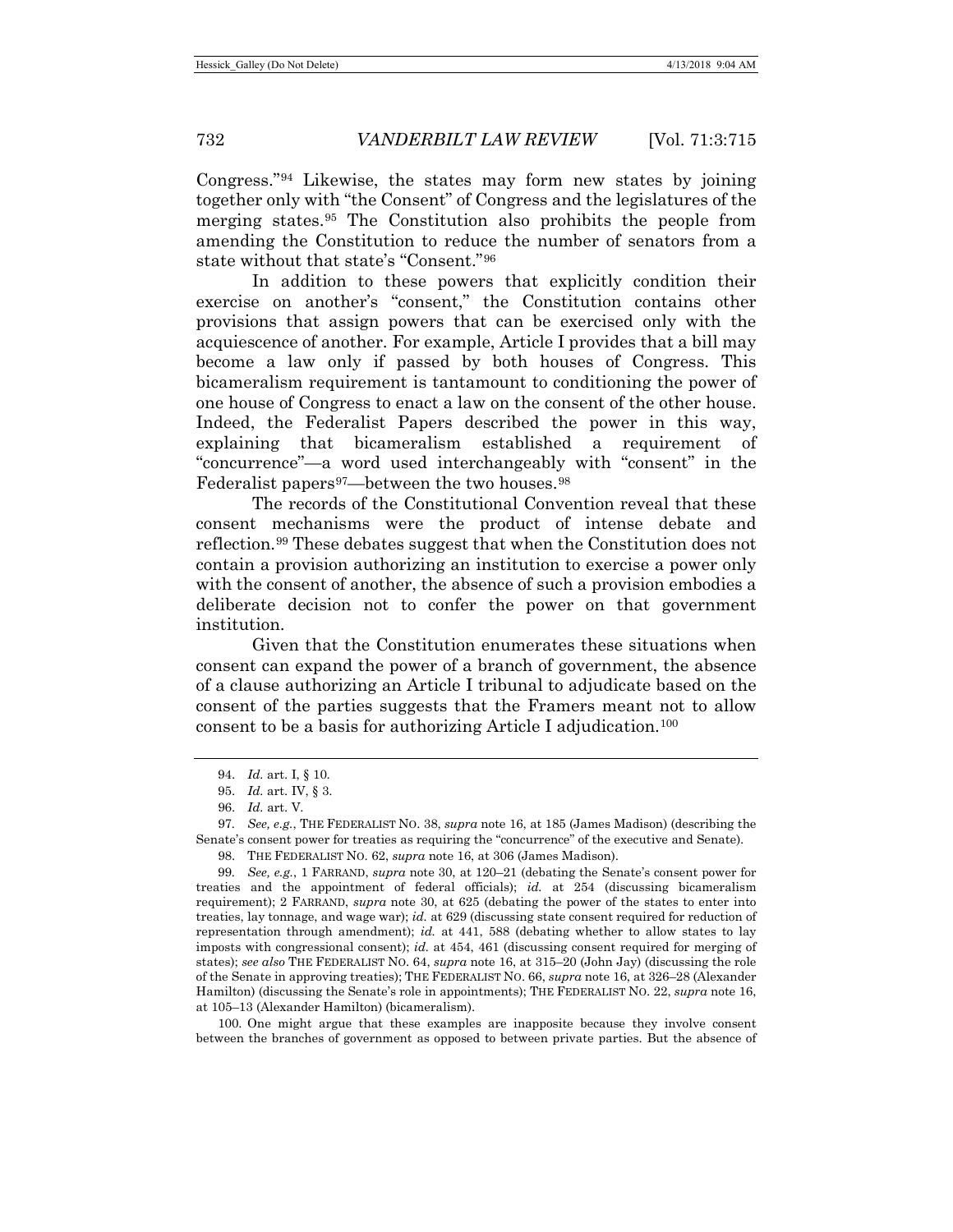One might argue that, when the parties consent to an Article I tribunal's jurisdiction, the tribunal exercises something other than the judicial power to resolve the claim.[101](#page-18-0) But that is not accurate. The judicial power consists of the ability to enter dispositive judgments based on an application of the law to the facts.[102](#page-18-1) Whenever a tribunal engages in this enterprise, it exercises the judicial power, irrespective of whether the parties consented to the tribunal entering that judgment. As the Court has said, "[i]t is . . . an exercise of the judicial power to render judgment on consent."[103](#page-18-2) Indeed, if consent resulted in something other than the judicial power resolving disputes, Article III courts could not adjudicate suits when the parties consented to jurisdiction, because Article III courts may exercise only the judicial power; they cannot perform other functions.[104](#page-18-3)

# *B. Historical Practice*

History also establishes that parties cannot confer through their consent the judicial power on a tribunal that otherwise would not have that power. Under English law, the king held the power to adjudicate disputes. Courts could exercise the judicial power only because the king had delegated that power to them.<sup>[105](#page-18-4)</sup>

Because the king's delegation was the basis for the exercise of judicial power, litigants could not confer through their consent the power to enter judgment on another body.[106](#page-18-5) Even the king himself could not exercise the judicial power based on the parties' consent, because he had delegated that power to the courts. As Sir Edward Coke

<span id="page-18-3"></span>104*. See* Letter from Chief Justice Jay and Associate Justices to President Washington, *supra* not[e 25](#page-6-4) (refusing to provide advisory opinions because the power of the Court is solely to render judgments).

<span id="page-18-4"></span>105*. See* 3 BLACKSTONE, *supra* note [18,](#page-5-0) at \*23–24 ("[A]ll courts of justice, which are the medium by which he administers the laws, are derived from the power of the crown."); COKE, *supra* not[e 12,](#page-3-5) at 1169 ("[T]he King hath wholly left matters of judicature according to his lawes to his Judges."). The English system comprised a dizzying number of courts, each with different jurisdiction. *See* 3 BLACKSTONE, *supra* note [18,](#page-5-0) at \*22–85 (enumerating these courts).

<span id="page-18-5"></span>106. Rex v. Hartshorn [1759] 97 Eng. Rep. 545, 545 ("[C]onsent cannot give jurisdiction to a Court that has none . . . .").

provisions authorizing government action based on the consent of individuals only highlights the fact that private individuals cannot in any circumstance confer sovereign powers through their consent.

<span id="page-18-0"></span><sup>101</sup>*. Cf.* Wellness Int'l Network, Ltd. v. Sharif, 135 S. Ct. 1932, 1968 (2015) (Thomas, J., dissenting) (raising the possibility that consent may obviate the need for the judicial power to resolve a dispute).

<sup>102</sup>*. See supra* notes [14](#page-4-2)[–31](#page-7-8) and accompanying text.

<span id="page-18-2"></span><span id="page-18-1"></span><sup>103.</sup> Pope v. United States, 323 U.S. 1, 12 (1944). "Consent" in this quotation refers to consent to personal jurisdiction. Although parties cannot establish subject matter jurisdiction through consent, they can authorize personal jurisdiction through consent. *See* Ruhrgas AG v. Marathon Oil Co., 526 U.S. 574, 584 (1999).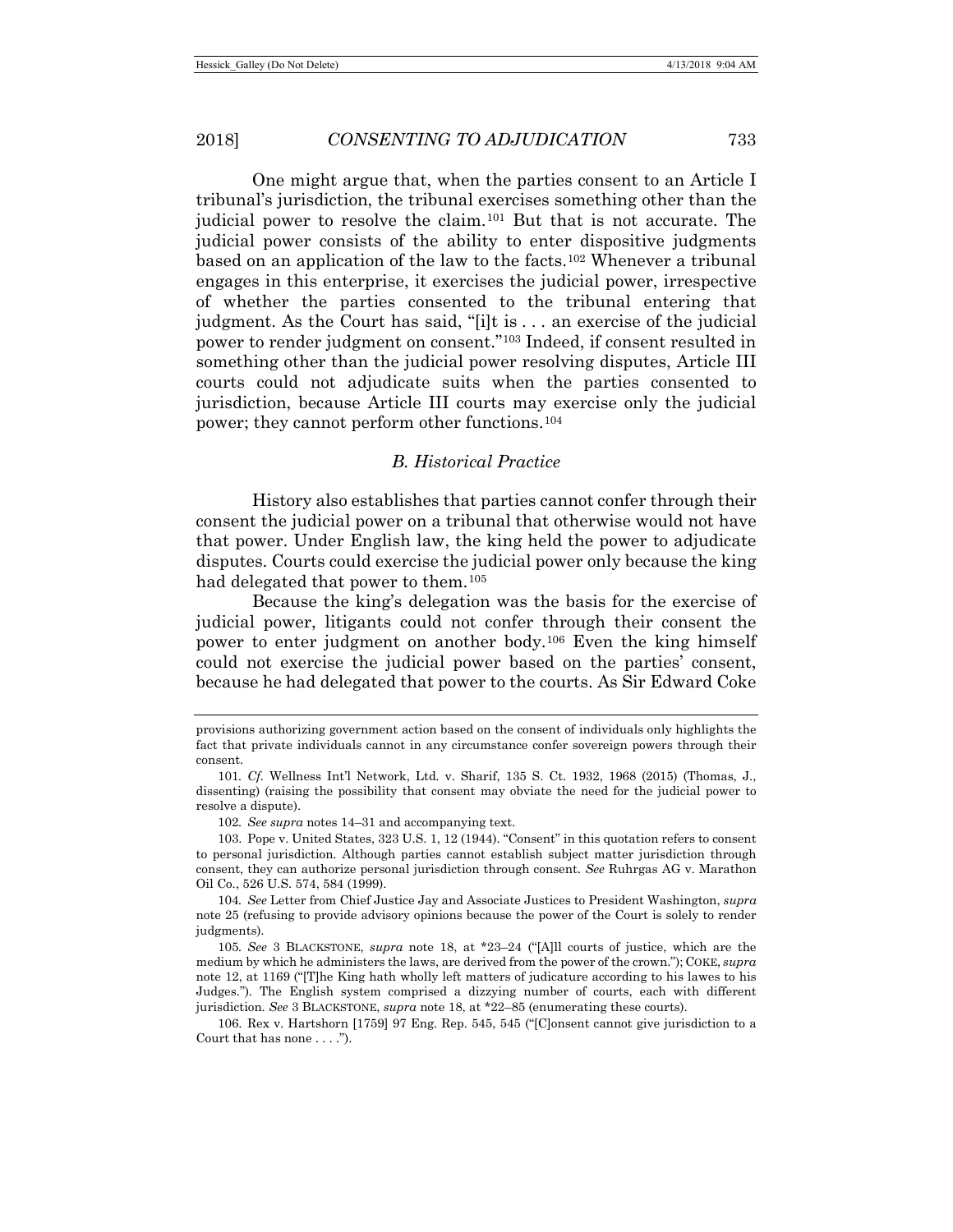explained in 1644, if "any [person] would render himselfe [sic] to the judgement of the King in such case where the King hath committed all his power judiciall [sic] to others, such a render should be to no effect."[107](#page-19-0) The only way of changing who could resolve a dispute was through an Act of Parliament transferring the adjudication power of the king to another person.<sup>[108](#page-19-1)</sup>

To be sure, parties could contract to send their disputes to arbitration instead of the courts.[109](#page-19-2) But those contracts did not authorize the arbitrator to exercise the judicial power. Only the king could authorize a tribunal to exercise the judicial power.[110](#page-19-3) Arbitrators thus could not produce enforceable judgments[;111](#page-19-4) they could only enter an award to the extent authorized by contract.[112](#page-19-5) Parties seeking to enforce arbitration awards had to resort to the courts.<sup>[113](#page-19-6)</sup>

American law adopted these views. Early in the nineteenth century, the Supreme Court made clear that a court could exercise the judicial power only to the extent that the law conferred jurisdiction on the court,  $114$  and the consent of the litigants could not confer jurisdiction

<span id="page-19-3"></span>110. 2 BLACKSTONE, *supra* note [18,](#page-5-0) at \*24 (stating that courts are authorized to act only because of the delegation of "royal prerogative").

<span id="page-19-4"></span>111. 4 FLETA bk. VI, ch. 6, *in* 99 THE PUBLICATIONS OF THE SELDEN SOCIETY 116, 117 (G.O. Sayles ed. & trans., 1983) ("[N]o one else shall have coercion  $\dots$  save the one to whom judicial authority is given, not by someone appointed by a judge but by the king.").

112. 1 BACON, *supra* note [29,](#page-7-9) at 133.

<span id="page-19-6"></span><span id="page-19-5"></span>113. 3 BLACKSTONE, *supra* not[e 18,](#page-5-0) at \*16–17 (stating that arbitration decisions were "awards" and that parties had to resort to the courts "to enforce their execution"). The precise procedure for judicial enforcement depended on whether the parties submitted the dispute to arbitration before or after suit was filed. If the parties submitted their claim to arbitration before suit was filed, some jurisdictions required a party seeking to enforce the arbitration award to bring a breach of contract action; others authorized parties to register the arbitration with the court, which would then enter an order directing that the arbitrator's subsequent award be entered as the court's own judgment. *See* Carli N. Conklin, *A Variety of State-Level Procedures, Practices, and Policies: Arbitration in Early America*, 2016 J. DISP. RESOL. 55, 64. By contrast, if the parties referred the dispute to a referee (an arbitrator designated after suit was filed) after suit had been brought, the court would enter an order directing that the report (an award in a referred case) be adopted as the judgment of the court. *See id.* at 61–63.

<span id="page-19-7"></span>114. Rose v. Himely, 8 U.S. (4 Cranch) 241, 268–69 (1808) ("A sentence professing on its face to be the sentence of a judicial tribunal, if rendered by a self-constituted body, or by a body not empowered by its government to take cognizance of the subject it had decided, could have no legal effect whatever.").

<sup>107.</sup> COKE, *supra* not[e 12,](#page-3-5) at 1169.

<span id="page-19-1"></span><span id="page-19-0"></span><sup>108.</sup> 1 BLACKSTONE, *supra* note 18, at \*141–42 ("[The] method of proceeding[ ] cannot be altered but by parliament.").

<span id="page-19-2"></span><sup>109.</sup> 1 BACON, *supra* not[e 29,](#page-7-9) at 133 ("The submission is the authority given by the parties in controversy to the arbitrators . . . and this being a contract . . . ."); *see also* JOHN T. MORSE, JR., THE LAW OF ARBITRATION AND AWARD 3 (Boston, Little, Brown & Co. 1872) ("A submission is a contract. . . . [The parties] must act freely and not under threats or duress."); *id.* at 342 ("The question [of the award's adherence to the submission] is properly the intention of the parties.").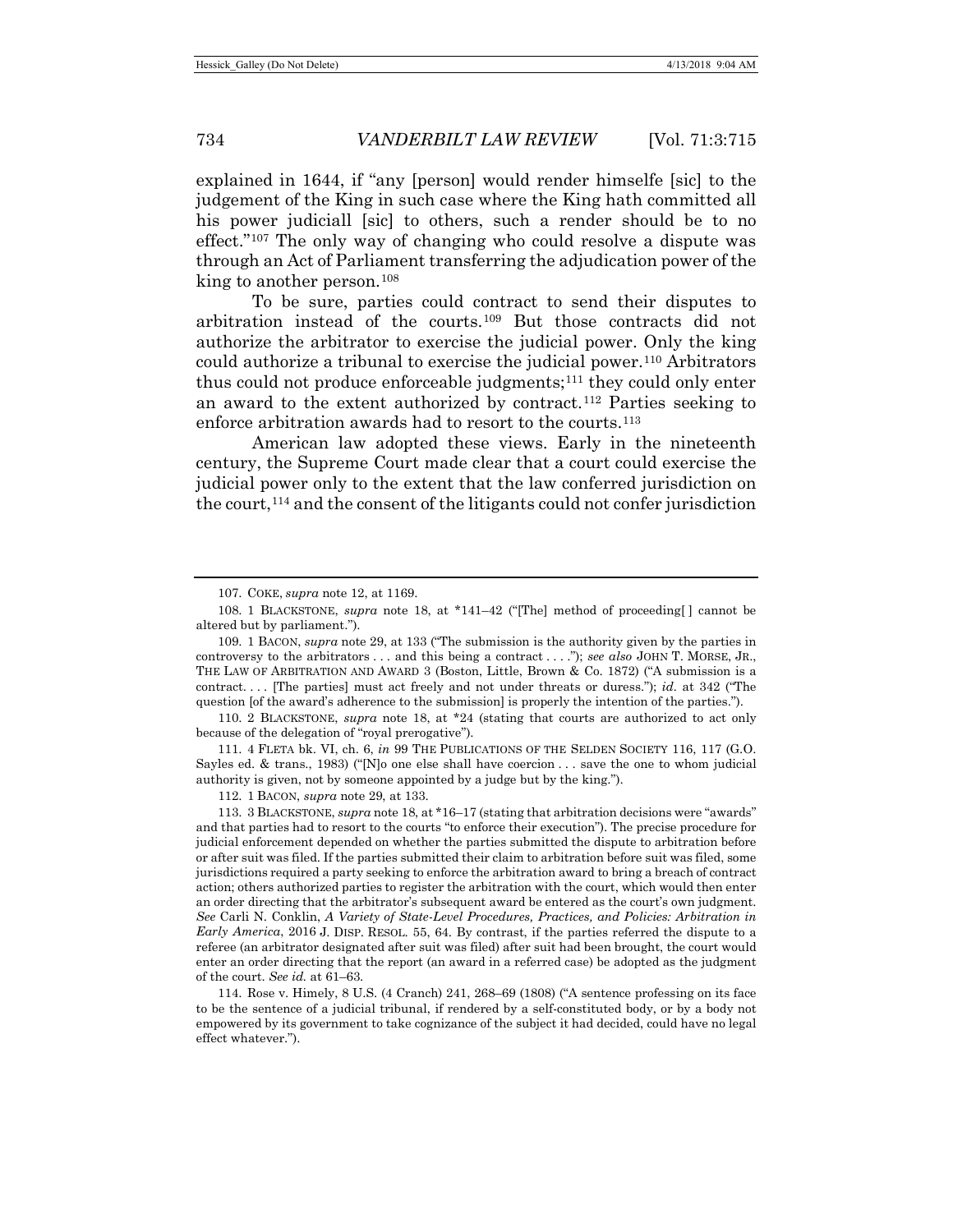<span id="page-20-0"></span>otherwise lacking[.115](#page-20-1) As the Court put it in *Walker v. Taylor*, only "the constitution and laws" can confer jurisdiction, and "[i]f they have not conferred jurisdiction, the consent of parties will not justify its assumption."[116](#page-20-2) States adopted a similar view.[117](#page-20-3) The Kentucky Court of Appeals in *Stark's Administrators v. Thompson's Administrators* is typical.[118](#page-20-4) The court held that if no law authorized a tribunal to exercise the judicial power then that tribunal could not exercise the judicial power based on the parties' consent. As the court put it, "Consent could not give it jurisdiction or constitute it a court."[119](#page-20-5)

<span id="page-20-10"></span>Of course, parties could agree to have their disputes decided by arbitrators.[120](#page-20-6) But those arbitrators were not judges. As in England, the consent of the parties could not confer the judicial power; only the law could confer that power.<sup>[121](#page-20-7)</sup> Thus, in the federal system, courts held that only the courts could exercise the judicial power because Article III assigns the judicial power only to the courts.[122](#page-20-8) Arbitrators thus could not enter judgments enforcing their awards[.123](#page-20-9) Courts were obliged to

119*. Id.* at 299.

<span id="page-20-7"></span>121*. See* Rose v. Himely, 8 U.S. (4 Cranch) 241, 268–69 (1808) ("[Judgment] by a body not empowered by its government . . . could have no legal effect whatever.").

<span id="page-20-8"></span>122. United States v. Ames, 24 F. Cas. 784, 789 (C.C.D. Mass. 1845) (No. 14,441) (noting "the want of authority in any officer of the United States to enter into a submission in their behalf, which shall be binding," because "[a]ll judicial power is by the constitution vested in the supreme court, and . . . inferior courts"). None of the three cases cited by the Supreme Court in *Wellness* changes this analysis. All three cases involved disputes referred to referees, but none of those referees entered enforceable judgments. Newcomb v. Wood, 97 U.S. 581, 583 (1878) (noting that the referees made only a "report" and that "the court . . . confirmed" the report and "the judgment was entered"); Heckers v. Fowler, 69 U.S. (2 Wall.) 123, 130–31 (1864) (after a referee made an award, "the court overruled the objections, and rendered judgment for the plaintiff on the award for the amount of the money awarded"); Thornton v. Carson, 11 U.S. (7 Cranch) 596, 597 (1813) ("But the Court below over-ruled the exceptions and rendered judgment for the amount of the money mentioned in the award.").

<span id="page-20-9"></span>123. Janvrin v. Smith, 13 F. Cas. 363, 363 (D. Mass. 1842) (No. 7220) ("A court, unlike arbitrators, [can] give to the prevailing party the fruits of his decree, by execution or other process."); *see* COOLEY, *supra* not[e 117,](#page-20-0) at 399 (explaining that "an award" of an arbitrator "could not be binding as a judgment").

<span id="page-20-1"></span><sup>115.</sup> Capron v. Van Noorden, 6 U.S. (2 Cranch) 126, 127 (1804) ("[I]t was the duty of the Court to see that they had jurisdiction, for the consent of parties could not give it.").

<sup>116.</sup> 46 U.S. (5 How.) 64, 67 (1847).

<span id="page-20-3"></span><span id="page-20-2"></span><sup>117</sup>*. See* THOMAS M. COOLEY, A TREATISE ON THE CONSTITUTIONAL LIMITATIONS WHICH REST UPON THE LEGISLATION POWER OF THE STATES OF THE AMERICAN UNION 398 & n.2 (Boston, Little, Brown & Co. 1868) (gathering state court decisions holding that "consent will not confer jurisdiction").

<sup>118.</sup> 26 Ky. (3 J.J. Marsh.) 299 (1830).

<span id="page-20-6"></span><span id="page-20-5"></span><span id="page-20-4"></span><sup>120.</sup> Wellness Int'l Network, Ltd. v. Sharif, 135 S. Ct. 1932, 1942 (2015) ("During the early years of the Republic, federal courts, with the consent of the litigants, regularly referred adjudication of entire disputes to non-Article III referees, masters, or arbitrators . . . ." (internal quotation marks omitted) (quoting Ralph Brubaker, *The Constitutionality of Litigant Consent to Non-Article III Bankruptcy Adjudications*, 32 Bankr. L. Letter (West) No. 12 (Dec. 2012))).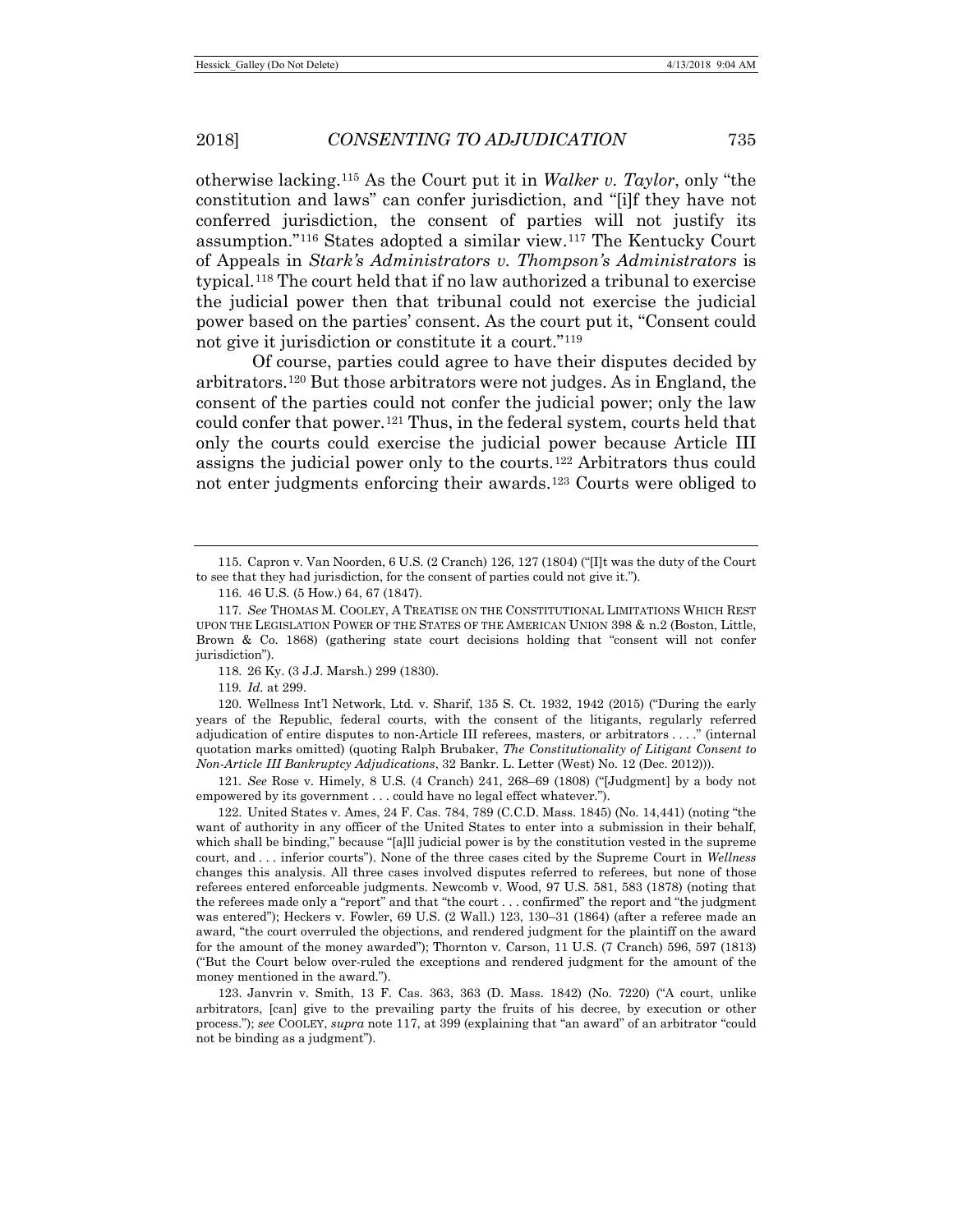defer to the findings of the arbitrators only to the extent required by the parties' contract.[124](#page-21-1)

# <span id="page-21-7"></span><span id="page-21-0"></span>*C. Separation of Powers*

Separation-of-powers principles also establish that consent should not be a basis for adjudication in Article I tribunals. The primary reason that Article III assigns the judicial power to an independent judiciary is to protect the rule of law.[125](#page-21-2) Both the executive and the legislature have strong incentives to adjudicate cases according to considerations other than the rule of law. Because the legislature is charged with creating policy, allowing the legislature (or someone beholden to the legislature) to decide cases raises the threat that cases will be decided in a way that furthers the legislature's policy goals rather than what the law requires.<sup>[126](#page-21-3)</sup> Thus, for example, a legislature might interpret a statute based on the outcome it sought to achieve when it legislated instead of an honest interpretation of the law.<sup>[127](#page-21-4)</sup> Similar concerns apply to the executive. Because it is charged with running the country day to day, the executive (or someone beholden to the executive) is more likely to decide cases based on what would make its job easier instead of what the law requires.<sup>[128](#page-21-5)</sup> Further exacerbating these concerns is that, because the president and Congress are elected, they may decide cases according to what protects their jobs by catering to political or economic interests.[129](#page-21-6)

Confining the judicial power to independent judges avoids these threats and accordingly promotes adjudication according to the rule of law. By assigning the judicial function and nothing else to the courts, Article III removes the possibility that the courts will use adjudication

<span id="page-21-1"></span><sup>124.</sup> Tobey v. County of Bristol, 23 F. Cas. 1313, 1321 (C.C.D. Mass. 1845) (No. 14,065) (describing deference based on contract language).

<span id="page-21-2"></span><sup>125.</sup> Harrison, *supra* not[e 28,](#page-7-10) at 492 ("Independent courts . . . facilitate the rule of law."); John F. Manning, *Textualism and the Equity of the Statute*, 101 COLUM. L. REV. 1, 67 (2001) ("[T]he theoretical and practical justifications for judicial independence commonly emphasized the objective of promoting a government of laws.").

<span id="page-21-3"></span><sup>126.</sup> Manning, *supra* not[e 125,](#page-21-0) at 63–65 (describing the historical problem of legislatures using adjudication to achieve policy goals).

<span id="page-21-4"></span><sup>127.</sup> Indeed, legislators may be more likely to draft laws that are vague and open ended precisely so that they can more easily implement their will in future adjudications. *See* 1 BLACKSTONE, *supra* note [18,](#page-5-0) at \*146 (where the lawmaker and adjudicator are separate, "the former will take care not to entrust the latter with so large a power, as may tend to the subversion of it's [sic] own independence").

<span id="page-21-6"></span><span id="page-21-5"></span><sup>128.</sup> Archibald Cox, *The Independence of the Judiciary: History and Purposes*, 21 U. DAYTON L. REV. 565, 567–68 (1996) ("Arbitrariness is held back when independent judges stand between the executive and the application of legal sanctions such as seizure of property, fines, or imprisonment.").

<sup>129</sup>*. Id.* at 568 (legislators may act to please "political or economic interests").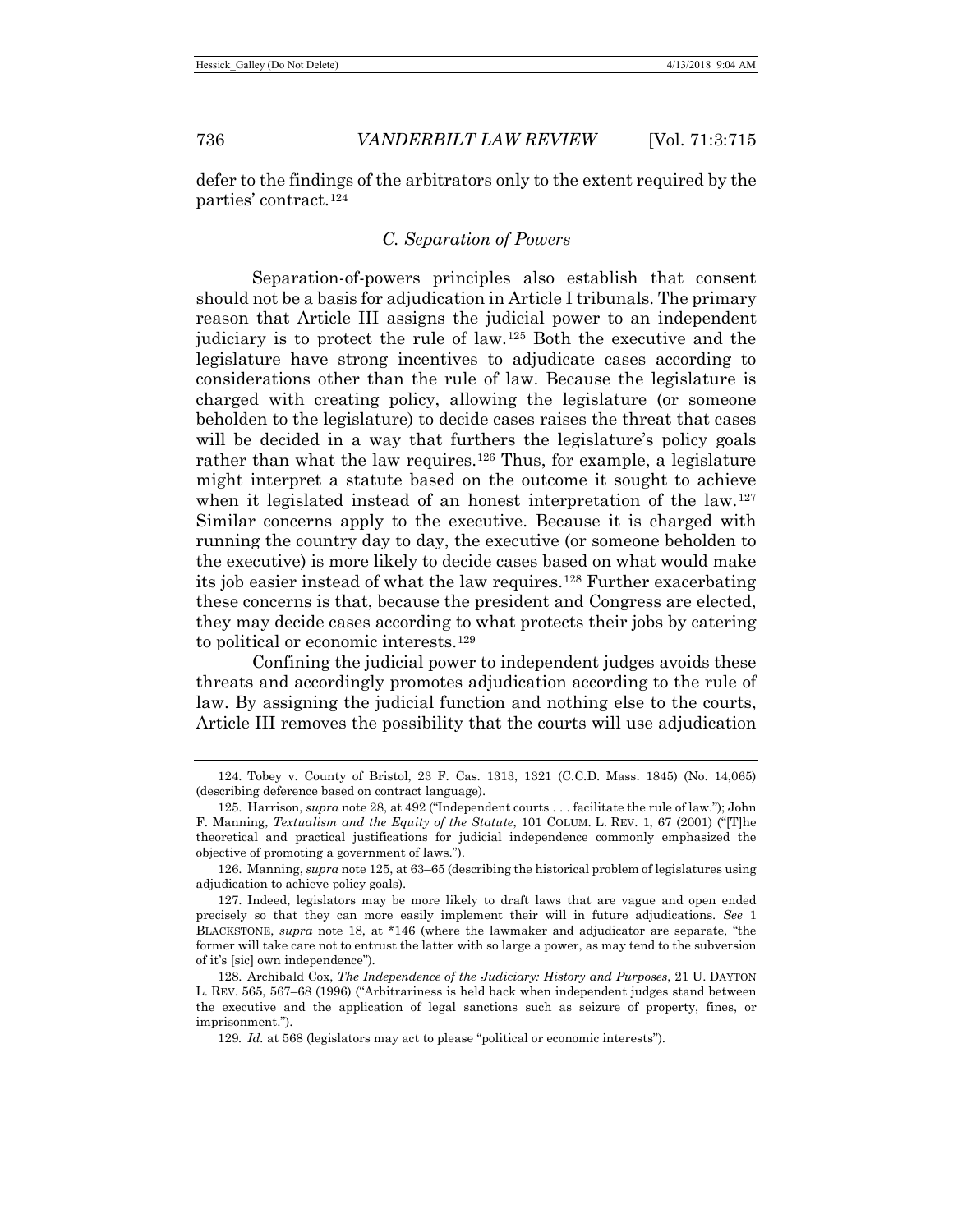as a tool to complement other responsibilities, such as developing policy through legislation (as by Congress) or administering the government (as by the executive). Moreover, because the Constitution insulates the judiciary from popular pressure through life tenure and salary guarantees, judges are more likely to decide disputes according to the rule of law instead of political or popular pressure.<sup>[130](#page-22-0)</sup>

These benefits are not merely theoretical. Experience shows that Article I tribunals have exhibited bias because of external pressures. Recent prominent examples include reports of Administrative Law Judges ("ALJs") ruling in favor of the Securities and Exchange Commission in almost every case involving the Commission because of apparent political pressure<sup>[131](#page-22-1)</sup> and of immigration judges in the  $2000s$ ruling disproportionately against immigrants because of pressure from the Department of Justice.[132](#page-22-2) More generally, commentators have described the effect of political pressures on ALJs.[133](#page-22-3)

<span id="page-22-7"></span><span id="page-22-6"></span>Permitting Article I tribunals to adjudicate disputes based on consent circumvents the protections of judicial independence. It allows judges who do not enjoy Article III's guarantees against legislative or executive influence to adjudicate disputes. Although statutes may protect the independence of those adjudicators, they need not be as comprehensive as those of Article III, and the political branches may remove them at any time.<sup>[134](#page-22-4)</sup>

Nevertheless, the Supreme Court has concluded that separation-of-powers concerns are "de minimis" when the parties consent to adjudication by the Article I tribunal.[135](#page-22-5) The Court has not provided any justification for that conclusion; it has said only that this

<span id="page-22-0"></span><sup>130.</sup> Aziz Z. Huq, *Judicial Independence and the Rationing of Constitutional Remedies*, 65 DUKE L.J. 1, 75 (2015) ("The purpose of judicial independence is to ensure that cases  $\dots$  are decided on their legal merits (however defined) rather than on considerations of naked political power.").

<span id="page-22-1"></span><sup>131</sup>*. See* Kent Barnett, *Against Administrative Judges*, 49 U.C. DAVIS L. REV. 1643, 1646 (2016).

<span id="page-22-2"></span><sup>132.</sup> Marcia Coyle, *Immigration Appeals Surge*, NAT'L L.J. (Oct. 27, 2003, 12:00 AM), https://www.law.com/nationallawjournal/almID/900005395655/immigration-appeals-

surge/?slreturn=20180109145317 [https://perma.cc/NA9X-NY6R] (suggesting that immigration judges were removed if they were too pro-immigrant).

<span id="page-22-3"></span><sup>133.</sup> Donald S. Dobkin, *The Rise of the Administrative State: A Prescription for Lawlessness*, 17 KAN. J.L. & PUB. POL'Y 362, 381 (2008) ("Because agencies sometimes base hiring—and firing practices on the outcomes they expect to receive from administrative judges, these judges are under enormous pressure to keep their employers happy.").

<span id="page-22-5"></span><span id="page-22-4"></span><sup>134</sup>*. See, e.g.*, 28 U.S.C. § 152(a)(1), (e) (2012) (authorizing fourteen-year appointments for bankruptcy judges and removal for "incompetence, misconduct, neglect of duty, or physical or mental disability"); *id.* §§ 172, 176 (providing for fifteen-year appointments for court-of-claims judges and similar grounds for removal); *id.* § 631(e) (providing for eight-year appointments for magistrate judges and similar grounds for removal).

<sup>135.</sup> Commodity Futures Trading Comm'n v. Schor, 478 U.S. 833, 856 (1986).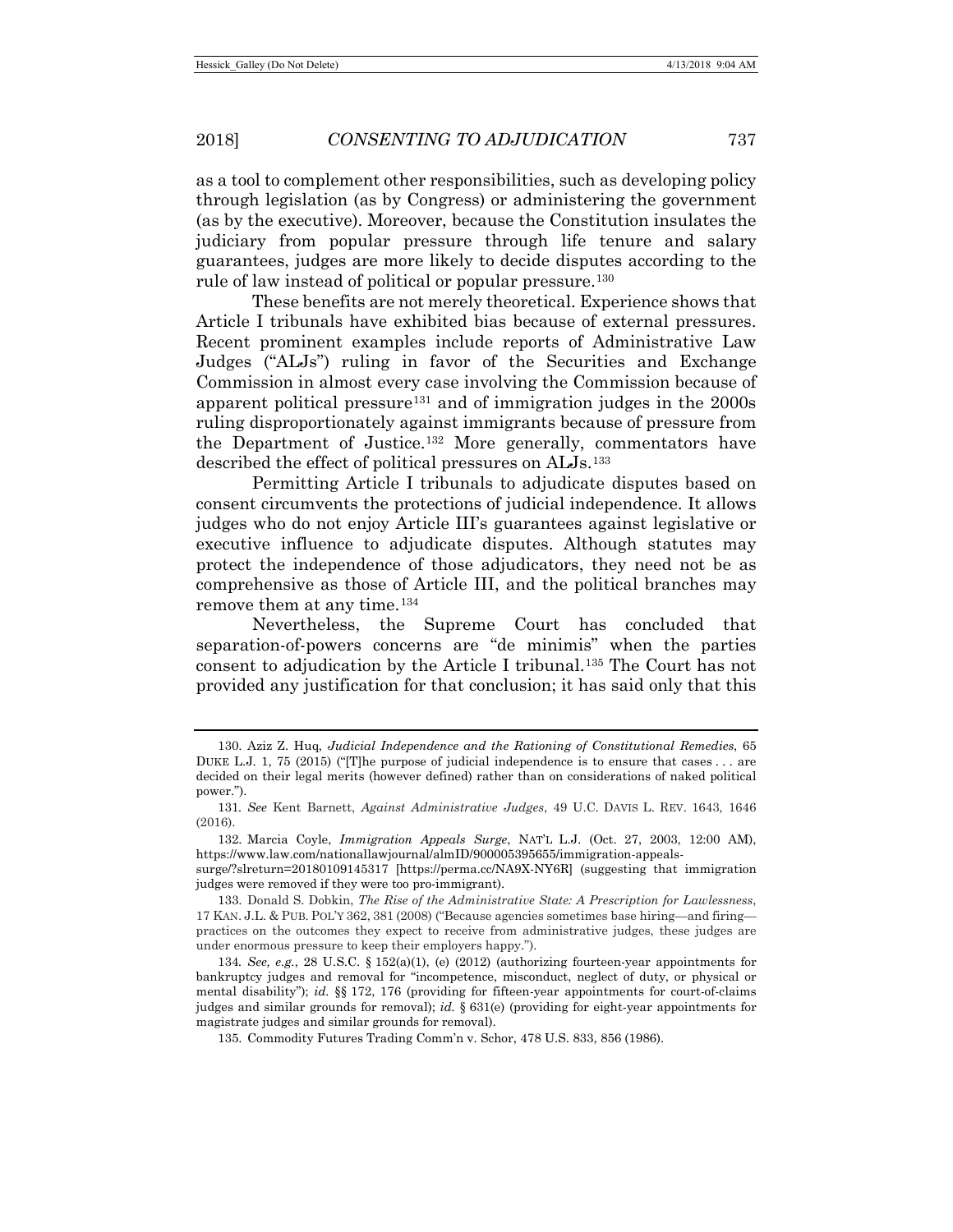conclusion is "self-evident."[136](#page-23-0) The best explanation is that a central reason for the independent judiciary is to protect fairness to the parties, and that parties are unlikely to consent to an adjudication by an Article I tribunal unless they believe the tribunal will be fair.<sup>[137](#page-23-1)</sup>

<span id="page-23-6"></span>But this rationale does not mean that parties should be able to choose to proceed in an Article I tribunal instead of an Article III court. To start, parties may not be particularly good at assessing whether an Article I tribunal will be fair. Moreover, they might "accidentally" consent through their conduct.[138](#page-23-2) And even if they believe an Article I tribunal may not be fair, parties may face pressures nevertheless to proceed in the Article I tribunal. Those pressures could come not only from politicians but also from district judges who make clear that they want the parties to acquiesce to magistrate jurisdiction.<sup>[139](#page-23-3)</sup> Article III avoids these pitfalls by removing from parties the power to choose in which tribunal to proceed. Instead, it protects fairness for the parties by delegating the judicial power solely to the Article III judiciary[.140](#page-23-4)

Although protecting the interests of the parties is a central reason for the Article III judiciary, it is not the only, or even the most important, reason. Adjudication can have broad repercussions beyond the parties.[141](#page-23-5) Most obviously, a large award against a party can affect

<span id="page-23-2"></span>138*. See, e.g.*, Depaola v. Sleepy's LLC (*In re* Prof'l Facilities Mgmt. Inc.), 61 Bankr. Ct. Dec. (LRP) 203, 2015 WL 6501231, at \*4 (Bankr. M.D. Ala. Oct. 27, 2015) (finding, despite party's express refusal to consent, that party consented to bankruptcy jurisdiction by filing counterclaim).

<span id="page-23-3"></span>139. George Everly, III & Michael L. Shenkman, *District Judges as Investments*, 53 HARV. J. ON LEGIS. 59, 72 n.48 (2016) ("[P]arties may feel undue pressure to consent to proceed before a magistrate judge . . . ."). The salary guarantee in Article III increases the risk that Article III judges will pressure parties to consent to Article I adjudication because they will be paid regardless of the amount of work they do. *Cf.* James E. Pfander, *Judicial Compensation and the Definition of Judicial Power in the Early Republic*, 107 MICH. L. REV. 1, 8 (2008) (noting that, historically, judicial compensation depended in part on fees in cases).

<span id="page-23-4"></span>140*. See* THE FEDERALIST NO. 78, *supra* not[e 16,](#page-5-1) at 379–80 (Alexander Hamilton) (an impartial judiciary secures "steady, upright, and impartial administration of the laws"); Meltzer, *supra* note [7,](#page-2-7) at 302 ("Article III protects the rights of litigants precisely *through* its creation of judicial independence . . . .").

<span id="page-23-5"></span>141. Article III is not the only provision that appears at first glance designed to benefit one person but actually more broadly protects society. Another example is Article II, Section 1, which confers a salary on the president. Although the person holding the presidency benefits most obviously from the salary, the first Congress concluded that Washington could not disclaim his salary because it also benefits the country by reducing the potential for corruption. DAVID P. CURRIE, THE CONSTITUTION IN CONGRESS: THE FEDERALIST PERIOD, 1789–1801, at 33 (1997).

<sup>136</sup>*. Id.* at 855.

<span id="page-23-1"></span><span id="page-23-0"></span><sup>137</sup>*. See* Meltzer, *supra* not[e 7,](#page-2-7) at 302 (arguing that the reason for an independent judiciary is to "protect[ ] the rights of litigants"); Fallon, *supra* not[e 4,](#page-2-0) at 992 ("[W]hen both parties are satisfied that the adjudicatory scheme treats them fairly, there is substantial assurance that the agency is not generally behaving arbitrarily. . . ."); David P. Currie, *Bankruptcy Judges and the Independent Judiciary*, 16 CREIGHTON L. REV. 441, 460 n.108 (1983) (stating that Article III, Section 1 "was designed as a protection for the parties from the risk of legislative or executive pressure on judicial decision").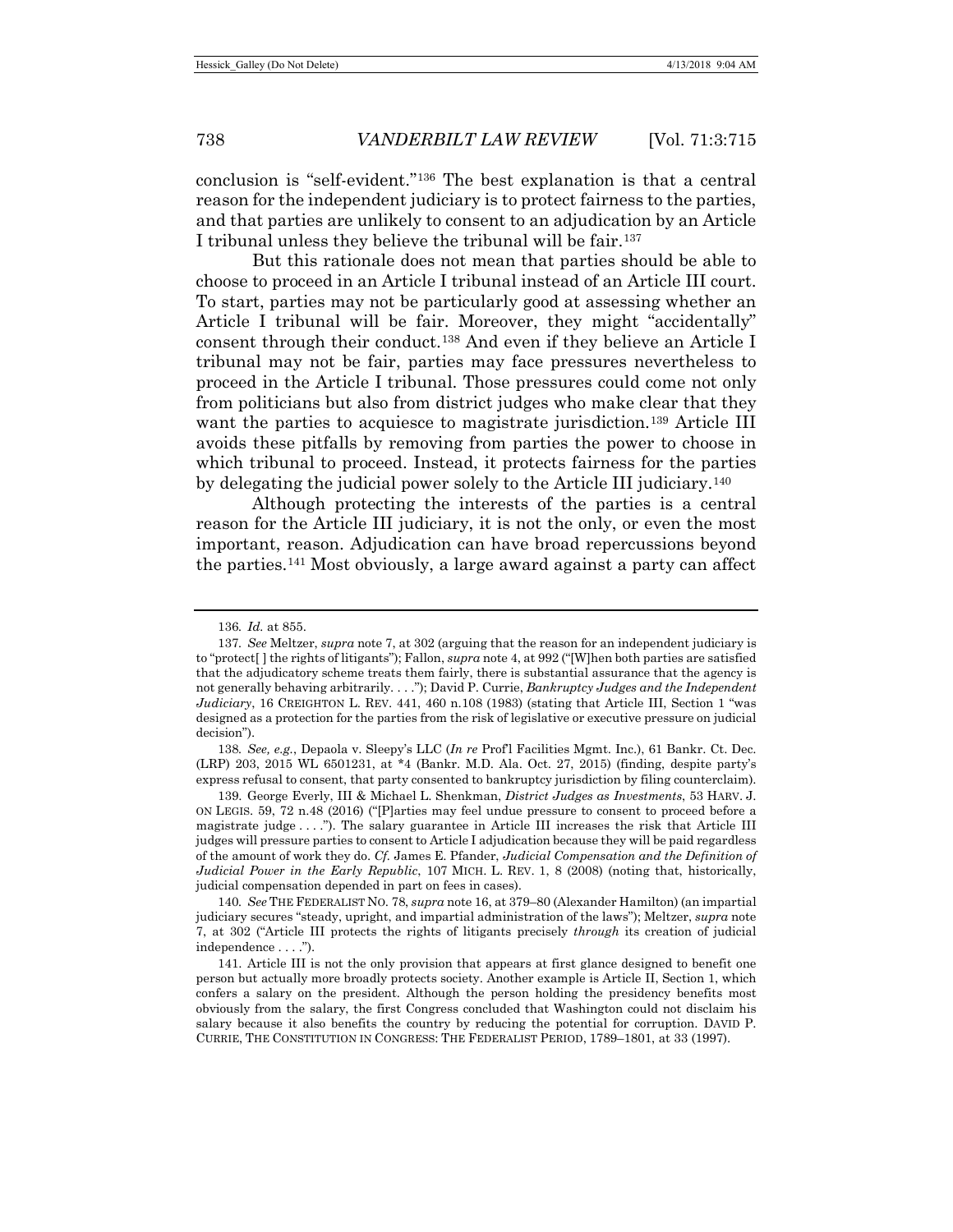that party's family, employees, and business associates; corporate share prices; and the markets more generally. Moreover, legal interpretations, even if they are not binding, can influence judges and litigants.<sup>[142](#page-24-0)</sup>

Adjudication by an independent judiciary also protects more abstract societal values. One is the legitimacy of the government. Government legitimacy depends, in part, on societal acceptance.<sup>[143](#page-24-1)</sup> People who believe in the rule of law may put less stock in an adjudicatory system that decides disputes based on something other than the rule of law.[144](#page-24-2) This is so even if the parties consented to the adjudication before the tribunal that does not follow the rule of law.[145](#page-24-3) That is one reason why we no longer have trial by ordeal, which turns on chance instead of reason and can be manipulated to produce desired results.[146](#page-24-4) Although a far cry from conducting trial by ordeal, Article I tribunals are less likely to render decisions based solely on the rule of law, because they lack Article III's structural protections. Even if most Article I tribunals do render their decisions according to the rule of law, the perception of the mere possibility that external pressures affect decisions compromises the legitimacy of those adjudications.[147](#page-24-5)

A related value protected by an independent judiciary is society's interest in recognizing rights and providing adequate remedies for

<span id="page-24-0"></span><sup>142</sup>*. See, e.g.*, Ryan M. Seidemann, *Time for a Change? The Kennewick Man Case and Its Implications for the Future of the Native American Graves Protection and Repatriation Act*, 106 W. VA. L. REV. 149, 160 (2003) ("The well-reasoned decision of Magistrate Judge John Jelderks, though not binding on subsequent courts, creates important persuasive precedent . . . ."). Indeed, one reason for combining adjudicatory and rulemaking power in agency heads was to ensure that interpretations in adjudication aligned with political policy goals. *See* Michael Asimow, *The Administrative Judiciary: ALJ's in Historical Perspective*, 20 J. NAT'L ASS'N ADMIN. L. JUDGES 157, 163–64 (2000).

<span id="page-24-1"></span><sup>143.</sup> Richard H. Fallon, Jr., *Legitimacy and the Constitution*, 118 HARV. L. REV. 1787, 1795 (2005) (stating that a governmental institution has legitimacy when "the relevant public regards it as justified, appropriate, or otherwise deserving of support").

<span id="page-24-2"></span><sup>144.</sup> Scholars have noted similar concerns while discussing elected judiciaries. *See* Erwin Chemerinsky, *Evaluating Judicial Candidates*, 61 S. CAL. L. REV. 1985, 1988 (1988) ("[T]he entire concept of the rule of law *requires* that judges decide cases based on their views of the legal merits, not based on what will please voters."). Elections do confer some legitimacy because they reflect majoritarian preferences, *see* David E. Pozen, *The Irony of Judicial Elections*, 108 COLUM. L. REV. 265, 274–75 (2008), but that legitimacy does not extend to unelected Article I judges.

<span id="page-24-3"></span><sup>145</sup>*. See* Daniel Markovits, *Civility, Rule-Following, and the Authority of Law*, 116 COLUM. L. REV. SIDEBAR 32, 36 (2016) ("A legitimate state imposes the rule of law and not of men.").

<span id="page-24-4"></span><sup>146.</sup> Eugene Morgulis, *Juror Reactions to Scientific Testimony: Unique Challenges in Complex Mass Torts*, 15 B.U. J. SCI. & TECH. L. 252, 272 (2009) ("The open arbitrariness of the Ordeal belied its legitimacy . . . .").

<span id="page-24-5"></span><sup>147.</sup> Norman W. Spaulding, *Reinterpreting Professional Identity*, 74 U. COLO. L. REV. 1, 75 (2003) (discussing the effect of public perception on legitimacy).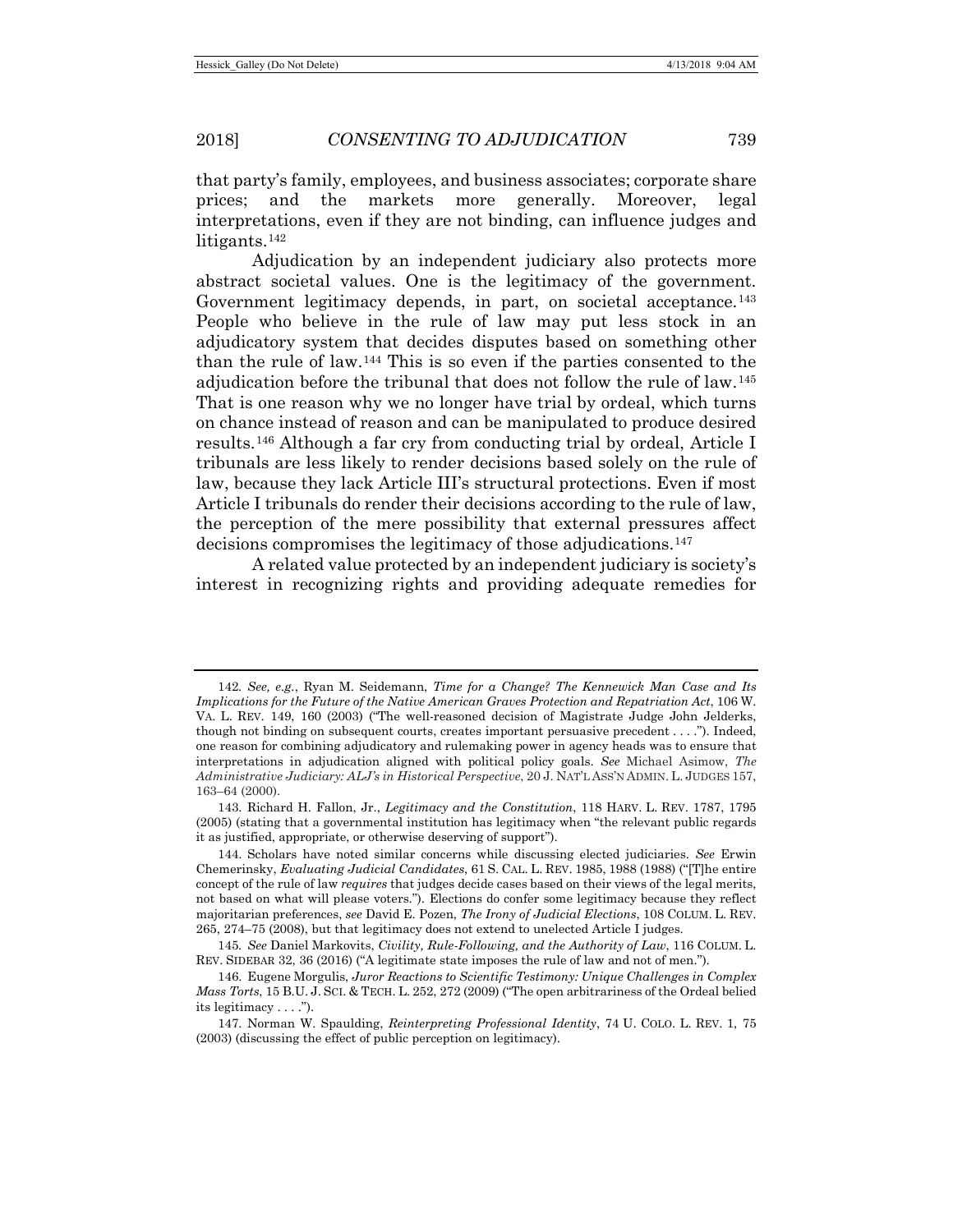violations of those rights.[148](#page-25-0) Even when a tribunal adjudicates according to the rule of law, it often has substantial discretion in deciding whether a legal violation has occurred. For example, the tribunal can choose to interpret an ambiguous statute in a way that confers a right or in a way that does not confer a right.[149](#page-25-1) Similarly, when a tribunal determines that a right has been violated, it often has discretion in fashioning the remedy. That discretion is explicit for equitable remedies such as injunctions.[150](#page-25-2) But even when the remedy is damages, adjudicators have discretion in deciding which types of harms, such as physical or psychological injuries, merit damages and how much damages to award.<sup>[151](#page-25-3)</sup>

Article I adjudicators may exercise their discretion differently than Article III judges because different interests drive Article I and Article III adjudicators. For example, because they are often charged with generating policy in a specific subject matter, some Article I tribunals may be more inclined to generate a broader body of law for that area than to remedy wrongs in particular cases.[152](#page-25-4) Although the failure to recognize rights and provide adequate remedies most directly affects the litigants in a dispute, it also implicates the interests of those who are not parties to the dispute, as work by various interest groups attests.[153](#page-25-5)

Another value underlying an independent judiciary is preventing imprudent government actions. Separating powers guards against ill-advised policies by requiring them to pass through multiple actors with different incentives and responsibilities.[154](#page-25-6) For example, the

<span id="page-25-0"></span><sup>148</sup>*. See* RICHARD H. FALLON, JR. ET AL., HART AND WECHSLER'S THE FEDERAL COURTS AND THE FEDERAL SYSTEM 353 (7th ed. 2015) (suggesting that one of the values underlying Article III is providing adequate remedies for wrongs).

<span id="page-25-1"></span><sup>149.</sup> Carlos E. González, *Turning Unambiguous Statutory Materials into Ambiguous Statutes: Ordering Principles, Avoidance, and Transparent Justification in Cases of Interpretive Choice*, 61 DUKE L.J. 583, 607 (2011) ("[C]ourts often must exercise discretion in interpreting and applying inherently ambiguous legal materials.").

<span id="page-25-2"></span><sup>150.</sup> United States v. Oakland Cannabis Buyers' Coop., 532 U.S. 483, 495 (2001) ("[D]istrict courts whose equity powers have been properly invoked indeed have discretion in fashioning injunctive relief . . . .").

<span id="page-25-3"></span><sup>151</sup>*. See, e.g.*, Scott A. Moss & Peter H. Huang, *How the New Economics Can Improve Employment Discrimination Law, and How Economics Can Survive the Demise of the "Rational Actor*,*"* 51 WM. & MARY L. REV. 183, 222 (2009) ("[C]ourts already must make discretionary determinations of emotional distress damages . . . .").

<span id="page-25-4"></span><sup>152</sup>*. See* Aaron L. Nielson, *Beyond* Seminole Rock, 105 GEO. L.J. 943, 982–89 (2017) (discussing agency incentives to use adjudication to develop policies).

<span id="page-25-5"></span><sup>153</sup>*. See* Susan M. Olson, *Interest-Group Litigation in Federal District Court: Beyond the Political Disadvantage Theory*, 52 J. POL. 854, 855–58 (1990) (describing some motivations behind interest-group litigation).

<span id="page-25-6"></span><sup>154</sup>*. See* W.B. GWYN, THE MEANING OF THE SEPARATION OF POWERS 127–28 (1965) (arguing that separation of powers helps prevent unwise policies).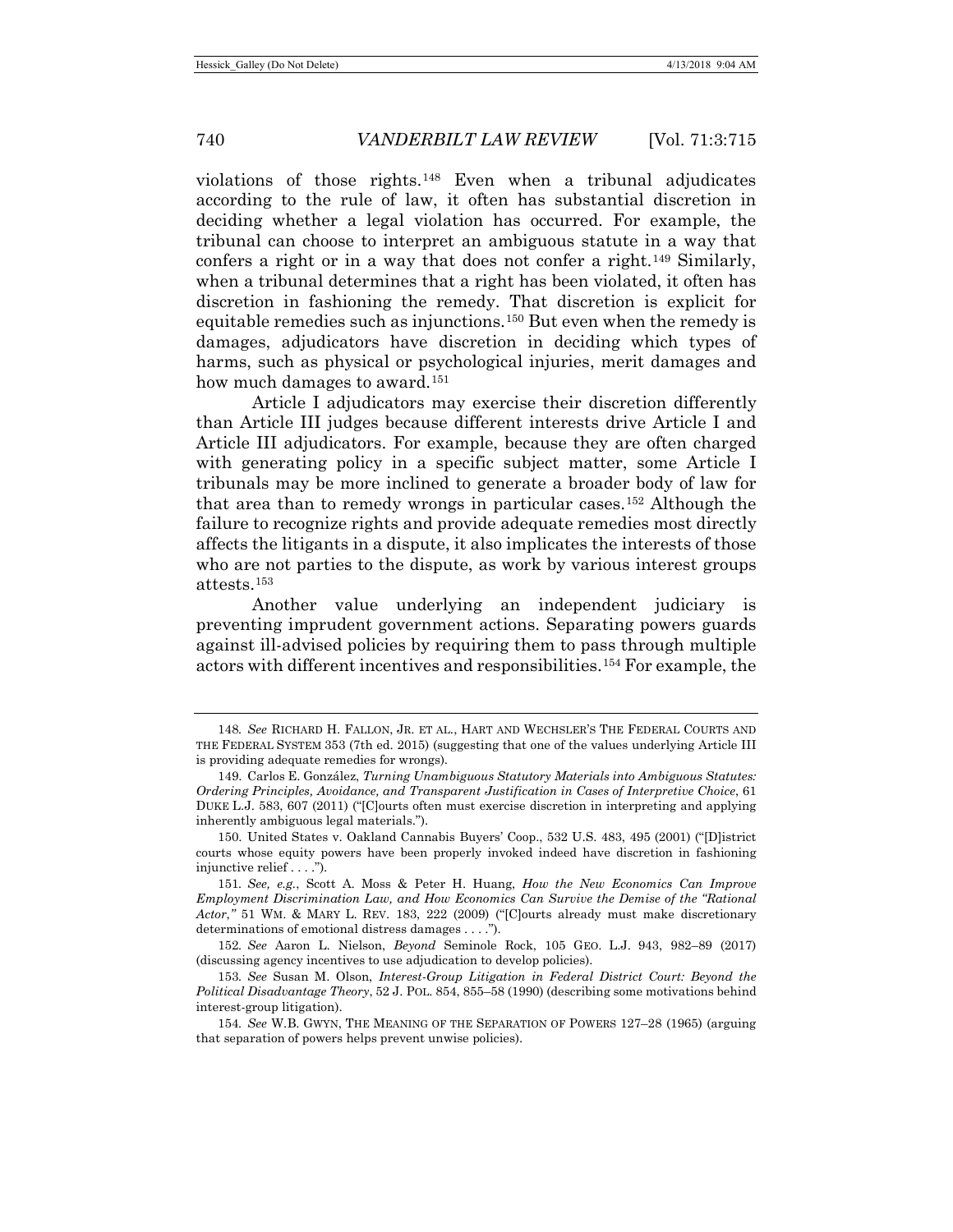bicameralism requirement allows one house of Congress to check the other house from enacting unwise legislation.[155](#page-26-0) Courts serve a similar function. When faced with a law that is against the common good, they may interpret that law in a way that minimizes its harm or, if it violates a constitutional provision, strike that law down as unconstitutional. Allowing Article I tribunals to adjudicate disputes on consent short circuits this process. Those tribunals are less likely than Article III courts to exercise independent judgment in evaluating how a law should be interpreted because they may be beholden to Congress or the executive.

To be sure, supervision of Article I tribunals by Article III courts of the sort identified in *Schor* and *Wellness* may reduce these separation-of-powers concerns. For example, Article III review of Article I determinations allows Article III judges to correct unjustified decisions. But this supervision does not eliminate the threat to separation of powers. Article III courts are imperfect monitors because they depend on the parties to bring errors to the attention of the court, yet parties may choose not to appeal.[156](#page-26-1) Moreover, some forms of supervision create new problems by making Article I judges beholden to Article III.[157](#page-26-2) Consider the Article III power to reappoint and remove bankruptcy and magistrate judges.[158](#page-26-3) That power over those judges incentivizes them to render decisions aimed at pleasing their Article III employers instead of based on the law.[159](#page-26-4)

One might argue that these separation-of-powers concerns are overblown given that parties may choose to litigate in state courts that do not have the same protections as Article III courts or may agree to resolve their dispute through arbitration.[160](#page-26-5) But these analogies are inapt. Unlike with Article I tribunals, neither Congress nor the

<sup>155.</sup> U.S. CONST. art. I, § 7.

<span id="page-26-1"></span><span id="page-26-0"></span><sup>156</sup>*. Cf.* John C. Coffee, Jr., *The Mandatory/Enabling Balance in Corporate Law: An Essay on the Judicial Role*, 89 COLUM. L. REV. 1618, 1690–91 (1989) (noting that courts are imperfect monitors of corporate management because of, inter alia, the dependence on individuals to bring suit).

<span id="page-26-2"></span><sup>157.</sup> Geras v. Lafayette Display Fixtures, Inc., 742 F.2d 1037, 1053 (7th Cir. 1984) (Posner, J., dissenting) (identifying problems with "magistrates beholden to judges").

<span id="page-26-3"></span><sup>158.</sup> 28 U.S.C. § 631 (2012) (authorizing Article III appointment and removal of magistrate judges); *id.* § 152 (authorizing Article III appointment and removal of bankruptcy judges).

<span id="page-26-4"></span><sup>159.</sup> Circuit judges can exert some pressure on district judges through the threat of reversal or mandamus, but that pressure is insignificant compared with the threat of unemployment. *Cf.* Evans v. Gore, 253 U.S. 245, 253 (1920) (discussing importance of salary and tenure protections).

<span id="page-26-5"></span><sup>160</sup>*. See* Houston v. Moore, 18 U.S. (5 Wheat.) 1, 25–26 (1820) ("[I]in every case, in which the State tribunals should not be expressly excluded by the acts of the national legislature, they would, of course, take cognizance of the causes to which those acts might give birth.").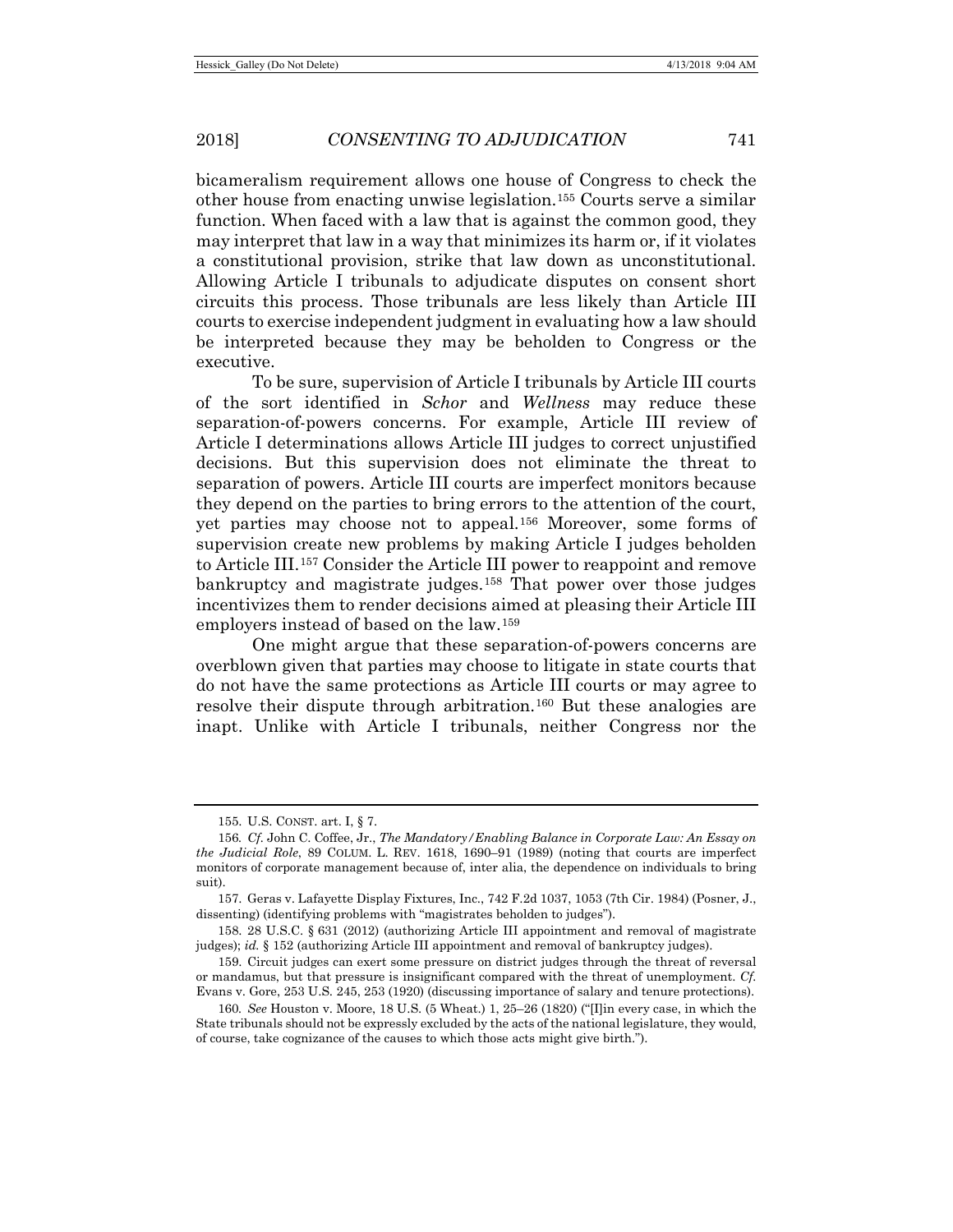president has control over the tenure or salaries of state court judges.[161](#page-27-0) State courts exercise state, not federal, judicial power,  $162$  and state law defines when state courts may exercise that power.<sup>[163](#page-27-2)</sup> To be sure, many states subject their judges to elections or make them answerable to the state legislature or executive.[164](#page-27-3) But those state schemes have no bearing on the exercise of the federal judicial power.

Private arbitrators also do not depend on the president or Congress for their salary or jobs. They are not federal employees. Instead, they are employed by the parties that hire them. To be sure, Congress could potentially outlaw or regulate arbitration.[165](#page-27-4) Arbitrators accordingly may feel some political pressure when rendering decisions. But that pressure is likely to be rare simply because Congress does not have an easy way to efficiently monitor the resolution of disputes between private parties that are resolved outside of a government tribunal.[166](#page-27-5)

More important, arbitrators do not exercise the judicial power, at least when arbitration derives exclusively from a contract between the parties. The judicial power is a sovereign power.<sup>[167](#page-27-6)</sup> Individuals cannot delegate a sovereign power—only the sovereign can.[168](#page-27-7) An agreement to arbitrate merely authorizes the arbitrator to act in the place of the parties—that is, to resolve the dispute to the same extent that the parties could resolve the dispute between themselves *without*  the judicial power[.169](#page-27-8) It is for this reason that arbitrators cannot enforce

<span id="page-27-0"></span><sup>161.</sup> Fallon, *supra* not[e 4,](#page-2-0) at 939 ("[S]tate courts do not depend for their tenure on Congress or the President.").

<span id="page-27-1"></span><sup>162</sup>*. See* Plaquemines Tropical Fruit Co. v. Henderson, 170 U.S. 511, 521 (1898) (holding that Article III does not bear on state judicial power). *But cf.* James E. Pfander, *Federal Supremacy, State Court Inferiority, and the Constitutionality of Jurisdiction-Stripping Legislation*, 101 NW. U. L. REV. 191 (2007) (proposing that Congress may constitute state courts as inferior federal tribunals).

<span id="page-27-2"></span><sup>163.</sup> F. Andrew Hessick, *Cases, Controversies, and Diversity*, 109 NW. U. L. REV. 57, 94–95 (2014) (discussing variations in state justiciability doctrines).

<span id="page-27-3"></span><sup>164</sup>*. See Fact Sheet on Judicial Selection Methods in the States*, A.B.A. 1 (Sept. 4, 2002)*,*  http://www.americanbar.org/content/dam/aba/migrated/leadership/fact\_sheet.authcheckdam.pdf [https://perma.cc/RF2E-UE7C] (noting that thirty-eight states have judicial elections, and some of the remaining twelve have reappointment processes).

<span id="page-27-4"></span><sup>165</sup>*. See* Prima Paint Corp. v. Flood & Conklin Mfg. Co., 388 U.S. 395, 405 (1967) (upholding the Federal Arbitration Act under the Commerce Clause).

<span id="page-27-5"></span><sup>166.</sup> Congress has imposed various reporting obligations on agencies. *See* Catherine Y. Kim, *Presidential Control Across Policymaking Tools*, 43 FLA. ST. U. L. REV. 91, 104 (2015).

<span id="page-27-6"></span><sup>167.</sup> *See* Daryl J. Levinson, *Foreword: Looking for Power in Public Law*, 130 HARV. L. REV. 31, 94 (2016) (noting the "judicial" power is a "government power" allocated by law).

<sup>168</sup>*. See id.*

<span id="page-27-8"></span><span id="page-27-7"></span><sup>169.</sup> Steelworkers v. Warrior & Gulf Navigation Co., 363 U.S. 574, 581 (1960) (stating that an arbitrator "has no general charter to administer justice for a community which transcends the parties" but rather is "part of a system of self-government created by and confined to the parties"); *see also* 1 BACON, *supra* note [29,](#page-7-9) at 131 ("Arbitrators are in the Room of the Parties themselves,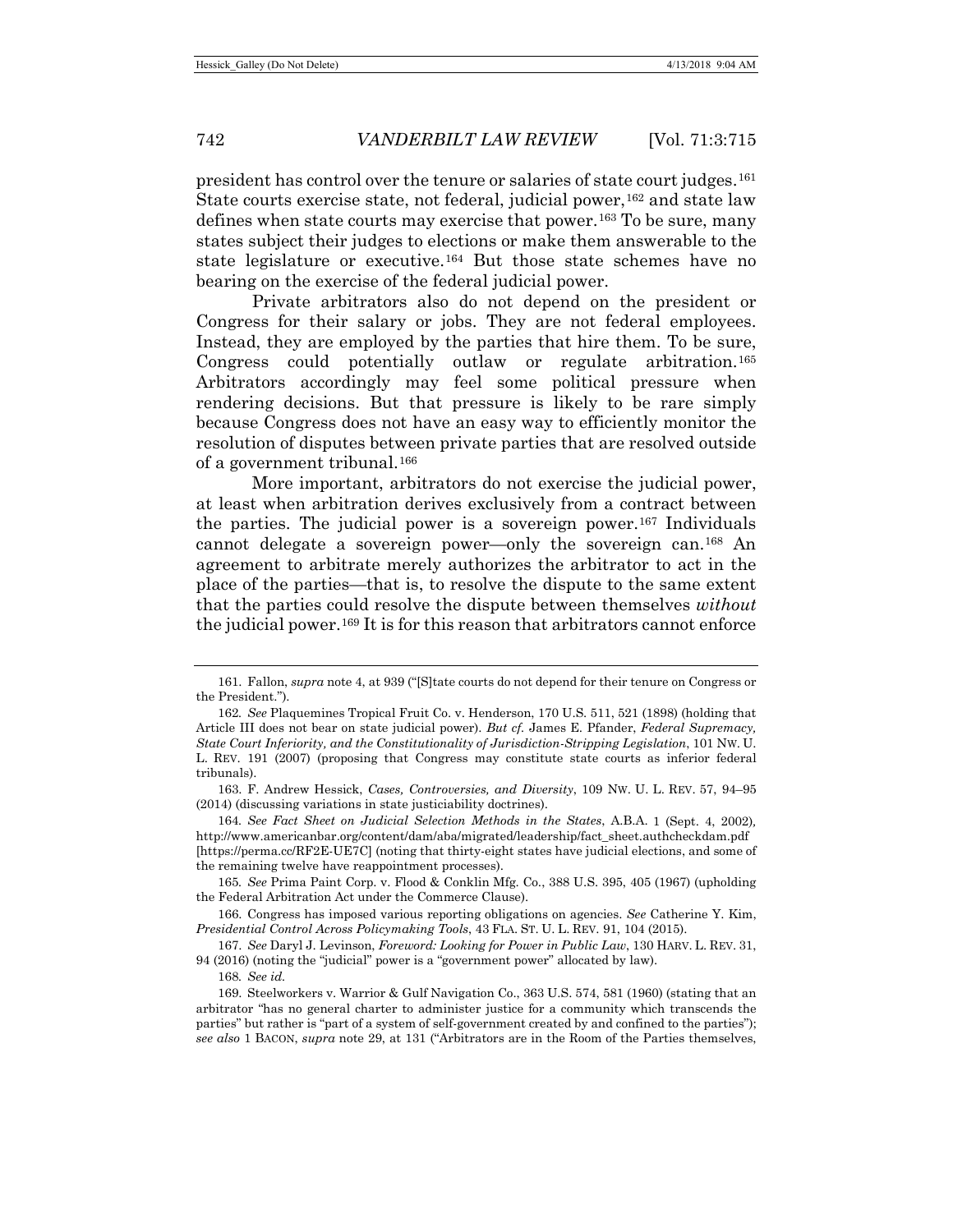their awards. Parties must rely on the courts to enforce an arbitrator's award because the enforcement power is a core aspect of the judicial power.[170](#page-28-1)

To be sure, arbitrators can make factual findings and legal conclusions justifying their awards, and the parties may agree that those findings are binding on the court.<sup>[171](#page-28-2)</sup> One might argue that this power to make findings implicates the judicial power because courts may enter judgment only to the extent authorized by the facts and law, and entering judgment would be an empty formality if courts were obliged to accept without question the factual and legal findings of another.[172](#page-28-3) But the reason that an arbitrator's findings may be binding is that the parties have agreed that the findings will be binding; just as parties themselves may submit to the court stipulations of fact and law,[173](#page-28-4) they may authorize an arbitrator to make those stipulated findings on their behalf.

<span id="page-28-0"></span>Things are different, however, when the binding nature of an arbitrator's findings derives not from a contract but from a statute. Various statutes, such as the Federal Arbitration Act, require courts to defer to many of those findings.[174](#page-28-5) In that situation, the arbitrator is

Moreover, allowing only the Article III courts to enter judgments helps to enforce whatever limitations Article III imposes on factual and legal findings. No decision can be enforced without the courts considering those issues. By contrast, if Article I tribunals can enter judgments, the Article III courts have an opportunity to intervene only if the law authorizes an appeal to an Article III court and the parties choose to appeal.

<span id="page-28-4"></span>173. U.S. Nat'l Bank of Or. v. Indep. Ins. Agents of Am., Inc., 508 U.S. 439, 448 (1993) (stating that there is no "impropriety" in accepting stipulations).

<span id="page-28-5"></span>174*. See, e.g.*, S. E. Atl. Shipping Ltd. v. Garnac Grain Co., 356 F.2d 189, 192 (2d Cir. 1966) (noting that under the Federal Arbitration Act, courts are "bound by the arbitrator['s] factual findings and by their interpretation of the contract and of contract law").

and act in their Stead, as far as commissioned; whatever, therefore, the Parties can do, may be done by the Arbitrators[.]").

<sup>170</sup>*. See supra* notes [121–](#page-20-10)[124](#page-21-7) and accompanying text.

<span id="page-28-2"></span><span id="page-28-1"></span><sup>171</sup>*. See, e.g.*, Tobey v. County of Bristol, 23 F. Cas. 1313, 1320 (C.C.D. Mass. 1845) (No. 14,065) (noting the parties' ability to contract to be bound by arbitrator).

<span id="page-28-3"></span><sup>172.</sup> Some scholars have argued that the ability to enter judgment is irrelevant to the judicial power. *See* Meltzer, *supra* note 7, at 303 n.61 ("I do not assign great significance to the question whether an agency's orders become binding absent judicial enforcement, or more generally to a distinction between administrative agencies and legislative courts for purposes of article III."); Martin H. Redish, *Legislative Courts, Administrative Agencies, and the* Northern Pipeline *Decision*, 1983 DUKE L.J. 197, 214–19. In their view, placing any weight on the power to enter judgment is unduly formalistic, because Congress could avoid any benefits of an independent judiciary by directing that the judiciary enter judgment in accordance with the factual and legal conclusions of an Article I tribunal. Redish, *supra*, at 219. This argument persuasively establishes that the judgment is not the *only* aspect of the judicial power. But it does not mean the judgment power is irrelevant. Restricting judgments to Article III courts does have value—it means that individuals must go to courts to enforce decisions. The courts thus have an opportunity to ensure that the tribunal followed lawful procedures. If the tribunal's decision rested on unconstitutional considerations—such as one of the party's race—the court could refuse to enter judgment for the victor before the tribunal.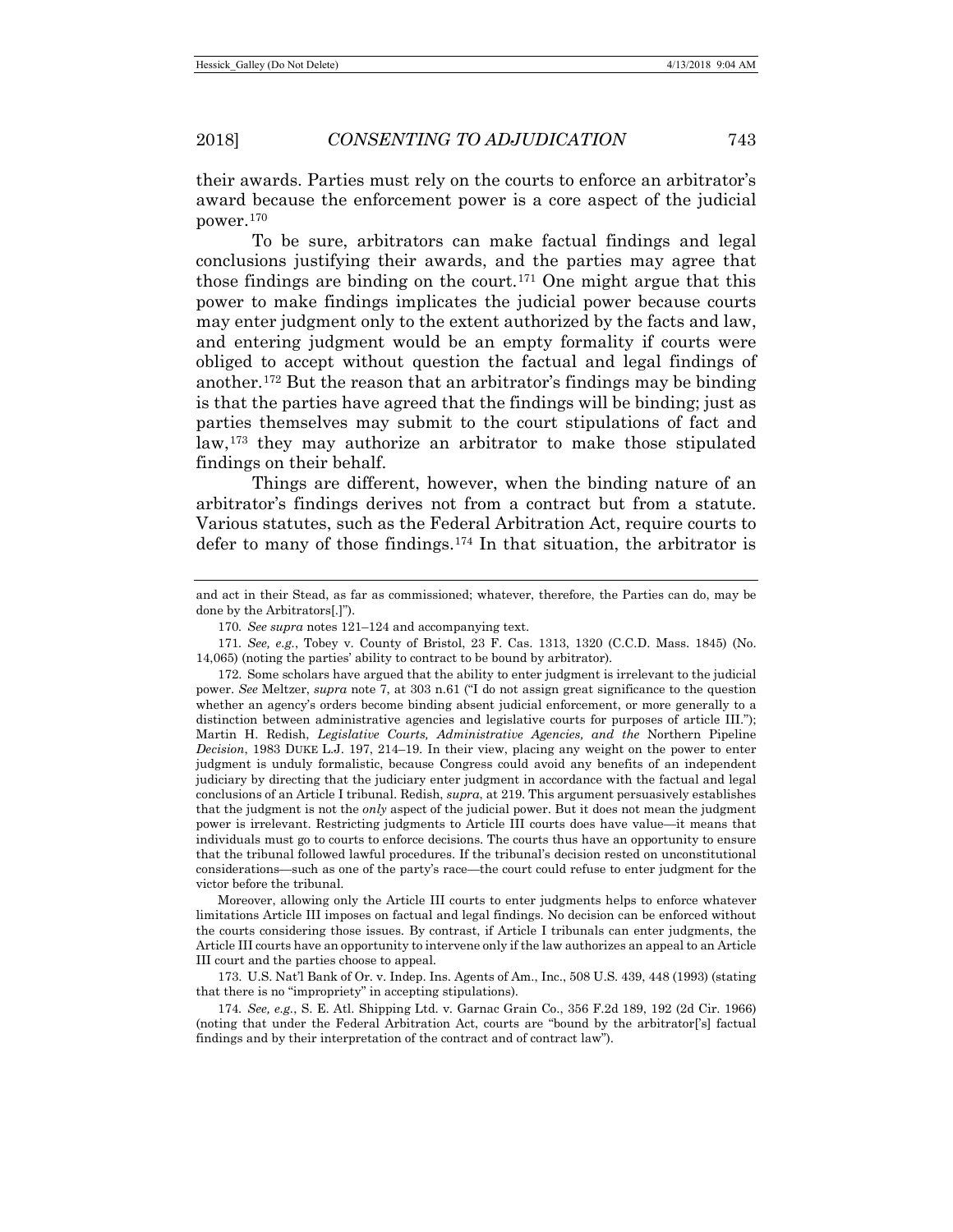exercising power conferred by Congress, not the parties. The parties do not set through their consent the scope of the arbitrator's power. They consent only to arbitration, and the law dictates the power afforded to the arbitrator because of that consent. Permitting Congress to dictate the consequences of consent to arbitration creates the possibility of Congress reallocating core features of the judicial function.[175](#page-29-0)

# *D. Federalism*

Prohibiting Article I adjudication by consent also promotes federalism. Federalism defines the distribution of power between the federal and state governments. Under the Constitution, the national government has only limited powers, and the states continue to be sovereign in many respects.<sup>176</sup>

One important aspect of federalism is that the Constitution does not establish inferior federal courts. Instead, Article III authorizes Congress to choose whether to establish those courts.[177](#page-29-2) Under this arrangement, the state courts are the default tribunals for resolving disputes.[178](#page-29-3) This scheme was a compromise among the Framers. Those in favor of inferior courts argued that the courts would be necessary to protect federal interests[.179](#page-29-4) The primary objection of those opposed to the establishment of inferior courts was that inferior federal courts

<span id="page-29-1"></span>176*. See* United States v. Morrison, 529 U.S. 598, 617–18 (2000) (differentiating between "what is truly national and what is truly local").

177. U.S. CONST. art. III, § 1, cl. 1.

<span id="page-29-0"></span><sup>175.</sup> The Court has been inconsistent on what limits Article III imposes on the ability of Congress to require courts to defer to the findings of others. *Crowell v. Benson*, 285 U.S. 22, 56–58 (1932) suggested that Congress could require Article III courts to defer to an Article I tribunal's findings of fact except for those bearing on that tribunal's jurisdiction or on constitutional issues, but that Article III courts must be able to form legal conclusions de novo. But those limitations no longer apply. Although courts usually still review de novo constitutional facts, Martin H. Redish & William D. Gohl, *The Wandering Doctrine of Constitutional Fact*, 59 ARIZ. L. REV. 289, 299 (2017) (stressing that "de novo judicial review of . . . constitutional facts . . . has never been overruled"), they often defer to determinations of jurisdictional facts. Aziz Z. Huq & Jon D. Michaels, *The Cycles of Separation-of-Powers Jurisprudence*, 126 YALE L.J. 346, 379 n.154 (2016) ("*Crowell*['s] exception for 'jurisdictional facts' . . . has not proved generative." (quoting *Crowell*, 285 U.S. at 62)). More important, the Court has abandoned the requirement that courts review legal determinations de novo, instead requiring courts to defer to many legal conclusions rendered by agencies. *See, e.g.*, Chevron, U.S.A., Inc. v. Nat. Res. Def. Council, Inc., 467 U.S. 837, 843–44 (1984). However, several Justices have expressed doubts about this deference. *See* Michigan v. EPA, 135 S. Ct. 2699, 2713– 14 (2015) (Thomas, J., concurring); Gutierrez-Brizuela v. Lynch, 834 F.3d 1142, 1149–58 (10th Cir. 2016) (Gorsuch, J., concurring).

<span id="page-29-3"></span><span id="page-29-2"></span><sup>178.</sup> Martin H. Redish & John E. Muench, *Adjudication of Federal Causes of Action in State Court*, 75 MICH. L. REV. 311, 311 n.3 (1976) ("[T]he framers assumed that if Congress chose not to create lower federal courts, the state courts could serve as trial forums in federal cases.").

<span id="page-29-4"></span><sup>179.</sup> 1 FARRAND, *supra* note 30, at 124 (statement of James Madison) (defending the establishment of inferior tribunals under federal authority by cautioning the dangers of "oppressive" quantities of appeals and of "local prejudices").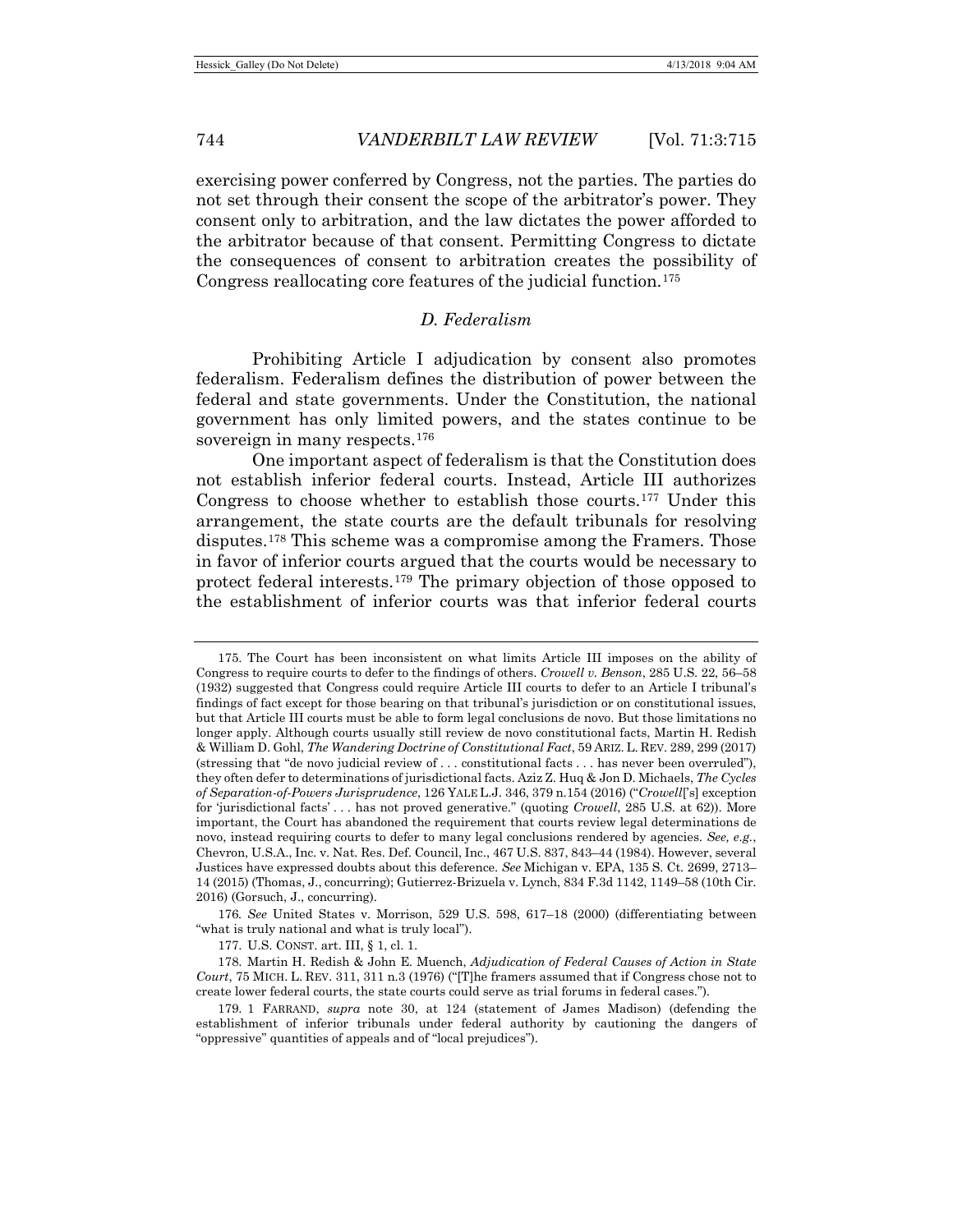would undermine state sovereignty and reduce the prestige of the state courts by allowing federal courts to resolve disputes involving state property or other interests.[180](#page-30-0)

Allowing the consent of the parties to form the basis for authorizing adjudications by Article I tribunals undermines that compromise. One concern that drove the creation of federal courts was that states would discriminate against federal interests. The same concern applies in reverse. Federal adjudicators may discriminate against state interests, especially if the adjudicators are answerable to the public. For that reason, states have an interest in federal judges that are independent of the president and Congress.[181](#page-30-1)

Permitting adjudication in Article I tribunals based on consent also undermines the compromise of Article III because those tribunals constitute a second category of federal tribunals that may displace the state courts. A party no longer has the option of filing only in either a state court or an Article III court; instead, it can choose to proceed before an Article I tribunal.<sup>[182](#page-30-2)</sup> The Article I tribunal thus provides more options for proceeding in federal court and consequently may result in fewer cases being filed in state court.

That the parties would proceed to Article I tribunals only if they choose to do so does not ameliorate these problems. The objection of those opposed to the establishment of inferior federal courts was that

<span id="page-30-0"></span><sup>180</sup>*. See id.* (statement of John Rutledge):

<sup>[</sup>T]he State Tribunals might and ought to be left in all cases to decide in the first instance the right of appeal to the supreme national tribunal being sufficient to secure the national rights & uniformity of Judgmts [sic]: that it was making an unnecessary encroachment on the jurisdiction [of the States,] and creating unnecessary obstacles to their adoption of the new system.

<sup>(</sup>alteration in original). Others argued that inferior federal courts would create an unnecessary expense. *See id.* at 125 (statement of Roger Sherman).

<span id="page-30-1"></span><sup>181.</sup> Geras v. Lafayette Display Fixtures, Inc., 742 F.2d 1037, 1052 (7th Cir. 1984) (Posner, J., dissenting) ("[I]t would not be inconsistent for a state to want the laws . . . to be interpreted by judges who are dependent on the electoral branches of its own government, while not wanting the laws to be interpreted by judges dependent on the electoral branches of another sovereign."). One might argue that the ability of parties to proceed in state court is an argument in favor of Article I adjudication because state judges also do not enjoy the salary and tenure protections of Article III. But that analogy is inapt. Article III's independence guarantees are designed to protect federal judges from congressional and presidential pressure; unlike Article I judges, state judges are not subject to presidential and congressional pressures. *See supra* notes 161–164 and accompanying text.

<span id="page-30-2"></span><sup>182.</sup> Article I courts represent a greater potential threat to state courts than Article III courts because they have a broader potential jurisdiction than Article III courts. Under Article III, federal courts may hear only "cases" and "controversies." A dispute constitutes a case or controversy only if the plaintiff has standing, his claim is ripe, and the claim is not moot. *See* Hessick, *supra* note 163, at 62. These limitations do not apply to state courts. *See id.* at 94. Nor do they apply to Article I tribunals. *See* Pfander, *supra* note 4, at 704–05. Accordingly, Article I tribunals may hear a broader swath of claims that would otherwise be heard by state courts.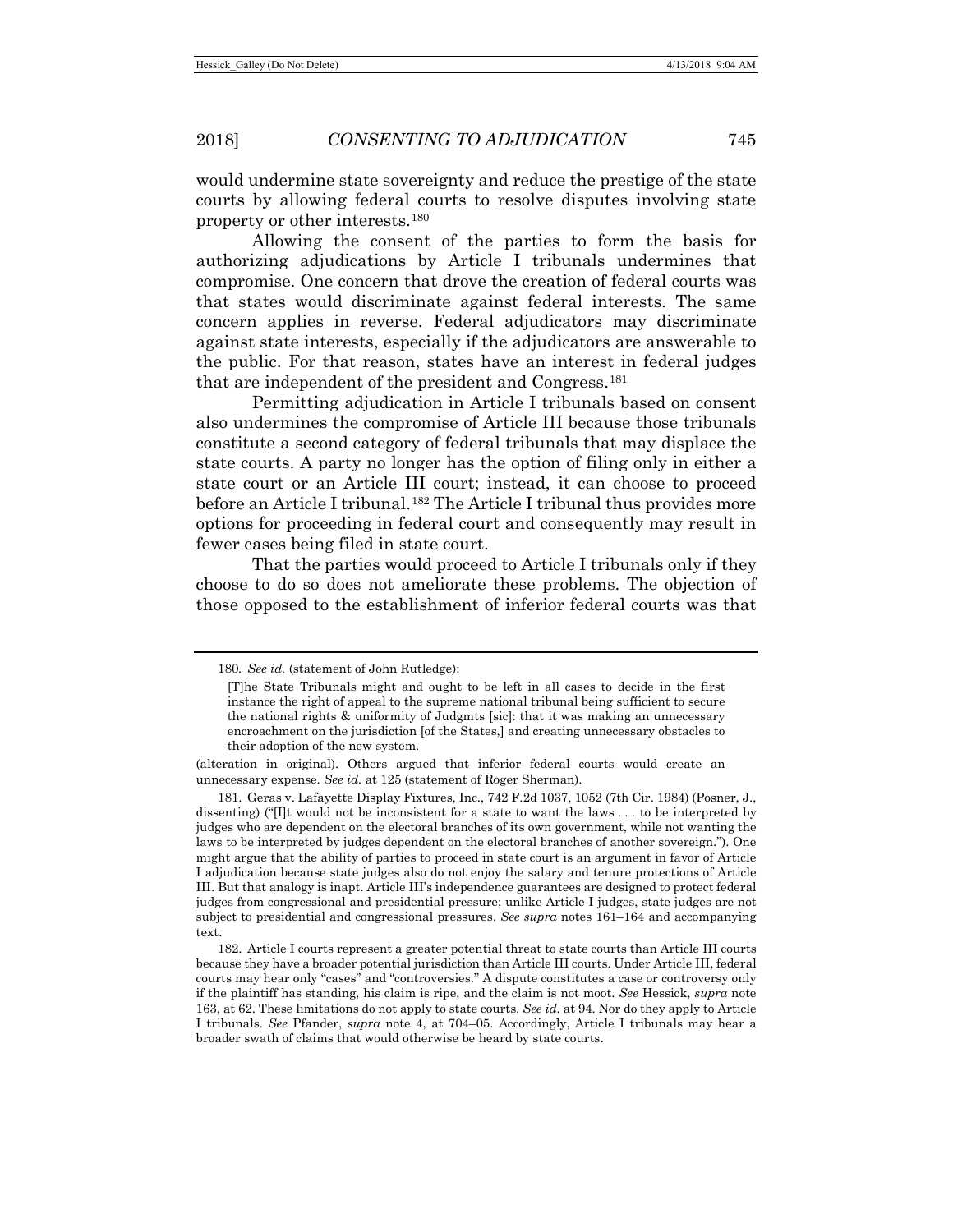parties would *choose* to go to federal court instead of state court. Allowing parties to choose to go to Article I tribunals merely expands the scope of the problem by allowing parties to choose to go to either an Article I tribunal or an Article III court instead of to a state court.

<span id="page-31-5"></span>One might argue that allowing parties to proceed before an Article I tribunal does not undercut the compromise because Congress could simply create more inferior Article III courts. The Supreme Court espoused that view in *Schor* when it said that adjudication by Article I does not raise federalism concerns.[183](#page-31-0) But that argument overlooks the obstacles to creating inferior Article III courts.[184](#page-31-1) One constraint on creating inferior courts is that they are expensive, both in terms of actual dollars and political capital, because of the salary and job protections afforded by Article III. Article I tribunals are less expensive because those Article III protections do not apply.[185](#page-31-2) Allowing Article I tribunals to adjudicate claims thus makes it easier for Congress to encroach on state sovereignty.

The argument also ignores the differences between Article I tribunals and Article III courts. For example, litigating in Article I tribunals is perceived as less expensive than litigating in state or federal courts because Article I tribunals need not adhere to the procedures, such as discovery rules,[186](#page-31-3) followed in those courts.[187](#page-31-4) Moreover, because Article I judges do not have the Article III salary and tenure protections to minimize the effect of political pressures on decisions, Article I judges may decide disputes differently than Article

<span id="page-31-1"></span>184. Federalism informs other aspects of Article III. For example, one argument for the territorial court exception is that territorial courts do not displace the state courts. PETER S. DU PONCEAU, A DISSERTATION ON THE NATURE AND EXTENT OF THE JURISDICTION OF THE COURTS OF THE UNITED STATES 30 (Philadelphia, Abraham Small 1824) (stating that the limitations in Article III

were expressly introduced for the purpose of guarding and protecting so much of the sovereignty of the States ...; but where the Constitution gives to the federal government an exclusive power over certain districts and territories, it could not mean to restrict their judiciary, where there was no sovereignty to protect but their own).

<span id="page-31-2"></span>185. Bator, *supra* note 4, at 239 (arguing that "it would have been quite impossible, psychologically and politically, to create" agencies with tenured decisionmakers).

<span id="page-31-3"></span>186. Justin Goetz, *Hold Fast the Keys to the Kingdom: Federal Administrative Agencies and the Need for* Brady *Disclosure*, 95 MINN. L. REV. 1424, 1431–32 (2011) (explaining that discovery rules do not apply to agencies, but that some agencies provide limited discovery).

<span id="page-31-4"></span>187. Glen Staszewski, *The Federal Inaction Commission*, 59 EMORY L.J. 369, 403 n.137 (2009) ("While reliable empirical data is not readily available, it is widely believed that informal proceedings before administrative agencies are less expensive than adjudication in courts.").

<span id="page-31-0"></span><sup>183.</sup> Commodity Futures Trading Comm'n v. Schor, 478 U.S. 833, 858 (1986):

The sole fact that Conti's counterclaim is resolved by a *federal* rather than a *state* tribunal could not be said to unduly impair state interests, for it is established that a federal court could, without constitutional hazard, decide a counterclaim such as the one asserted here under its ancillary jurisdiction, even if an independent jurisdictional basis for it were lacking.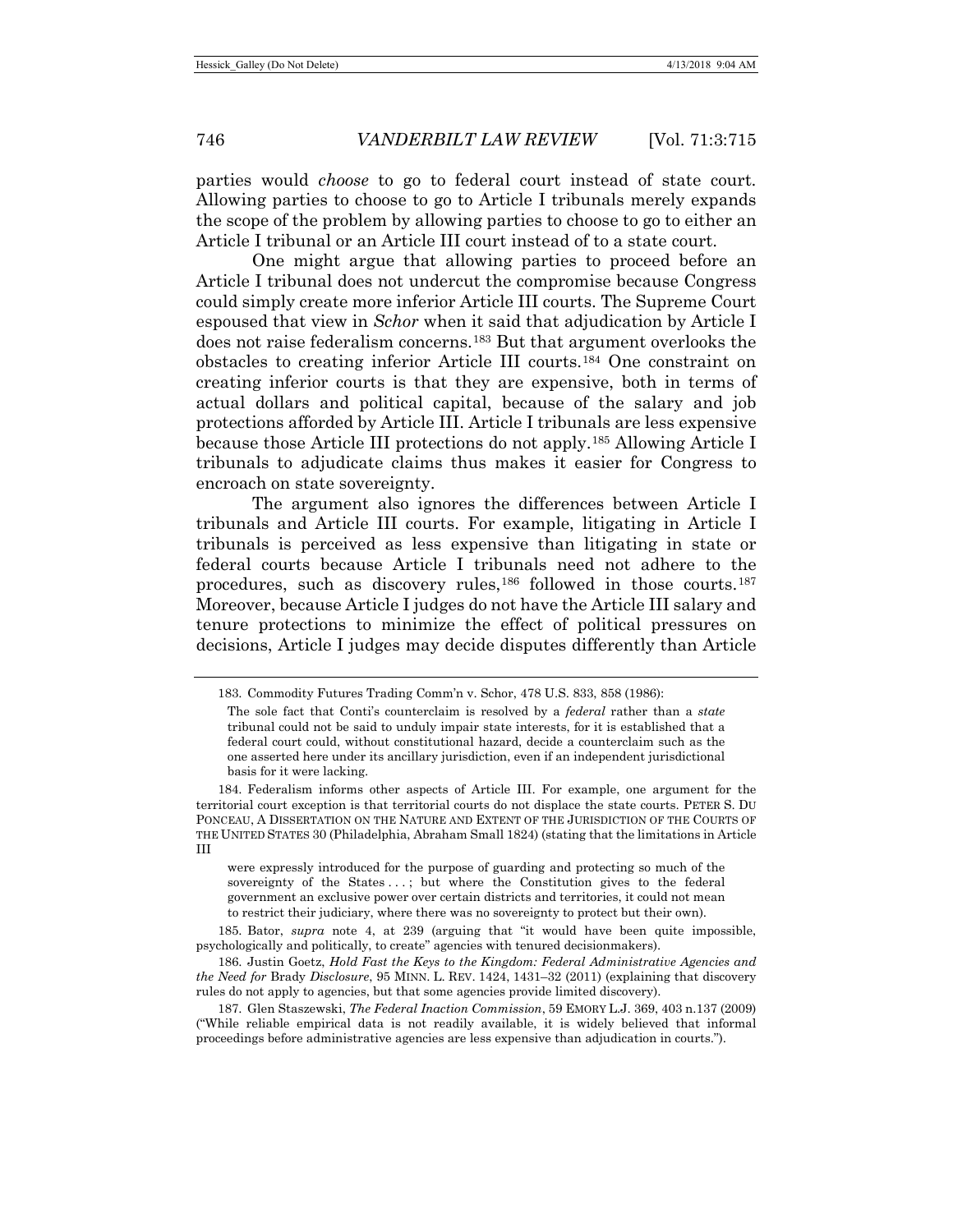III judges. Parties with political connections may go to an Article I tribunal precisely because they perceive that they will gain an advantage in that tribunal.

#### IV. OTHER JUSTIFICATIONS FOR THE CONSENT EXCEPTION

Although Article III authorizes only the Article III courts to exercise the judicial power, there may be other reasons to permit Article I tribunals to adjudicate claims based on the consent of the parties. One might argue that the consent of the parties results in the waiver of Article III, or that prohibiting parties from authorizing Article I adjudication by consent would unduly impair the freedom of contract. Or one might think that prohibiting Article I adjudication based on consent would overwhelm the federal courts with litigation and unduly undermine the federal government's ability to develop policy through expert adjudication. This Part considers those arguments.

# *A. Waiver*

Although the Court has suggested that individuals cannot waive Article III's vesting clause,<sup>[188](#page-32-0)</sup> one might argue that this is wrong: individuals can waive the vesting clause by consenting to adjudication before an Article I tribunal.<sup>[189](#page-32-1)</sup> Leaving aside the concerns about whether these waivers are entirely voluntary,<sup>[190](#page-32-2)</sup> this argument fails to distinguish between constitutional provisions that confer rights and structural provisions that allocate power.

Constitutional provisions that confer rights come in two forms.[191](#page-32-3) The first type explicitly states that it is protecting rights. An example is the Sixth Amendment, which gives defendants in criminal cases "the right to a speedy and public trial, by an impartial jury."[192](#page-32-4)

<sup>188.</sup> Wellness Int'l Network, Ltd. v. Sharif, 135 S. Ct. 1932, 1943 (2015).

<span id="page-32-1"></span><span id="page-32-0"></span><sup>189</sup>*. See, e.g.*, Meltzer, *supra* note 7, at 304. The Court itself has left open the possibility of waiver. *See Wellness*, 135 S. Ct. at 1944 ("[A]ssuming that a litigant may not waive structural protections provided by Article III . . . ." (internal quotation marks omitted) (quoting Peretz v. United States, 501 U.S. 923, 937 (1991))).

<span id="page-32-2"></span><sup>190.</sup> To be valid, waivers must be intentional and voluntary. *See* United States v. Olano, 507 U.S. 725, 733 (1993). Litigants may face pressure to consent to Article I jurisdiction not only from members of Congress and the president, but also from district judges seeking to alleviate their dockets; moreover, overworked courts may be willing to infer consent when the parties do not mean to consent. *See supra* notes 138–140 and accompanying text.

<span id="page-32-3"></span><sup>191.</sup> David P. Currie, *Positive and Negative Constitutional Rights*, 53 U. CHI. L. REV. 864, 867– 72 (1986).

<span id="page-32-4"></span><sup>192.</sup> U.S. CONST. amend. VI; *see id.* amend. II ("[T]he right of the people to keep and bear Arms, shall not be infringed."); *id.* amend. IV (recognizing "the right of the people to be secure in their persons, houses, papers, and effects, against unreasonable searches and seizures").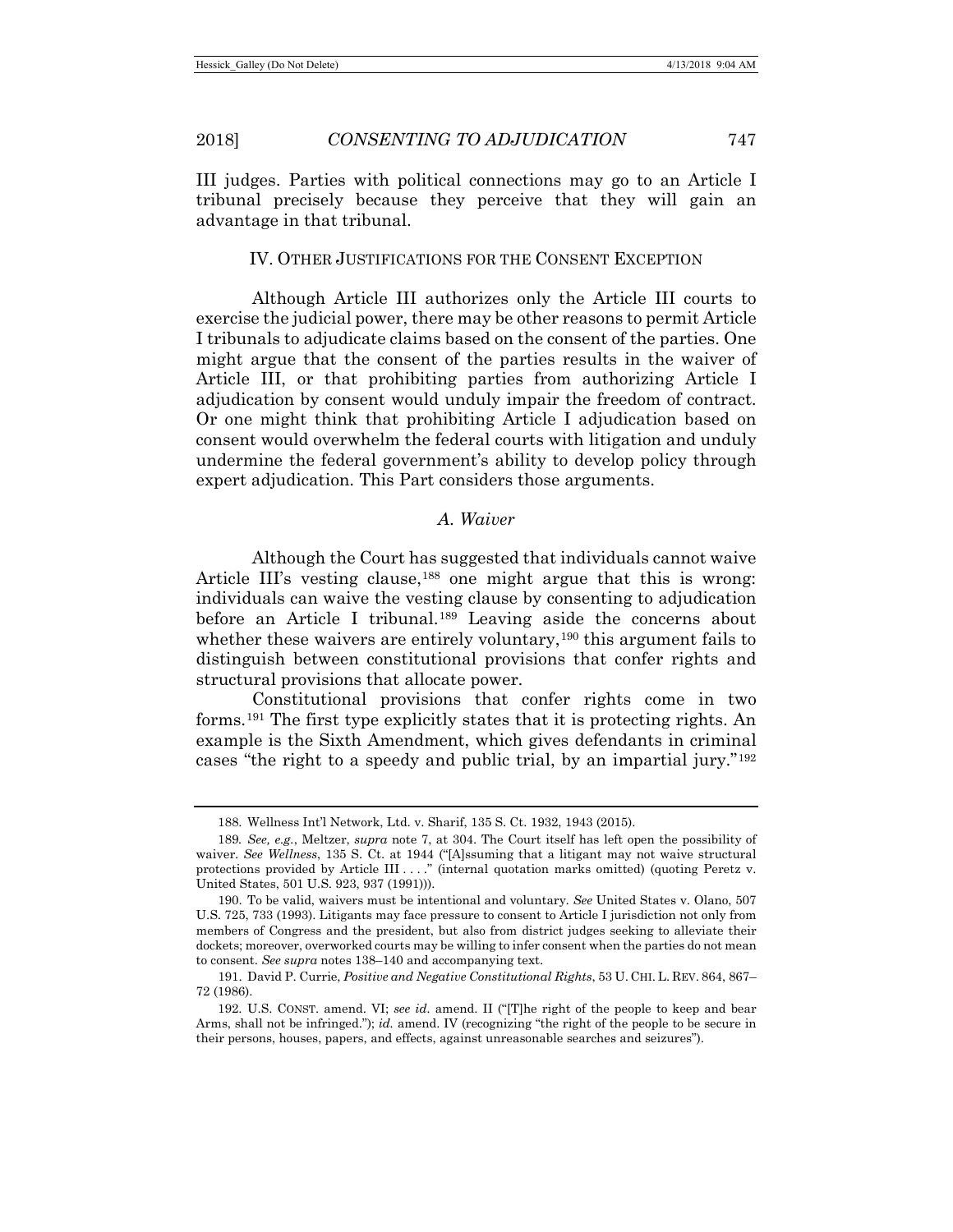The second type imposes restrictions on government actions.[193](#page-33-0) For example, the First Amendment provides that "Congress shall make no law respecting an establishment of religion, or prohibiting the free exercise thereof; or abridging the freedom of speech.["194](#page-33-1) These limitations confer rights because rights by definition impose constraints on government actions.[195](#page-33-2)

The rights conferred by these provisions belong to individuals.[196](#page-33-3) Individuals accordingly can waive their rights by intentionally relinquishing them.[197](#page-33-4) For example, a criminal defendant waives his constitutional right to a jury trial by pleading guilty. Because the defendant has intentionally relinquished his right to a jury trial, the conviction without a jury trial is not unconstitutional.[198](#page-33-5)

In contrast to rights-conferring provisions, structural provisions are those that define the powers of the various branches of government.[199](#page-33-6) Examples include the Commerce Clause, which authorizes Congress to regulate commerce among the states,<sup>[200](#page-33-7)</sup> and the president's veto power.[201](#page-33-8)

Unlike the protections created by rights-conferring provisions, the protections created by structural provisions are not held by individuals; instead, structural provisions allocate powers among the different bodies of government.<sup>[202](#page-33-9)</sup> Moreover, structural provisions protect societal interests extending beyond any single individual; they regulate how the government functions.[203](#page-33-10) Accordingly, individuals cannot waive structural provisions of the Constitution. Thus, for example, an individual cannot by his waiver authorize Congress to enact legislation that does not fall within one of the enumerated areas in which the Constitution authorizes Congress to legislate.

197. United States v. Olano, 507 U.S. 725, 733 (1993).

201. *Id.* § 7, cl. 2.

<span id="page-33-0"></span><sup>193.</sup> DeShaney v. Winnebago Cty. Dep't of Soc. Servs., 489 U.S. 189, 195 (1989) (finding that the Due Process Clause confers rights because it is "a limitation on the State's power to act").

<sup>194.</sup> U.S. CONST. amend. I.

<span id="page-33-2"></span><span id="page-33-1"></span><sup>195.</sup> Aziz Z. Huq, *Standing for the Structural Constitution*, 99 VA. L. REV. 1435, 1449 n.57  $(2013)$  ("It is also a truism that rights impose constraints on government action . . . .").

<span id="page-33-3"></span><sup>196.</sup> Huntington v. Attrill, 146 U.S. 657, 668 (1892) ("[P]rivate or civil rights belong[ ] to individuals, considered as individuals . . . .").

<span id="page-33-5"></span><span id="page-33-4"></span><sup>198.</sup> "Because the right to trial is waivable, and because the defendant who enters a valid guilty plea waives that right, his conviction without a trial is not 'error.' " *Id.*

<span id="page-33-7"></span><span id="page-33-6"></span><sup>199.</sup> Huq, *supra* note 195, at 1448 (describing structural provisions as those that "speak in terms of the government's powers").

<sup>200.</sup> U.S. CONST. art. I, § 8, cl. 3.

<span id="page-33-9"></span><span id="page-33-8"></span><sup>202</sup>*. See* Schlesinger v. Reservists Comm. to Stop the War, 418 U.S. 208, 220–21 (1974) (describing structural provisions as "held in common by all members of the public").

<span id="page-33-10"></span><sup>203.</sup> Huq, *supra* note 195, at 1469–70 (contrasting rights, which involve "an individual's constitutional privilege against the aggregated interests of society," and structural provisions).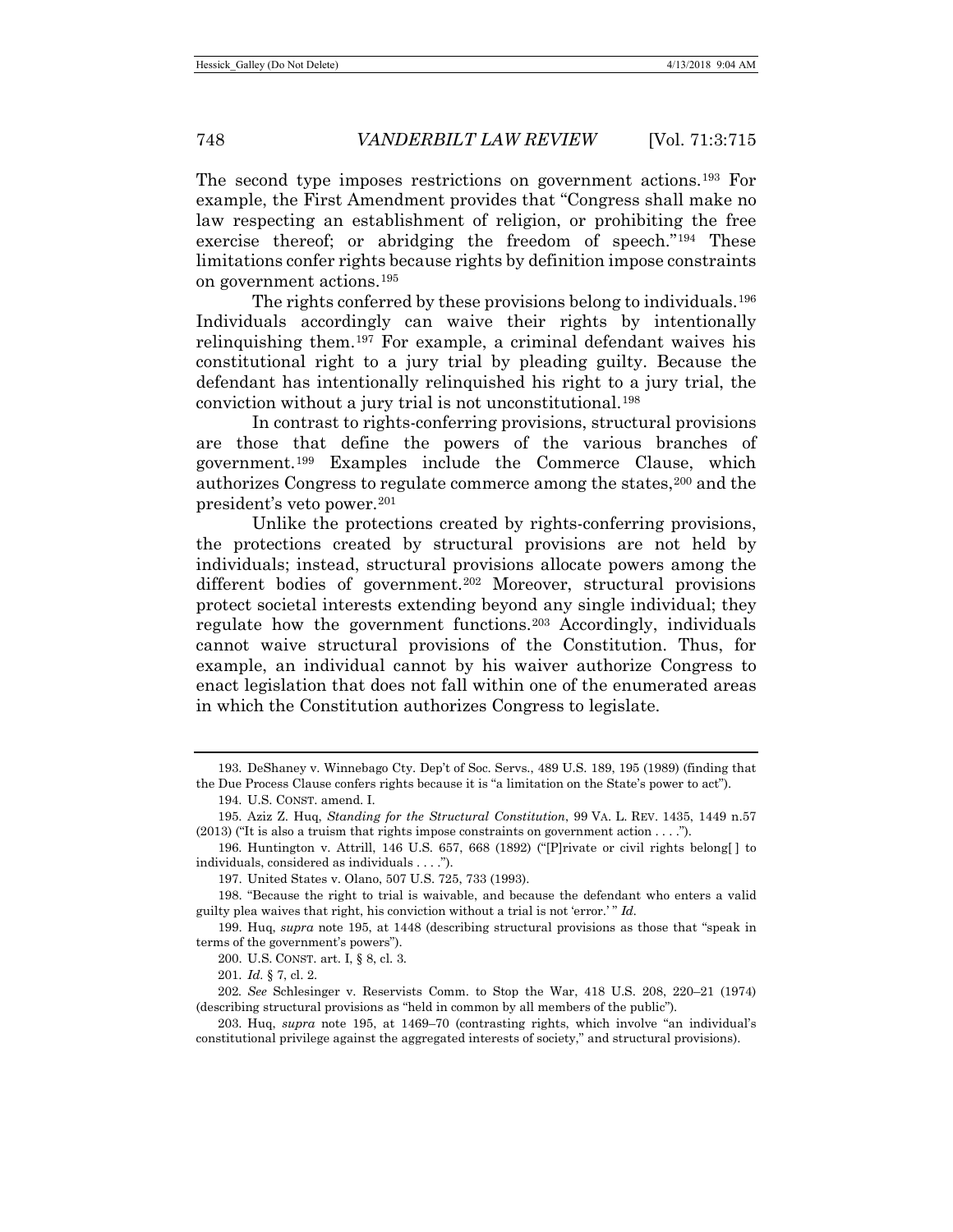To be sure, although an individual cannot waive a structural provision, he can waive his right to raise that provision in court.[204](#page-34-0) But unlike with a waiver of individual rights, the waiver of an argument does not cure the structural violation. Legislation exceeding Congress's power remains unconstitutional even if a litigant opts not to raise the constitutional challenge in court. Instead, the individual has merely relinguished the right to make that structural argument in court.<sup>[205](#page-34-1)</sup> The waiver of a structural argument is simply a decision not to seek relief for that violation.[206](#page-34-2)

Article III's vesting clause is a structural provision.[207](#page-34-3) It establishes which branch of the government may exercise the judicial power. Contrary to the Court's contention, it does not also confer an individual right[.208](#page-34-4) Article III does not state that individuals have a "right" to those Article III courts. Nor does it purport to restrict government actions. Instead, it positively allocates the judicial power to the judiciary.

Article III accordingly cannot be waived. Even if an individual consents to the exercise of the judicial power outside Article III, that consent does not authorize the adjudication. At best, it results only in the individual relinquishing his ability to challenge the legality of the adjudication in court.

To be sure, the main reason for assigning the judicial power to the Article III courts was to protect individual rights.<sup>[209](#page-34-5)</sup> An independent judiciary was seen as essential to preventing unlawful government actions against individuals and to ensuring that individuals would receive the remedies to which they were entitled when their rights were

<span id="page-34-0"></span><sup>204</sup>*. See, e.g.*, Plaut v. Spendthrift Farm, Inc., 514 U.S. 211, 231 (1995) ("[T]he proposition that legal defenses based upon doctrines central to the courts' structural independence can never be waived simply does not accord with our cases.").

<sup>205.</sup> Courts "need not . . . accept[ ]" waivers of structural arguments. *Id.*

<span id="page-34-2"></span><span id="page-34-1"></span><sup>206.</sup> One might point to sovereign immunity as a counterexample. Sovereign immunity bars federal courts from exercising jurisdiction over the government unless it consents to suit. FDIC v. Meyer, 510 U.S. 471, 475 (1994). One might argue that because jurisdiction is a structural limit on the courts, the ability of the government to waive sovereign immunity establishes that structural limitations are waivable. But the Court has not described sovereign immunity as structural. Instead, the Court has said, sovereign immunity is a "personal privilege." Clark v. Barnard, 108 U.S. 436, 447 (1883). Thus, sovereign immunity is akin to other waivable rights. *See* Coll. Sav. Bank v. Fla. Prepaid Postsecondary Educ. Expense Bd., 527 U.S. 666, 682 (1999) (stating that, like rights, sovereign immunity can be waived by an "intentional relinquishment" (quoting Johnson v. Zerbst, 304 U.S. 458, 464 (1934))).

<span id="page-34-5"></span><span id="page-34-4"></span><span id="page-34-3"></span><sup>207.</sup> Bator, *supra* note 4, at 259 (arguing that Article III establishes a structural arrangement instead of an individual right).

<sup>208.</sup> Commodity Futures Trading Comm'n v. Schor, 478 U.S. 833, 850 (1986).

<sup>209</sup>*. See* THE FEDERALIST NO. 78, *supra* note 16, at 383 (Alexander Hamilton).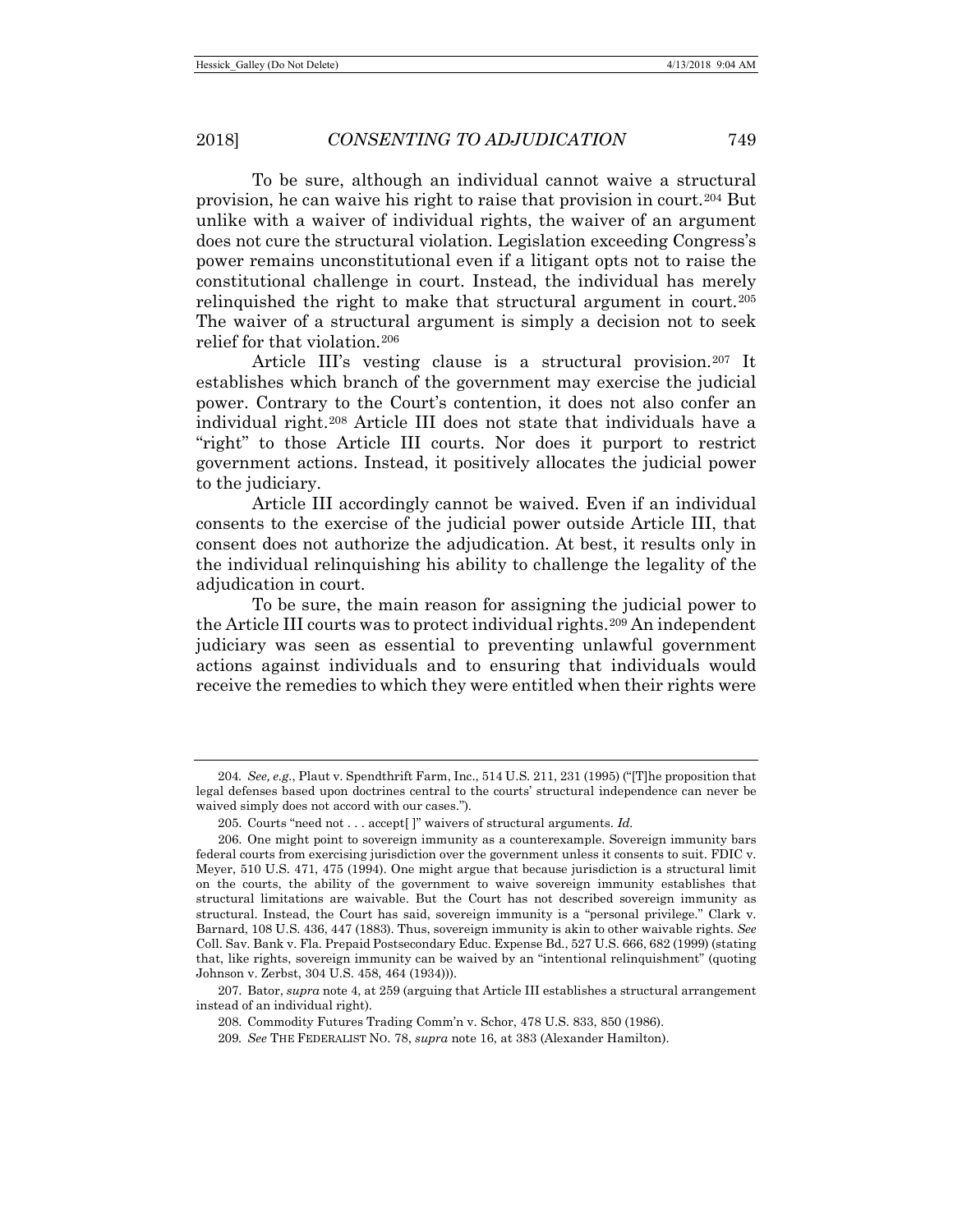violated.[210](#page-35-0) But Article III itself does not confer a right to be free from unlawful government actions or to receive adequate remedies. It simply establishes a structure that has the consequence of protecting those rights.[211](#page-35-1)

A different version of the waiver argument is that we often allow litigants to choose to be bound by the determinations of Article I tribunals and other nonjudicial officials. For example, the Internal Revenue Service ("IRS") can assess the amount of taxes a person owes, and that assessment becomes binding if that person opts not to challenge it in court. One might argue that since we allow litigants to consent to be bound by Article I determinations *after* those determinations have been made, we should likewise allow litigants to consent to an Article I tribunal's jurisdiction *before* it adjudicates.[212](#page-35-2)

But this argument rests on a false premise. When a person acquiesces in a decision already made by an Article I tribunal, the reason that decision is binding is not that the litigant has retroactively conferred the judicial power on that tribunal. The tribunal does not gain new powers simply because the litigant does not appeal. Instead, the tribunal's determination is binding because the litigant has decided not to exercise his right to challenge the determination—just as a person loses the ability to enforce his rights by choosing to file suit after the expiration of the statute of limitations. For this reason, a taxpayer who chooses to challenge the IRS's determination but files after the deadline is equally bound by that determination as a taxpayer who acquiesces in it.[213](#page-35-3)

The situation is different when a person seeks to imbue an Article I tribunal with the power to make enforceable determinations before it conducts the adjudication. In that circumstance, the person is not simply waiving his right to challenge the tribunal's determination in court; he is empowering the tribunal to act as the court itself by exercising the judicial power.

<span id="page-35-0"></span><sup>210</sup>*. Id.* ("[The] independence of the judges . . . guard[s] . . . the rights of individuals from the effects of . . . designing men . . . .").

<span id="page-35-1"></span><sup>211.</sup> Meltzer, *supra* note 7, at 302 (arguing that the reason for an independent judiciary is to "protect[ ] the rights of litigants"). Provisions outside Article III, such as the Due Process Clause, may provide a right to an independent adjudicator. *Cf.* Crowell v. Benson, 285 U.S. 22, 87 (1932) (Brandeis, J., dissenting) (arguing that "under certain circumstances, the constitutional requirement of due process is a requirement of judicial process").

<span id="page-35-2"></span><sup>212.</sup> Meltzer, *supra* note 7, at 303 ("It is hard to see why the consent of the litigants to be bound by the determination of a non-article III tribunal should be valid after, but can never be valid before, the adjudication.").

<span id="page-35-3"></span><sup>213</sup>*. See, e.g.*, 26 U.S.C. § 6532 (2012) ("No suit . . . for the recovery of any internal revenue tax . . . shall be begun . . . after the expiration of 2 years from . . . notice of the disallowance . . . .").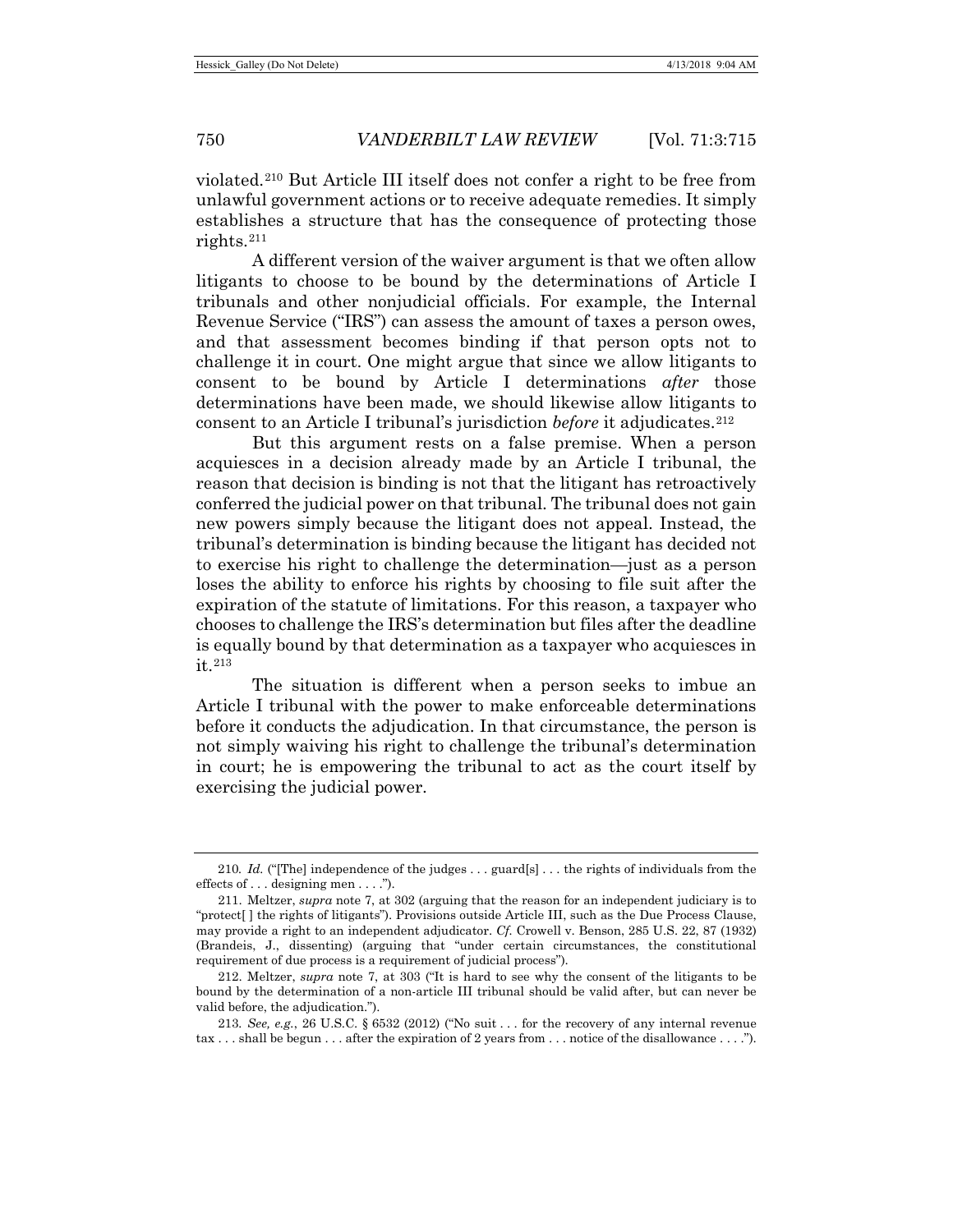#### *B. Freedom of Contract*

A related argument is that parties should have the autonomy to choose the forum, including an Article I tribunal, to resolve their disputes. After all, the law recognizes that parties can enter into forum selection clauses or agree to have their disputes resolved by arbitrators, as well as select the law that governs their disputes.

But freedom of contract is limited. Contracts cannot contradict the law.[214](#page-36-0) Article III confers the judicial power only on the Article III courts. Contracting parties accordingly cannot agree to confer the judicial power on a non-Article III tribunal.<sup>[215](#page-36-1)</sup>

Moreover, contracts cannot be against public policy.<sup>[216](#page-36-2)</sup> This limitation applies to all contractual provisions, including forum selection and choice of law clauses.<sup>[217](#page-36-3)</sup> Allowing parties to agree to resolve their disputes privately by settlement or alternative dispute resolution is consistent with public policy. But permitting parties to confer the judicial power to resolve their disputes is a different matter. The judicial power entails the ability to make binding determinations that can be enforced through coercion such as imprisonment or fines. Needless to say, the potential consequences of abusing that power suggest that only the state should have the ability to employ it. $218$ 

Of course, parties can choose among the various courts that do have the judicial power. They accordingly can pick to proceed in a particular Article III court or in state court. Moreover, parties can agree to resolve their dispute without the judicial power. They can settle or go to mediation or arbitration. But the outcomes of those proceedings do not have the force of law because they are not the product of the

<span id="page-36-0"></span><sup>214</sup>*. See* McMullen v. Hoffman, 174 U.S. 639, 669 (1899) (refusing to enforce a contract that would stifle competition in an illegal manner).

<span id="page-36-1"></span><sup>215.</sup> One might argue that consent can redefine the powers of the branches of government insofar as acquiescence to a longstanding practice by a branch of government may establish the legality of that practice. *See* Stuart v. Laird, 5 U.S. (1 Cranch) 299, 309 (1803) (concluding that "practice and acquiescence" to circuit riding established its constitutionality). But this acquiescence doctrine does not reallocate power. No one thinks, for example, that the president could eventually acquire the power to legislate if Congress acquiesced to his passing laws for any amount of time. Instead, the acquiescence doctrine is simply a tool of interpretation for resolving ambiguities in the Constitution. *See* NLRB v. Noel Canning, 134 S. Ct. 2550, 2560 (2014) ("[T]he longstanding 'practice of the government' can inform our determination of 'what the law is.' " (first quoting McCulloch v. Maryland, 17 U.S. (1 Wheat.) 316, 401 (1819); and then quoting Marbury v. Madison, 5 U.S. (1 Cranch) 137, 177 (1803))).

<sup>216.</sup> RESTATEMENT (SECOND) OF CONTRACTS § 178 (AM. LAW INST. 1981).

<sup>217.</sup> RESTATEMENT (SECOND) OF CONFLICT OF LAWS § 187 (AM. LAW INST. 1971).

<span id="page-36-4"></span><span id="page-36-3"></span><span id="page-36-2"></span><sup>218.</sup> JOHN LOCKE, SECOND TREATISE OF GOVERNMENT ¶ 88, at 52 (Richard H. Cox ed., Harlan Davidson, Inc. 1982) (1690) ("[E]very man who has entered into civil society . . . has thereby quitted his power to punish . . . .").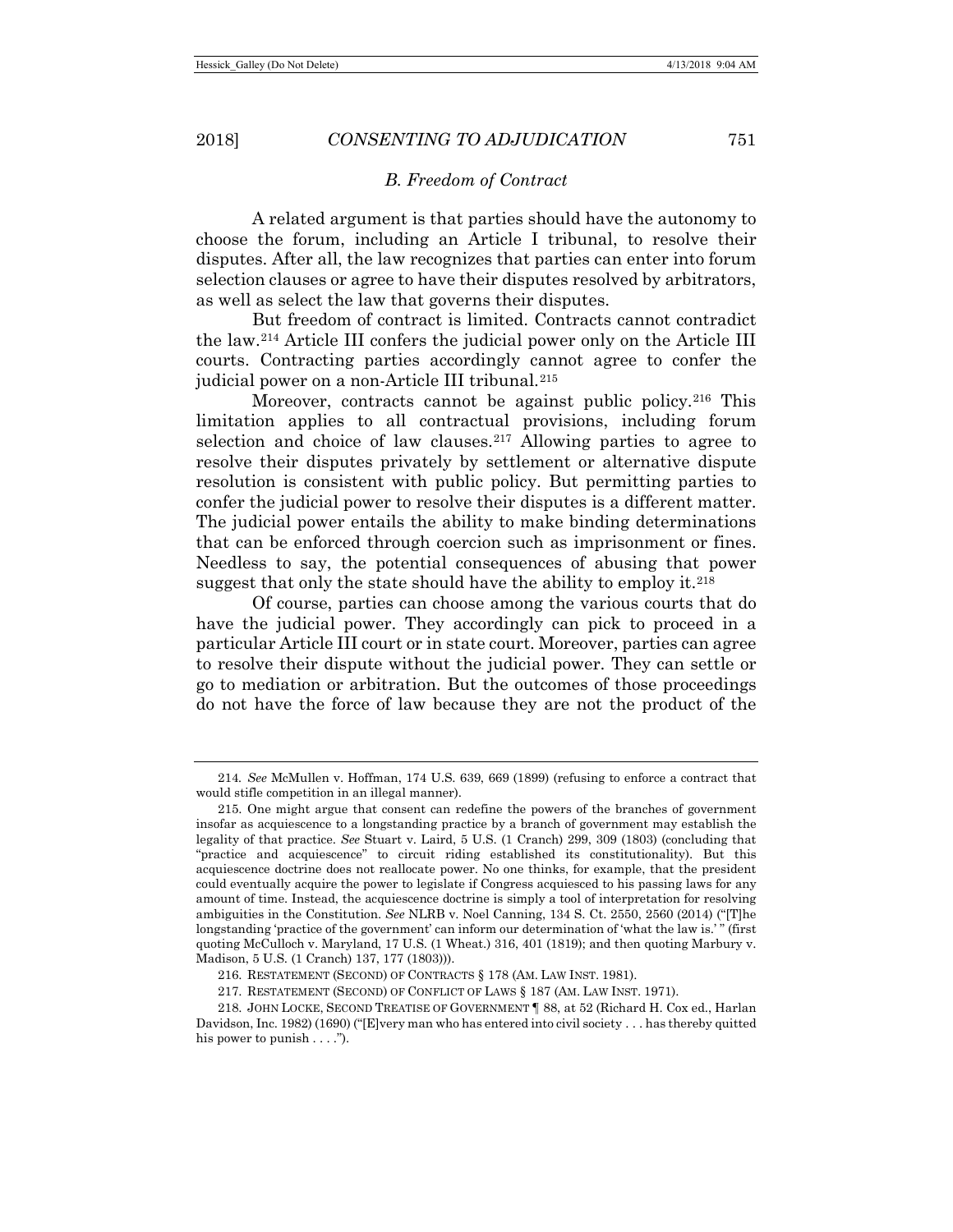judicial power. A party seeking to enforce a settlement or award must proceed to court and bring a breach of contract action.

# *C. Pragmatic Concerns*

A third argument is that, as a practical matter, Article I courts must be permitted to adjudicate based on consent.[219](#page-37-0) Article I judges decide tens of thousands of cases based on consent each year.[220](#page-37-1) If they could not do so, the argument goes, the Article III courts would be overwhelmed with cases.[221](#page-37-2) It would also increase costs, because Article I tribunals often observe fewer procedures than the Article III courts. And it would undermine the government's ability to develop policy because some Article I tribunals, such as the bankruptcy court, have dockets limited to a narrow subject matter, allowing the judges to become experts and decide cases consistently over time.<sup>[222](#page-37-3)</sup>

It is true that prohibiting Article I tribunals from exercising the judicial power based on the parties' consent would increase the workload of the Article III courts and interfere with expert policymaking through specialized tribunals. But allowing these practical considerations to trump the text of Article III is to turn constitutional law on its head. It is a basic principle of constitutional law that the government cannot ignore the Constitution when it hinders the government from accomplishing some goal.<sup>[223](#page-37-4)</sup> The Constitution cabins the government regardless of its ultimate aim. Article III confers the judicial power on only the Article III courts. The practical benefits of assigning the judicial power to Article I tribunals therefore do not provide a basis for ignoring the limits of Article III.[224](#page-37-5)

Moreover, to the extent the concern is increased workload, the Constitution itself provides mechanisms for reducing the Article III

<span id="page-37-3"></span>222*. See, e.g.*, Crowell v. Benson, 285 U.S. 22, 46 (1932) ("To [prohibit agency adjudication] would be to defeat the obvious purpose of the legislation to furnish a prompt, continuous, expert, and inexpensive method for dealing with a class of questions of fact which are peculiarly suited to examination and determination by an administrative agency specially assigned to that task.").

<span id="page-37-4"></span>223*. See* NLRB v. SW Gen., Inc., 137 S. Ct. 929, 948 (2017) ("We cannot cast aside the separation of powers and the Appointments Clause's important check on executive power for the sake of administrative convenience or efficiency.").

<span id="page-37-0"></span><sup>219</sup>*. See* Judith Resnik, *The Mythic Meaning of Article III Courts*, 56 U. COLO. L. REV. 581, 586 (1985) (stating that restricting Article I jurisdiction is "defeated by an ultimately insurmountable response—reality").

<sup>220</sup>*. See supra* not[e 89](#page-15-7) and accompanying text.

<span id="page-37-2"></span><span id="page-37-1"></span><sup>221.</sup> Wellness Int'l Network, Ltd. v. Sharif, 135 S. Ct. 1932, 1938–39 (2015) ("[I]t is no exaggeration to say that without the distinguished service of these judicial colleagues, the work of the federal court system would grind nearly to a halt.").

<span id="page-37-5"></span><sup>224.</sup> Much of administrative law reflects a preference for efficiency over separation of powers. *See* Jon D. Michaels, *An Enduring, Evolving Separation of Powers*, 115 COLUM. L. REV. 515, 531 (2015) (describing administrative incompatibility with traditional separation of powers).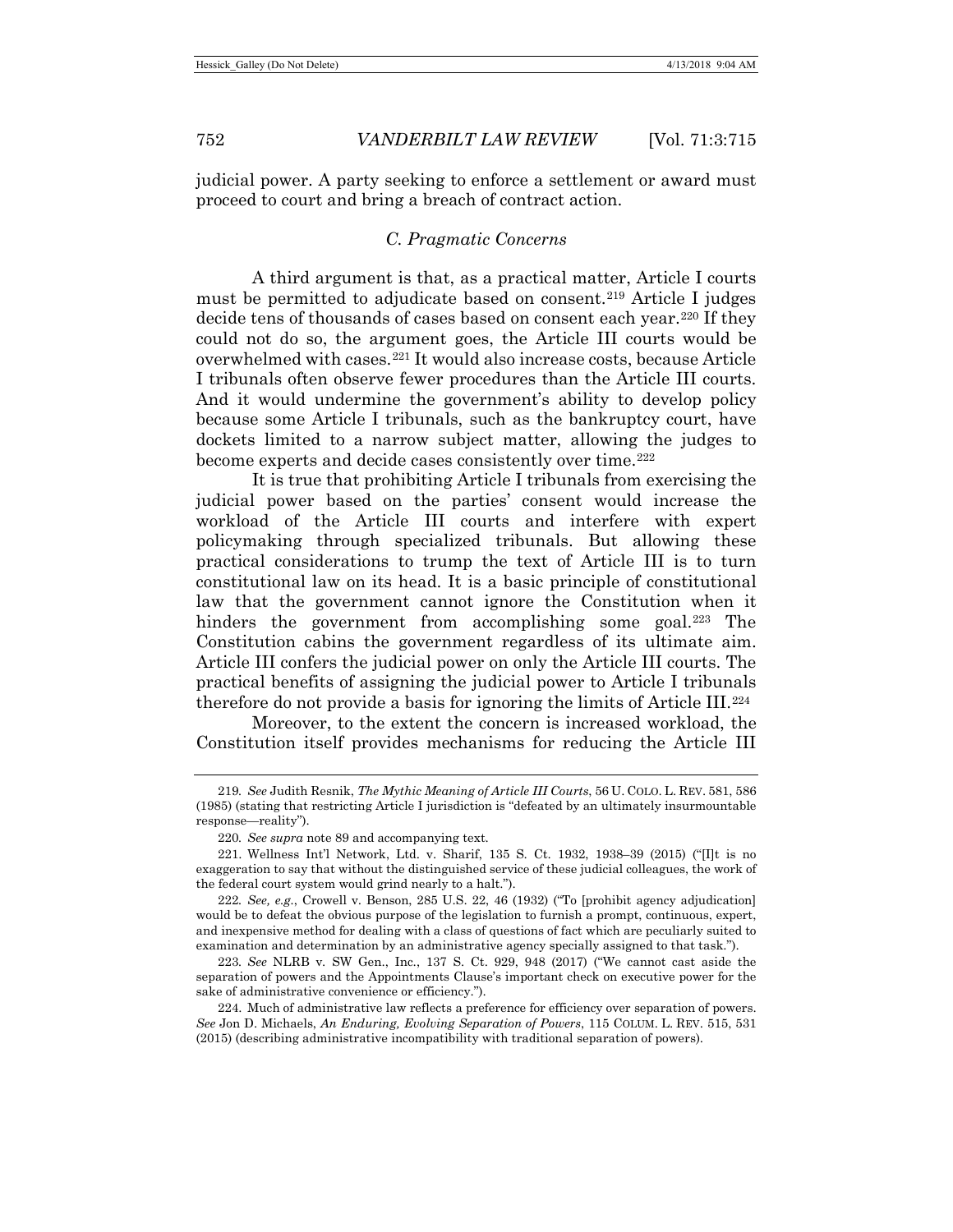workload. One is to establish more Article III courts.<sup>[225](#page-38-0)</sup> Although creating and staffing these courts is politically and economically expensive,  $226$  it is the process that the Constitution prescribes. Moreover, to the extent creating more Article III courts is too costly, the Constitution provides another avenue to reduce Article III workload: leave to state courts cases that would otherwise be in federal court.<sup>[227](#page-38-2)</sup>

It is also important not to overstate the costs of prohibiting Article I tribunals from exercising the judicial power. Although those tribunals could not formally adjudicate suits, they could still play a significant role. They could still hear nondispositive motions, manage discovery, conduct trials, and make recommendations to the courts, just as magistrate judges now make reports and recommendations to district courts in felony cases.<sup>[228](#page-38-3)</sup> To be sure, parties would have to resort to the courts to enforce those determinations, and courts would have to make their own factual and legal determinations. But courts could still rely on the tribunals' work.[229](#page-38-4)

Similarly, barring adjudication on consent would not eliminate the benefits of the expertise provided by specialized tribunals. Those tribunals could still issue findings to be considered in the courts. Even if the findings are not binding on the courts, those findings could significantly guide the courts' determinations. The U.S. Sentencing Commission illustrates this possibility. The Commission has no adjudicatory or rulemaking authority; it merely issues advisory sentencing guidelines.[230](#page-38-5) Although federal courts are not bound by the guidelines, courts regularly defer to the guidelines in sentencing because of the Commission's expertise.<sup>[231](#page-38-6)</sup>

True, proceeding in Article III courts would lose the benefits of efficient procedures in Article I tribunals. But Article III courts could

<span id="page-38-4"></span>229. Even for issues reviewed de novo, appellate courts regularly recognize the value of lower court opinions. *See* United States v. Bestfoods, 524 U.S. 51, 73 (1998) (refusing out of "prudence" to pass on a question that the lower court did not address).

<span id="page-38-5"></span>230. United States v. Booker, 543 U.S. 220, 245–46 (2005) (holding the federal sentencing guidelines to be advisory).

<span id="page-38-0"></span><sup>225</sup>*. See* U.S. CONST. art. III, § 1 (recognizing Congress's power to establish inferior courts); *see also* Currie, *supra* note [137,](#page-23-6) at 458 (arguing that Congress could create more Article III courts to handle bankruptcies).

<sup>226</sup>*. See supra* not[e 184](#page-31-5) and accompanying text.

<span id="page-38-2"></span><span id="page-38-1"></span><sup>227</sup>*. See* Charles Dowd Box Co. v. Courtney, 368 U.S. 502, 508 (1962) (noting state jurisdiction over federal cases, "where it is not excluded by express provision, or by incompatibility in its exercise arising from the nature of the particular case" (quoting Claflin v. Houseman, 93 U.S. 130, 136 (1876))).

<span id="page-38-3"></span><sup>228.</sup> United States v. Raddatz, 447 U.S. 667, 673–76 (1980) (holding that the district court could make an independent finding of credibility without rehearing testimony).

<span id="page-38-6"></span><sup>231</sup>*. See* Rita v. United States, 551 U.S. 338, 353 (2007) (endorsing presumption of reasonableness for sentences within sentencing guidelines); *see also* Skidmore v. Swift & Co., 323 U.S. 134, 140 (1944) (counseling judicial deference on matters falling within an agency's expertise).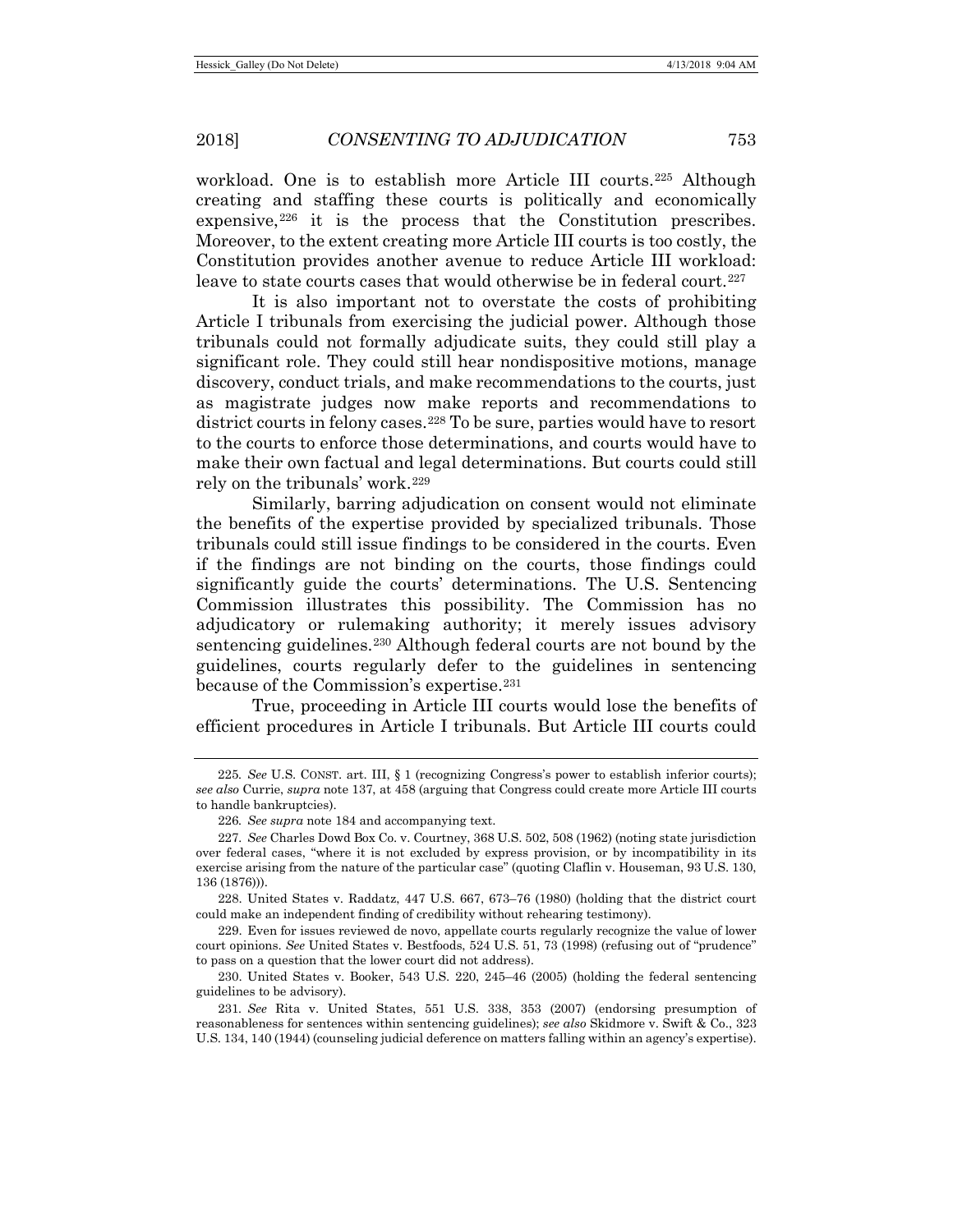take steps to streamline their procedures. They could, for example, adopt rules curbing excessive discovery. Of course, trimming the procedures too much could violate due process or other constitutional provisions. But the same provisions generally apply to Article I tribunals and limit the procedures they can adopt.

None of this is to say that limiting adjudication on consent would not increase workload or the cost of adjudication. Rather, the point is that those increases may be less than expected and the Constitution gives Congress ways of handling them.

# V. CONSISTENCY WITH THE OTHER EXCEPTIONS TO ARTICLE III

A deeper objection to my argument against the consent exception is that it applies not only to the consent exception but also to the various other exceptions to Article III, such as the territorial, military, and public rights exceptions. After all, the argument goes, Article III assigns the judicial power to the Article III courts, and these exceptions permit an Article I court to exercise the judicial power.<sup>[232](#page-39-0)</sup> Eliminating these exceptions would require significant restricting of the federal system of adjudication. There are three ways to handle the conflict between these exceptions and Article III. The first is to eradicate all the exceptions inconsistent with Article III. The second is to accept that the text of Article III is no longer constraining in light of the various exceptions. The third is to rely on stare decisis to maintain the deeply entrenched exceptions to Article III but refuse to recognize new exceptions in the future.

#### *A. Other Exceptions to Article III*

The consent exception is not the only exception to Article III. The Court has also recognized several other exceptions to Article III. These include the territorial exception, under which Article I tribunals may adjudicate claims in the territories; the military exception, under which courts-martial may adjudicate claims related to the military; and the public rights exception, an ill-defined category that roughly encompasses disputes involving federal statutory rights or in which the government is a party; and the bankruptcy exception, under which an Article I tribunal can resolve disputes involving core issues of

<span id="page-39-0"></span><sup>232.</sup> Pfander, *supra* note [4,](#page-2-0) at 648 (recounting the view that "the boundary lines between Article I tribunals and Article III courts have been marked neither by logic nor by constitutional text").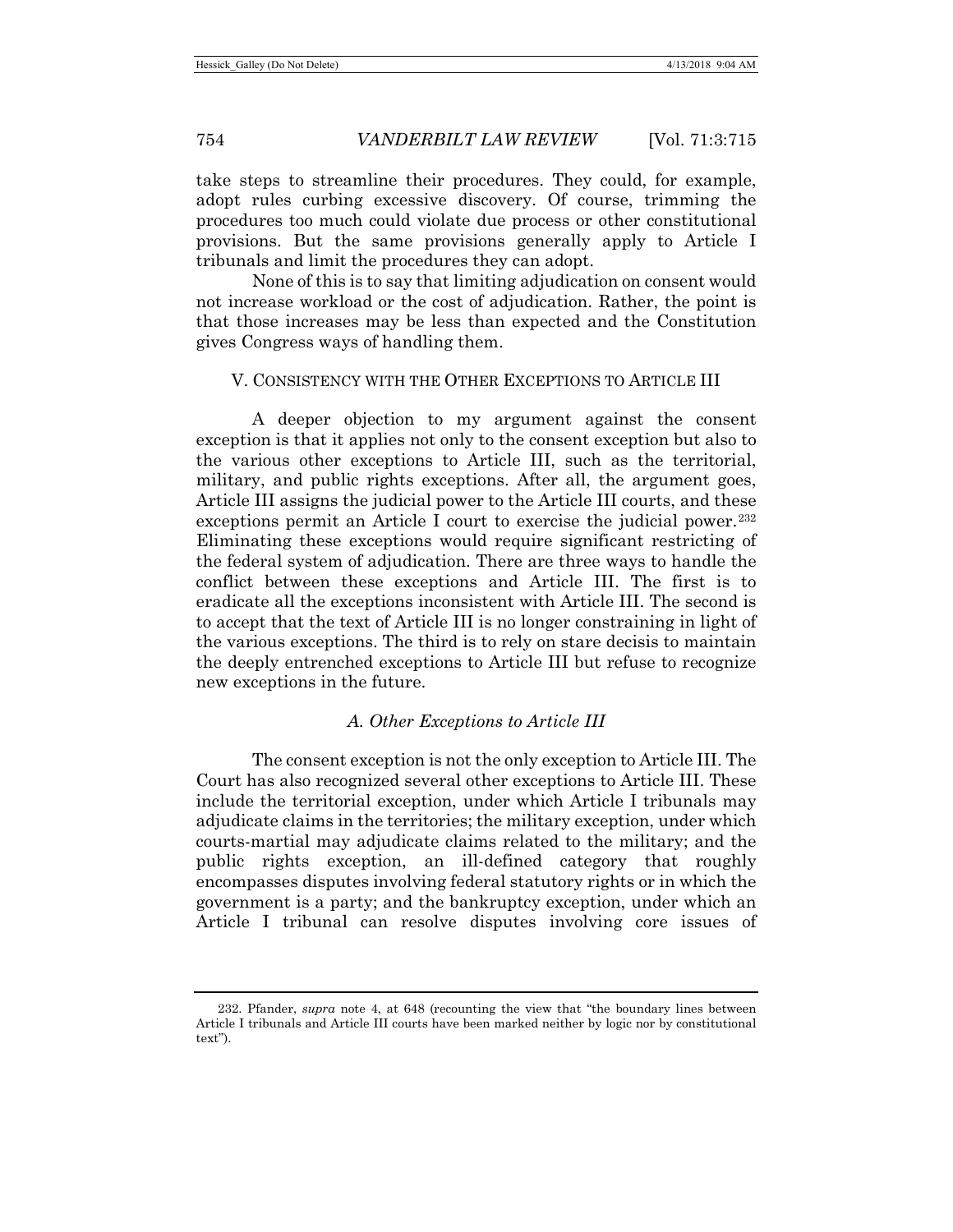bankruptcy.[233](#page-40-0) Each of these exceptions authorize Article I tribunals to enter judgments and exercise other aspects of the judicial power.

On their face, these exceptions appear to conflict with Article III. After all, Article III "vest[s]" all the "judicial power" in the Article III courts.[234](#page-40-1) A few judges and scholars argued for some of the exceptions on the ground that they do not implicate the judicial power. For example, Justice Thomas has argued that at the founding the judicial power was unnecessary to dispose of suits in which the government asserted its public rights, rights held by the government on behalf of society; instead, the judicial power was required only for the disposition of private rights held by individuals.[235](#page-40-2)

<span id="page-40-5"></span>But the Court has not justified the exceptions on this ground. Instead, it has relied on two other types of arguments. First, for some exceptions, the Court has invoked other provisions of the Constitution. For example, the Court has justified the military exception on the ground that the Constitution authorizes Congress "[t]o make Rules for the Government and Regulation of the land and naval Forces," designates the president as Commander in Chief, and creates an exception to the grand jury requirement for military offenses.<sup>[236](#page-40-3)</sup> Likewise, it has justified the territorial exception on the ground that Article IV grants Congress plenary power to regulate the territories.<sup>[237](#page-40-4)</sup>

<span id="page-40-4"></span><span id="page-40-3"></span>236. Dynes v. Hoover, 61 U.S. (20 How.) 65, 78–79 (1857) (citing these powers from Article I, Article II, and the Eighth Amendment). Although the Court has grounded the exception on these provisions, it has not fully explained how these provisions actually support the exception. *See* Stephen I. Vladeck, *Military Courts and Article III*, 103 GEO. L.J. 933, 961 (2015) (complaining that the "Court has never paused to actually explain" how the text of the Constitution supports the exception).

237*. Canter*, 26 U.S. at 546.

<span id="page-40-0"></span><sup>233</sup>*. See* Wellness Int'l Network, Ltd. v. Sharif, 135 S. Ct. 1932, 1951 (2015) (Roberts, C.J., dissenting) (noting these exceptions).

<span id="page-40-6"></span><sup>234.</sup> U.S. CONST. art. III, § 1.

<span id="page-40-2"></span><span id="page-40-1"></span><sup>235</sup>*. Wellness*, 135 S. Ct. at 1965 (Thomas, J., dissenting) ("[W]hile the legislative and executive branches may dispose of public rights at will—including through non-Article III adjudications—an exercise of the judicial power is required 'when the government want[s] to act authoritatively upon core private rights that had vested in a particular individual.'" (second alteration in original) (quoting Caleb Nelson, *Adjudication in the Political Branches*, 107 COLUM. L. REV. 559, 569 (2007))); *see also* Pfander, *supra* note [4,](#page-2-0) at 747 (arguing that court-martial proceedings, territorial matters, and certain kinds of public benefits claims did not involve the judicial power). Chief Justice Marshall argued that adjudication in the territories does not involve the federal judicial power of Article III. Am. Ins. Co. v. Canter, 26 U.S. (1 Pet.) 511, 546 (1828). But he provided no support for that conclusion, and scholars have strongly criticized that argument. *See* MARTIN H. REDISH, FEDERAL JURISDICTION: TENSIONS IN THE ALLOCATION OF JUDICIAL POWER 56 (2d ed. 1990) (criticizing *Canter* because "Congress is always limited by the terms of Article III"); *see also* David P. Currie, *The Constitution in the Supreme Court: The Powers of the Federal Courts, 1801–1835*, 49 U. CHI. L. REV. 646, 719 (1982) (calling the discussion in *Canter* "poorly explained" and "difficult to reconcile with the purposes of article III"); Gary Lawson, *Territorial Governments and the Limits of Formalism*, 78 CALIF. L. REV. 853, 892 (1990) (calling *Canter*'s conclusion "fatuous").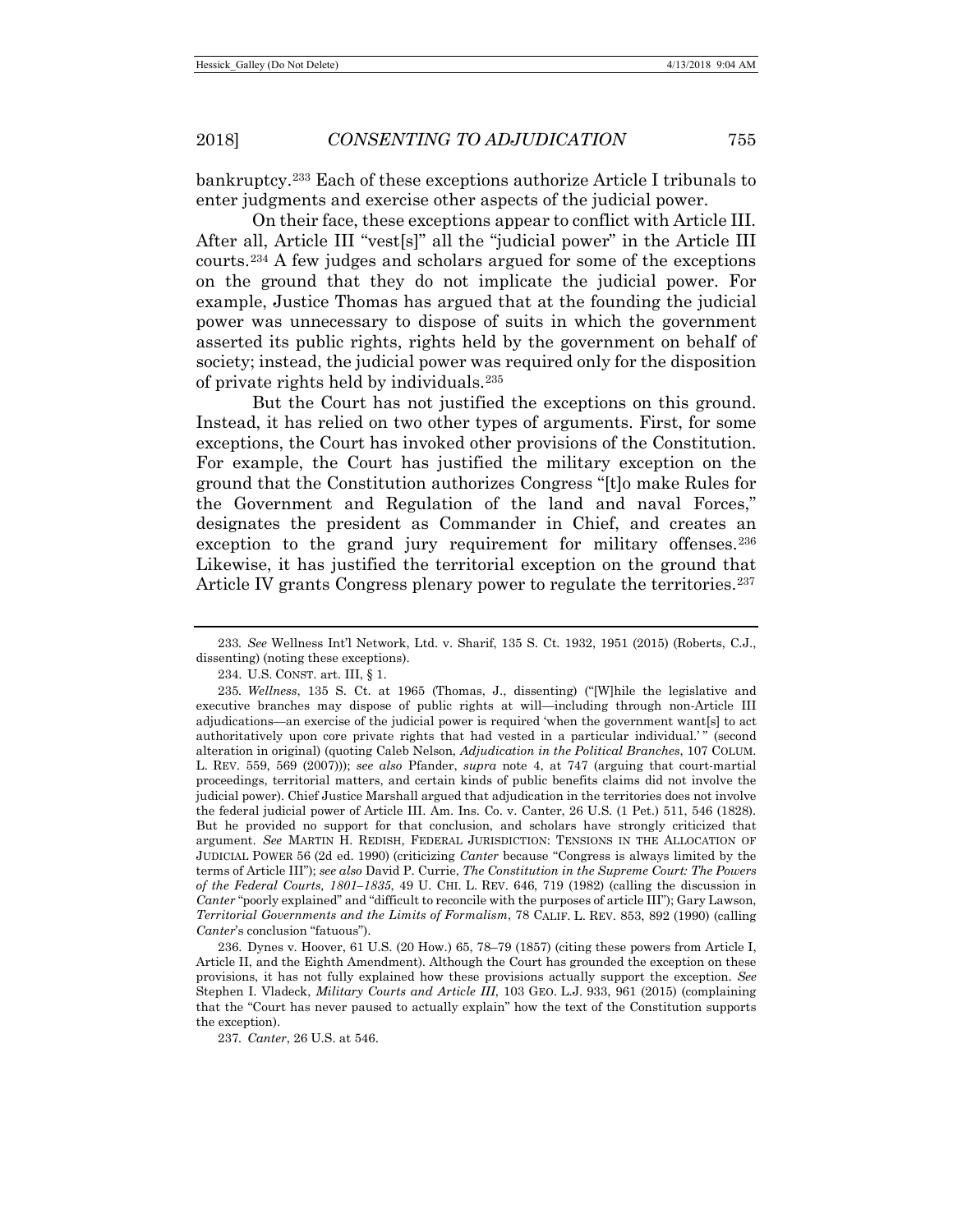But these other provisions do not justify creating exceptions to Article III. Congress must exercise its powers consistent with the other provisions of the Constitution.[238](#page-41-0) Article III allocates the federal judicial power to the Article III courts.[239](#page-41-1) Congress accordingly cannot reallocate that power through any of its powers.<sup>[240](#page-41-2)</sup>

Second, the Court has relied on expediency to justify the exceptions to Article III.[241](#page-41-3) The Court has frequently allowed Article I adjudications if forbidding it would be impractical or would hamper the government's objectives. For example, the Court has justified the territorial exception on the ground that requiring Article III courts in the territories could result in the "practical problems" of a glut of expensive judges with life tenure as territories were admitted as states.[242](#page-41-4) Similarly, the Court has justified the military exception on the ground that the "exigencies of military discipline require the existence of a special system of military courts."[243](#page-41-5) The Court also relied on expediency in *Schor*.<sup>[244](#page-41-6)</sup> There, the Court stated that, even when one of the traditional exceptions to Article III does not apply, an Article I tribunal may nevertheless adjudicate claims if the reasons that Congress assigned the adjudication to the Article I tribunal outweigh the degree of intrusion on the Article III courts.[245](#page-41-7)

Using expediency to justify the exceptions to Article III raises the same objection noted earlier that practical considerations cannot trump the text of the Constitution. The Constitution constrains government action, even when that constraint is inconvenient.<sup>[246](#page-41-8)</sup>

<span id="page-41-7"></span><span id="page-41-6"></span><span id="page-41-5"></span>243. O'Callahan v. Parker, 395 U.S. 258, 261 (1969), *overruled by* Solorio v. United States, 483 U.S. 435 (1987).

244. Commodity Futures Trading Comm'n v. Schor, 478 U.S. 833 (1986).

245*. Id.* at 851 (balancing the

<span id="page-41-0"></span><sup>238.</sup> Saenz v. Roe, 526 U.S. 489, 508 (1999) ("[Congress's] powers . . . may not be exercised in a way that violates other specific provisions of the Constitution.").

<sup>239.</sup> U.S. CONST. art. III, § 1.

<span id="page-41-2"></span><span id="page-41-1"></span><sup>240</sup>*. See* REDISH, *supra* note [235,](#page-40-5) at 56 (criticizing the territorial exception because "Congress is always limited by the terms of Article III"); Vladeck, *supra* note [236,](#page-40-6) at 961 (arguing that the Constitution's text does not support the military exception).

<span id="page-41-3"></span><sup>241.</sup> Bator, *supra* note [4,](#page-2-0) at 236–65 (demonstrating that the Court's decisions on Article I adjudication have inconsistently looked to history, custom, and expediency).

<span id="page-41-4"></span><sup>242</sup>*. See, e.g.*, Glidden Co. v. Zdanok, 370 U.S. 530, 543–47 (1962) (stating that the admission of territories as states "left the National Government with a significant number of territorial judges on its hands and no place to put them").

extent to which the "essential attributes of judicial power" are reserved to Article III courts, and, conversely, the extent to which the non-Article III forum exercises the [judicial power], the origins and importance of the right to be adjudicated, and the concerns that drove Congress to depart from the requirements of Article III).

<span id="page-41-8"></span><sup>246</sup>*. See* NLRB v. SW Gen., Inc., 137 S. Ct. 929, 948 (2017) ("We cannot cast aside the separation of powers and the Appointments Clause's important check on executive power for the sake of administrative convenience or efficiency.").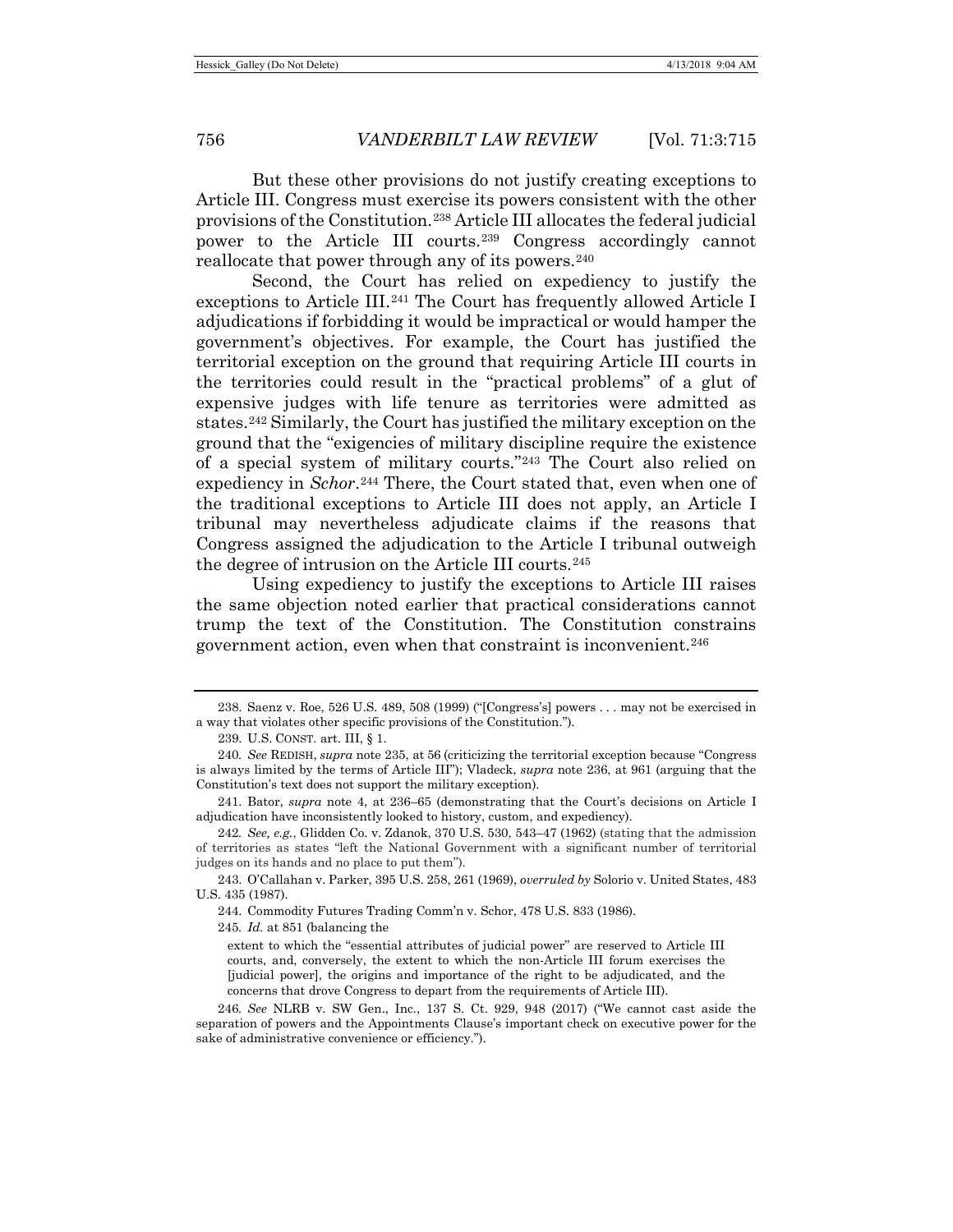Further, permitting the government to ignore the Constitution when it is inconvenient will result in increased infringements on the power of the Article III judiciary.[247](#page-42-0) As experience demonstrates, expediency will inevitably support more Article I adjudications as the volume of litigation increases and the administrative state expands.

Consider the public rights exception. Originally, that exception was limited to instances in which the government sought to enforce its so-called public rights—rights held by the government on behalf of society. For example, in *Murray's Lessee v. Hoboken Land & Improvement Co.*,<sup>[248](#page-42-1)</sup> which first recognized the exception, the Court upheld the Treasury Department's seizure of a customs collector's property based on the Treasury's determination that the collector owed the Treasury \$1 million.[249](#page-42-2) The Court rejected the argument that only an Article III court could determine what the collector owed. It explained that the failure to remit the duties was a violation of the Treasury's "public right[ ],"[250](#page-42-3) and just as a private individual could vindicate his private right to wrongfully taken property extrajudicially by reclaiming that property, the Treasury could vindicate its public right extrajudicially by determining what it was owed and seizing property to satisfy that debt.[251](#page-42-4) The public rights exception simply treated the government as a private individual. It recognized that, just as a private person who has been hurt can assess the extent of his damage, a department of the government can likewise internally resolve its damages; and just as a private individual whose property has been taken can reclaim that property, the government could claim property to satisfy its rights.

The only difference between a private individual and the government was the susceptibility to suit after the seizure. The Court explained that a private individual who reclaims property can subsequently be sued in court, but the Treasury could choose not to be

<span id="page-42-0"></span><sup>247.</sup> *See* Stettinius v. United States, 22 F. Cas. 1322, 1329 (C.C.D.D.C. 1839) (No. 13,387) (noting that an exception to Article III "from the necessity of the times is continually increasing"); Currie, *supra* not[e 137,](#page-23-6) at 445 (discussing the dangers of relying on expediency to justify Article I tribunals). Although statistics relating to adjudication are not readily available, it is clear that Article I tribunals adjudicate over one million cases per year. *See* Adjudication Research Joint Project of ACUS & Stanford Law Sch., *Caseload Statistics*, STAN. U., http://acus.law.stanford.edu/reports/caseload-statistics (last visited Jan. 12, 2018) [https://perma.cc/KWW8-RYFD] (reporting over one million adjudications just in administrative agencies).

<sup>248.</sup> 59 U.S. (18 How.) 272, 284 (1855).

<sup>249</sup>*. Id.* at 274–75.

<sup>250</sup>*. Id.* at 284.

<span id="page-42-4"></span><span id="page-42-3"></span><span id="page-42-2"></span><span id="page-42-1"></span><sup>251</sup>*. Id.* at 283; *see* Pfander, *supra* note [4,](#page-2-0) at 760 (noting that *Murray's Lessee* authorized the initial determination by the Treasury, an Article I tribunal).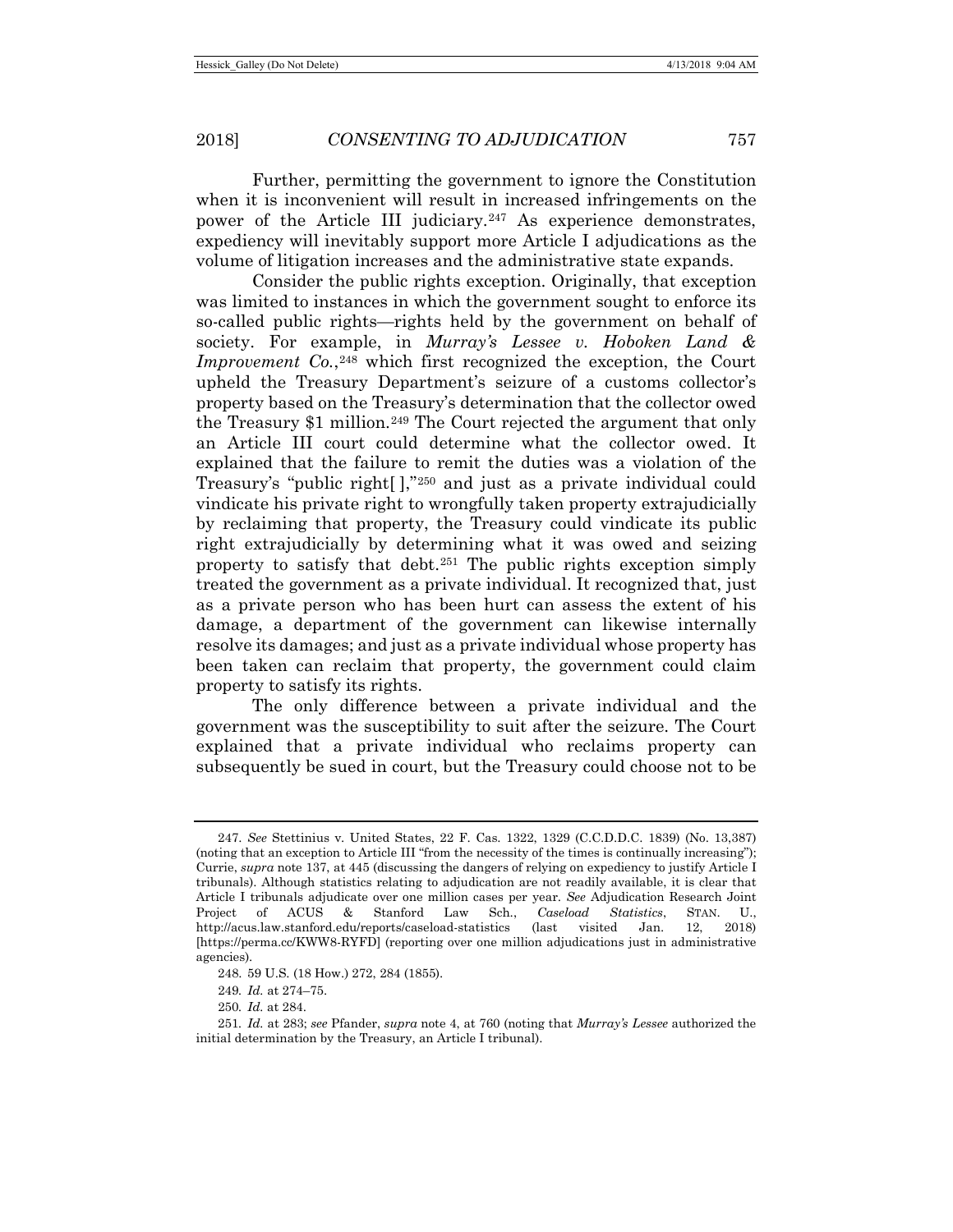subject to suit for its seizure by withholding a waiver of sovereign immunity.[252](#page-43-0)

In creating the public rights exception, the Court distinguished public rights from individual rights.[253](#page-43-1) The Court explained that although the Treasury could vindicate its own public rights outside the Article III courts, Congress could not force individuals to vindicate their individual rights outside the Article III courts. [254](#page-43-2)

<span id="page-43-9"></span>But the Court subsequently abandoned that limitation on individual rights to facilitate the task of administrative agencies.<sup>[255](#page-43-3)</sup> In *Thomas v. Union Carbide Agricultural Products Co.*,[256](#page-43-4) the Court held that the public rights exception applied to suits between private parties alleging violations of individual rights, stating that an Article I agency could adjudicate the claims if doing so was important to the agency's mission.[257](#page-43-5) At issue in *Thomas* was the Federal Insecticide, Fungicide, and Rodenticide Act ("FIFRA"), which required pesticide manufacturers to submit to the Environmental Protection Agency ("EPA") research data on the pesticide's health effects.[258](#page-43-6) FIFRA authorized others to obtain that data, but only if they compensated the manufacturer.[259](#page-43-7) It also designated an Article I tribunal to resolve any dispute about the amount of compensation.[260](#page-43-8) Although recognizing that the pesticide manufacturer's suit would be to enforce an individual

<span id="page-43-0"></span><sup>252</sup>*. Murray's Lessee*, 59 U.S. at 284 (stating that "in case of a private person, every fact upon which the legality of the extra-judicial remedy depends may be drawn in question by a suit against him" but that suit would not lie against the government if it "withheld their consent").

<span id="page-43-1"></span><sup>253.</sup> Although it distinguished public and private rights, the Court did not define precisely what constitutes a public right. Presumably, the Court used the term in its historical sense to refer to rights held collectively by society. *See* 4 BLACKSTONE, *supra* note [18,](#page-5-0) at \*5 (referring to "the public rights and duties, due to the whole community, considered as a community, in its social aggregate capacity").

<span id="page-43-2"></span><sup>254</sup>*. Murray's Lessee*, 59 U.S. at 284 ("[W]e do not consider congress can either withdraw from judicial cognizance any matter which, from its nature, is the subject of a suit at the common law, or in equity, or admiralty . . . ."). The Court further noted that although private individuals were susceptible to suit for vindicating their rights extrajudicially, the Treasury could not be sued because of sovereign immunity. *Id.*

<span id="page-43-3"></span><sup>255</sup>*. See* Thomas v. Union Carbide Agric. Prods. Co., 473 U.S. 568 (1985). *Thomas* was hardly the first expansion of the public rights exception. In *Ex parte Bakelite Corp*., 279 U.S. 438 (1929), the Court extended the exception to suits by private individuals seeking to enforce their individual rights against the government. That conclusion did not rest on *Murray's Lessee*'s theory that the government may enforce its own rights extrajudicially (since individual rights do not belong to the government). Instead, the Court explained that sovereign immunity barred suit against the government without its consent, and the government could limit its consent to being sued in an Article I tribunal. *Id.* at 452.

<span id="page-43-4"></span><sup>256.</sup> 473 U.S. at 587.

<span id="page-43-5"></span><sup>257</sup>*. See* Stern v. Marshall, 564 U.S. 462, 490 (2011) (describing expansion).

<span id="page-43-6"></span><sup>258.</sup> 7 U.S.C. § 136a(c) (2012).

<span id="page-43-7"></span><sup>259.</sup> § 136a(c)(1)(F).

<span id="page-43-8"></span><sup>260.</sup> § 136a(c)(1)(F)(iii).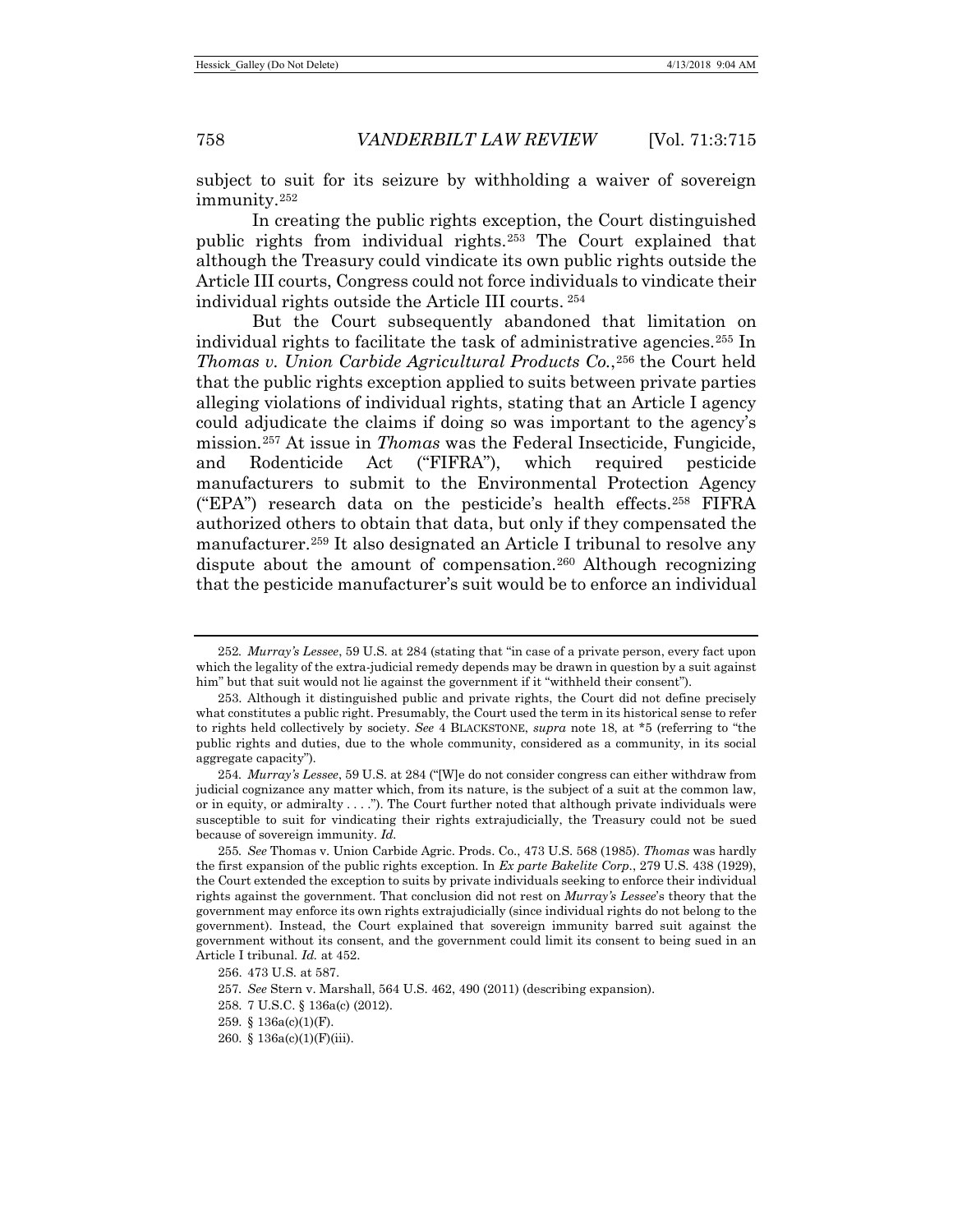<span id="page-44-5"></span>right to compensation against a private individual,  $261$  the Court explained that the public rights exception applied because the claim was "closely integrated" with the EPA's regulatory scheme. In so concluding, the Court vastly expanded the public rights exception beyond instances in which the government sought to enforce its rights or claimed sovereign immunity. It extended the exception to disputes in which requiring Article III court adjudication could undermine an agency's regulatory mission.

The expansion of the public rights exception is not unique. The military exception has likewise expanded. Historically, court-martial jurisdiction extended only over active soldiers and others affiliated with the military,[262](#page-44-1) and only for charges of violations of military rules, such as desertion or mutiny.[263](#page-44-2) In recent times,[264](#page-44-3) however, the Supreme Court has abandoned the rule limiting courts-martial to military offenses, explaining that it would avoid "confusion" to allow them to hear any claim, including alleged violations of civilian laws.<sup>[265](#page-44-4)</sup>

<span id="page-44-2"></span>263*. See* Frederick Bernays Wiener, *Courts-Martial and the Bill of Rights: The Original Practice I*, 72 HARV. L. REV. 1, 10–11 (1958). If a soldier was accused of violating civilian rules, the military was obliged to hand that soldier over to the civilian authorities. *Id.* ("[If] military personnel were accused of committing offenses 'punishable by the known laws of the land,' their commander was required, under pain of being cashiered, 'to use his utmost endeavors to deliver over such accused person or persons to the civil magistrate.' " (quoting American Articles of War of 1776, § 10, art. 1, *reprinted in* 2 WILLIAM WINTHROP, MILITARY LAW AND PRECEDENTS 1489, 1494 (Boston, Little, Brown & Co. 1896))).

<span id="page-44-3"></span>264. Some have treated the military exception as a species of the consent exception, arguing that courts-martial have jurisdiction over soldiers because the soldiers acquiesced to that jurisdiction when they enlisted. *See* A.V. DICEY, INTRODUCTION TO THE STUDY OF THE LAW OF THE CONSTITUTION 197 (Liberty Fund, Inc. 1982) (8th ed. 1915) ("Enlistment . . . constitutes the contract by which a person becomes subject to military law."). But that argument does not explain why conscripted soldiers are subject to courts-martial.

<span id="page-44-4"></span>265. Solorio v. United States, 483 U.S. 435, 449 (1987). Expediency has also resulted in the expansion of the closely related exception authorizing military commissions to hear claims against enemy belligerents. Traditionally, these commissions could hear suits against enemy belligerents in foreign countries for violations of international law, based on the recognition that it would be virtually impossible to transport those belligerents to the United States for trial in an Article III court. *See* Vladeck, *supra* not[e 236,](#page-40-6) at 945 (recounting the origins of military commissions). But in recent times, courts have permitted Congress to create military commissions to hear suits against any alien belligerent, including belligerents imprisoned in the United States who could relatively easily be brought before an Article III court. *See* Bahlul v. United States, 840 F.3d 757, 758 (D.C. Cir. 2016) (en banc) (upholding the Military Commissions Act of 2006, Pub. L. No. 109-366, 120 Stat. 2600, which establishes military commissions to try alien belligerents); *see also* Hamdi v. Rumsfeld, 542 U.S. 507, 518–24 (2004) (permitting such commissions). For other possible expansions, see Vladeck, *supra* not[e 236,](#page-40-6) at 966–67.

<sup>261</sup>*. Thomas*, 473 U.S. at 586.

<span id="page-44-1"></span><span id="page-44-0"></span><sup>262</sup>*. See* FREDERICK BERNAYS WIENER, CIVILIANS UNDER MILITARY JUSTICE: THE BRITISH PRACTICE SINCE 1689, ESPECIALLY IN NORTH AMERICA 6–31 (1967). Courts-martial were generally limited to hearing claims against soldiers, but a few statutes in seventeenth-century England authorized jurisdiction over camp followers. *Id.*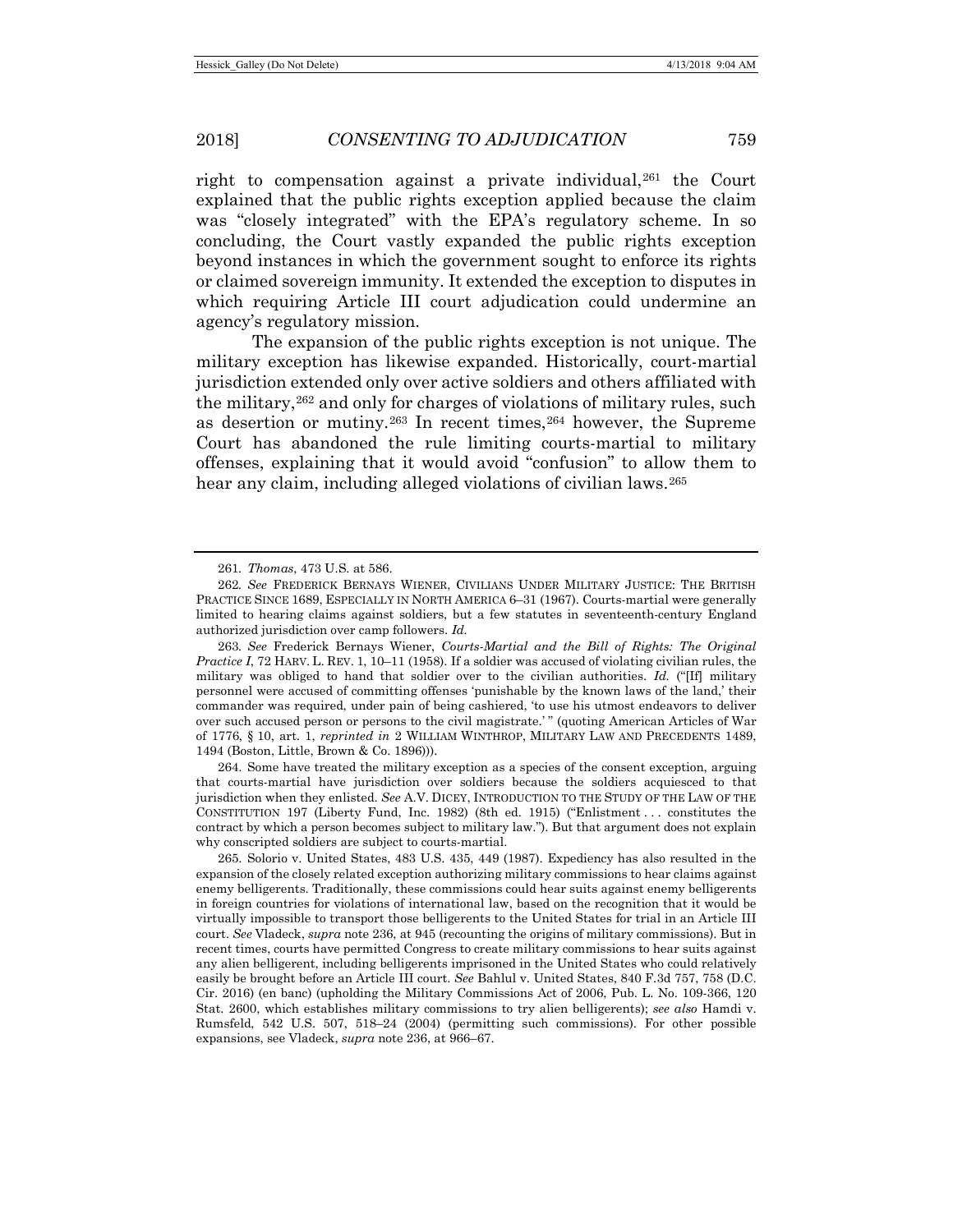Most illustrative of the effects of expediency is the balancing test from *Schor*,[266](#page-45-0) under which a court weighs the reasons that Congress assigned the adjudication to the Article I tribunal against the degree of intrusion on the Article III courts.<sup>[267](#page-45-1)</sup> That test confers open-ended power on Congress to create Article I tribunals whenever Congress deems it necessary.[268](#page-45-2) Indeed, the Court itself recognized the breadth of the exception, stating that care must be taken to ensure that Congress does not rely on it to create "a phalanx of non-Article III tribunals."[269](#page-45-3)

# *B. Reconciling the Other Exceptions with Article III*

There are three general ways to handle the other exceptions to Article III. The first is to eliminate all exceptions that are inconsistent with Article III wholesale. Doing so would require eradicating most Article I tribunals, or at least reconstituting those tribunals as Article III courts. To be sure, as noted above, Article III might not prohibit all Article I adjudications; for example, it might permit Article I tribunals to adjudicate assertions of public rights by the government. Nevertheless, strictly following Article III would render many Article I tribunals unconstitutional and require significant revamping of the federal system of adjudication. Many may regard these costs as intolerably high.

The second option is to abandon the text of Article III and instead follow the doctrinal tests that the Court has developed to justify the various exceptions to Article III. This approach is inconsistent with the notion that the Constitution is the highest law of the land. Moreover, given that expediency has been the predominant justification for the exceptions to Article III, following the Court's doctrinal tests fails to impose any real limits on Congress's power to create Article I tribunals.

<sup>266.</sup> Commodity Futures Trading Comm'n v. Schor, 478 U.S. 833 (1986).

<sup>267</sup>*. Id.* at 851.

<span id="page-45-2"></span><span id="page-45-1"></span><span id="page-45-0"></span><sup>268.</sup> Richard B. Saphire & Michael E. Solimine, *Shoring Up Article III: Legislative Court Doctrine in the Post* CFTC v. Schor *Era*, 68 B.U. L. REV. 85, 120 (1988) (questioning the test's "capacity to impose any principled limitations on Congress's power to use non-article III adjudicat[ion]").

<span id="page-45-3"></span><sup>269</sup>*. Schor*, 478 U.S. at 855. Scholars have sought to provide a stronger footing for the decisions permitting Article I adjudication. The leading theory argues that a non-Article III tribunal may adjudicate a claim so long as its decision is subject to review by an Article III tribunal. *See, e.g.*, Fallon, *supra* not[e 4,](#page-2-0) at 933; Redish, *supra* not[e 172,](#page-28-0) at 226–28. This appellate review theory does not rest on the text of Article III but instead seeks to justify the current state of the law by looking to the reasons for Article III. *See id.* But it cannot account for significant portions of precedent. For example, it cannot account for the current practice of trying military offenses in courts-martial, which are not subject to Article III review. Fallon, *supra* not[e 4,](#page-2-0) at 973.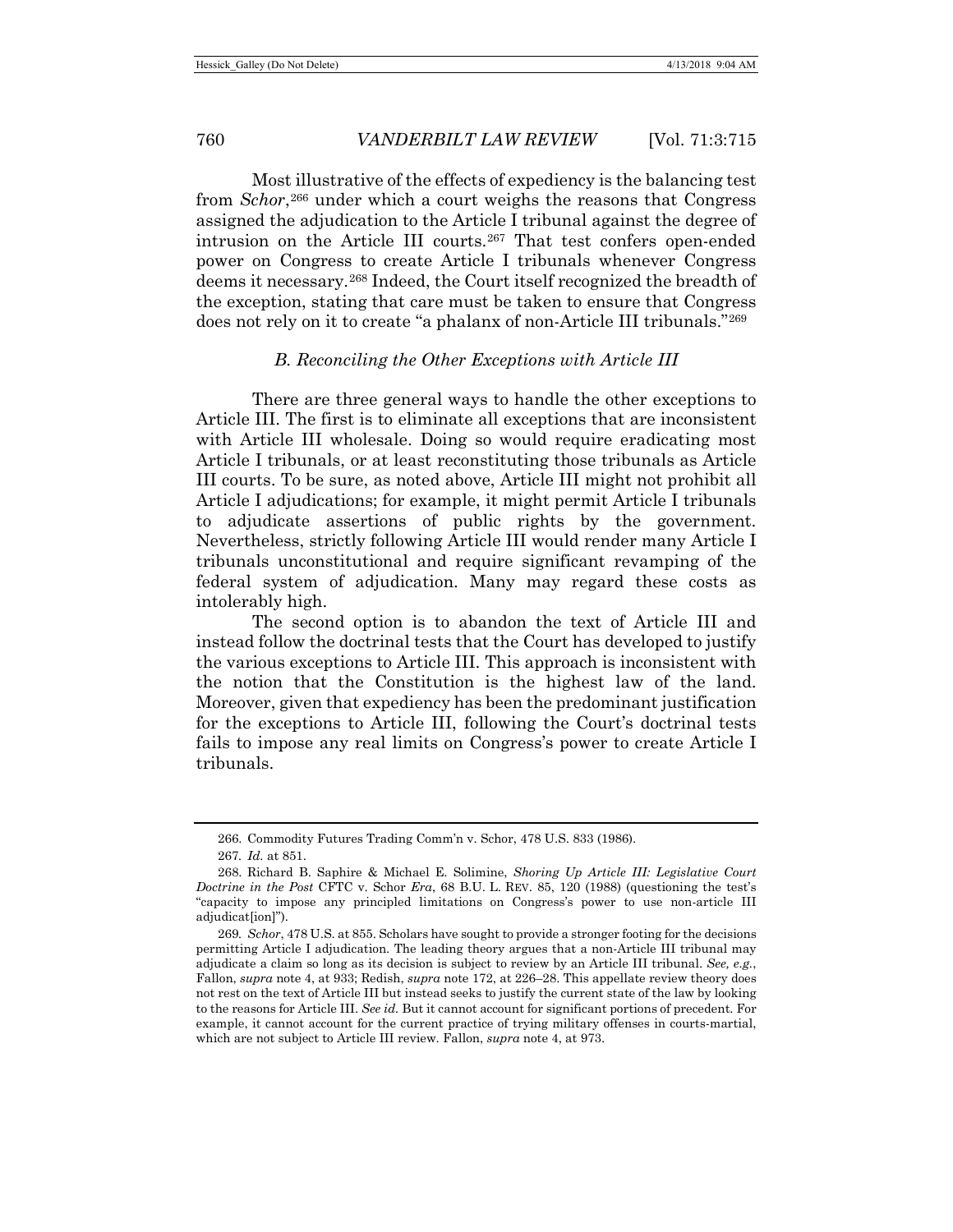2018] *CONSENTING TO ADJUDICATION* 761

The third, most realistic option is to adhere to the text of Article III in future cases but to rely on stare decisis to maintain the deeply entrenched exceptions to Article III. This approach has the benefit of avoiding the costs of demolishing many Article I tribunals while at the same time maintaining fidelity to the text of the Constitution in future cases.

Although stare decisis is at its weakest in constitutional cases,  $270$ it may nonetheless justify maintaining some exceptions to Article III. The reasons underlying stare decisis are to avoid undermining the reliance interests society has placed on existing doctrines, to provide stability in the law, and to protect the legitimacy of the courts.<sup>[271](#page-46-1)</sup> Those reasons apply strongly to the deeply entrenched exceptions to Article III, such as the military exception. That exception has been recognized for more than 150 years, and declaring courts-martial to be unconstitutional would severely disrupt the military. Moreover, for the courts to inject themselves into military matters would imperil their legitimacy, because military matters have long been seen as the province of the executive.

But stare decisis does not readily support maintaining other exceptions to Article III. The consent exception falls into this camp.[272](#page-46-2) That exception is still nascent. It was only in 2015 that the Court squarely recognized it, and the Court has not yet worked out the contours of the exception. For example, despite its strong language in *Wellness* suggesting that consent cures all Article III objections.<sup>[273](#page-46-3)</sup> the Court has not yet definitively resolved whether consent alone suffices for Article I adjudication. Instead, in each case in which the Court has pointed to the consent of the parties, it has also relied on the supervisory authority of the Article III courts.[274](#page-46-4) Moreover, although many adjudications before Article I tribunals are based on the consent of the parties, the government did not establish those tribunals based on the Court's decisions. For example, the statutes conferring consent jurisdiction on the bankruptcy courts and federal magistrate judges

<span id="page-46-0"></span><sup>270</sup>*.* Agostini v. Felton*,* 521 U.S. 203, 235 (1997) (stating that stare decisis is "at its weakest when we interpret the Constitution because our interpretation can be altered only by constitutional amendment or by overruling our prior decisions").

<span id="page-46-1"></span><sup>271</sup>*. See, e.g.*, RICHARD A. WASSERSTROM, THE JUDICIAL DECISION: TOWARD A THEORY OF LEGAL JUSTIFICATION 56–84 (1961) (identifying certainty, reliance, equality, efficiency, and restraint of individual judges as justifications for stare decisis).

<span id="page-46-4"></span><span id="page-46-3"></span><span id="page-46-2"></span><sup>272.</sup> Another exception that stare decisis may not support is the extension of the public rights exception to claims between private individuals. *See supra* note[s 255–](#page-43-9)[261](#page-44-5) and accompanying text. That extension does not have a firm constitutional foundation and has not generated significant precedent.

<sup>273</sup>*. See supra* notes [78](#page-14-0)[–82](#page-14-1) and accompanying text.

<sup>274</sup>*. See supra* not[e 75](#page-14-10) and accompanying text.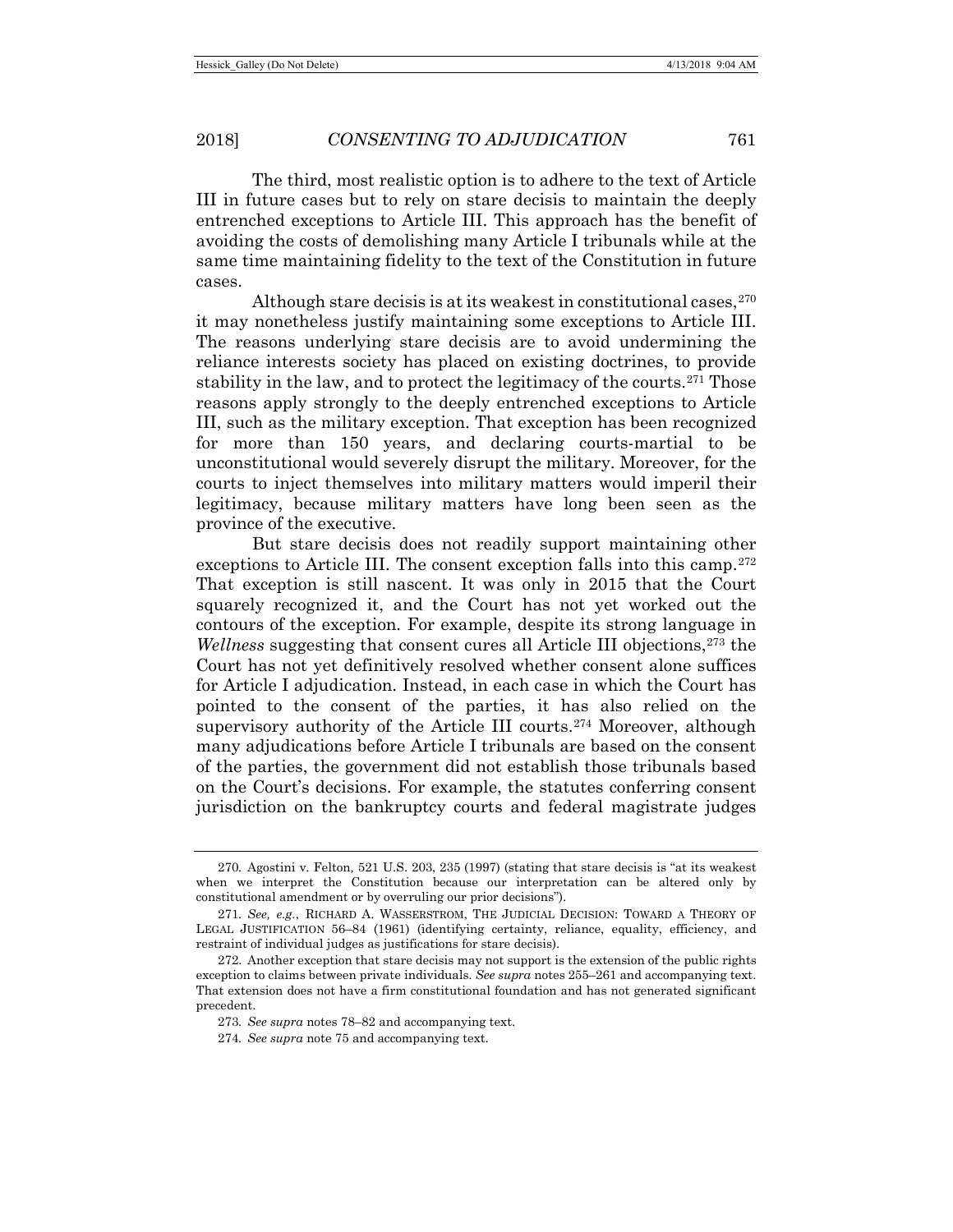predate the establishment of the exception in *Schor* and *Wellness*.[275](#page-47-0) Given the dubious provenance of the consent exception, its recent vintage, and the lack of reliance on the exception, overturning the exception would likely not significantly undermine judicial legitimacy. At the very least, stare decisis does not justify expanding the exception by converting from dicta into holding the Court's statements that the consent of the parties alone can support Article I adjudication.

Some might argue that applying stare decisis is inconsistent with my argument that the text and history of Article III prohibit the consent exception, based on the view that Article III requires courts to follow the text of the Constitution instead of following their own precedents that diverge from that text.[276](#page-47-1) But that view is not universally accepted. Other scholars have argued that at the founding giving weight to precedent was seen as a legitimate aspect of judging.[277](#page-47-2) Thoroughly assessing this debate is beyond the scope of this Article. My goal here is not to advocate for a particular position; it is simply to list the ways courts may handle the tension between the various exceptions to Article III and the text of Article III.

#### **CONCLUSION**

The consent of the parties should not provide a basis for Article I tribunals to adjudicate cases and controversies enumerated in Article III. Article III confers the judicial power on the federal courts, and no one has the authority to reallocate that power.

Prohibiting adjudication on consent would significantly affect the federal system of adjudication. Federal magistrate judges, bankruptcy judges, and various other agencies would no longer be able to resolve the tens of thousands of cases that they adjudicate annually

<span id="page-47-0"></span><sup>275</sup>*. See* Bankruptcy Amendments and Federal Judgeship Act of 1984, Pub. L. No. 98-353, § 101(a), 98 Stat. 333, 333 (establishing bankruptcy consent jurisdiction); Federal Magistrate Act of 1979, Pub. L. No. 96-82, § 2, 93 Stat. 643, 643–44 (adding consent provisions for magistrate judges); A Constitutional Analysis of Magistrate Judge Auth., 150 F.R.D. 247, 252 (1993) ("[T]he Court has not decided whether the authority of magistrate judges to preside over civil trials with the consent of the parties pursuant to 28 U.S.C. § 636(c) is permissible under Article III of the Constitution.").

<span id="page-47-1"></span><sup>276</sup>*. See* Steven G. Calabresi, *The Tradition of the Written Constitution: Text, Precedent, and Burke*, 57 ALA. L. REV. 635, 637 (2006) (arguing that a court "ought often to follow the text of the Constitution, as originally understood, rather than its own precedents").

<span id="page-47-2"></span><sup>277.</sup> JOHN O. MCGINNIS & MICHAEL B. RAPPAPORT, ORIGINALISM AND THE GOOD CONSTITUTION 169 (2013) ("[G]iving weight to a series of precedents would have been seen as an aspect of judging, not simply as one of a multitude of rules judges happened to apply."); *see also* Richard H. Fallon, Jr., *Stare Decisis and the Constitution: An Essay on Constitutional Methodology*, 76 N.Y.U. L. REV. 570, 577–78 (2001) (arguing that stare decisis is consistent with Article III).